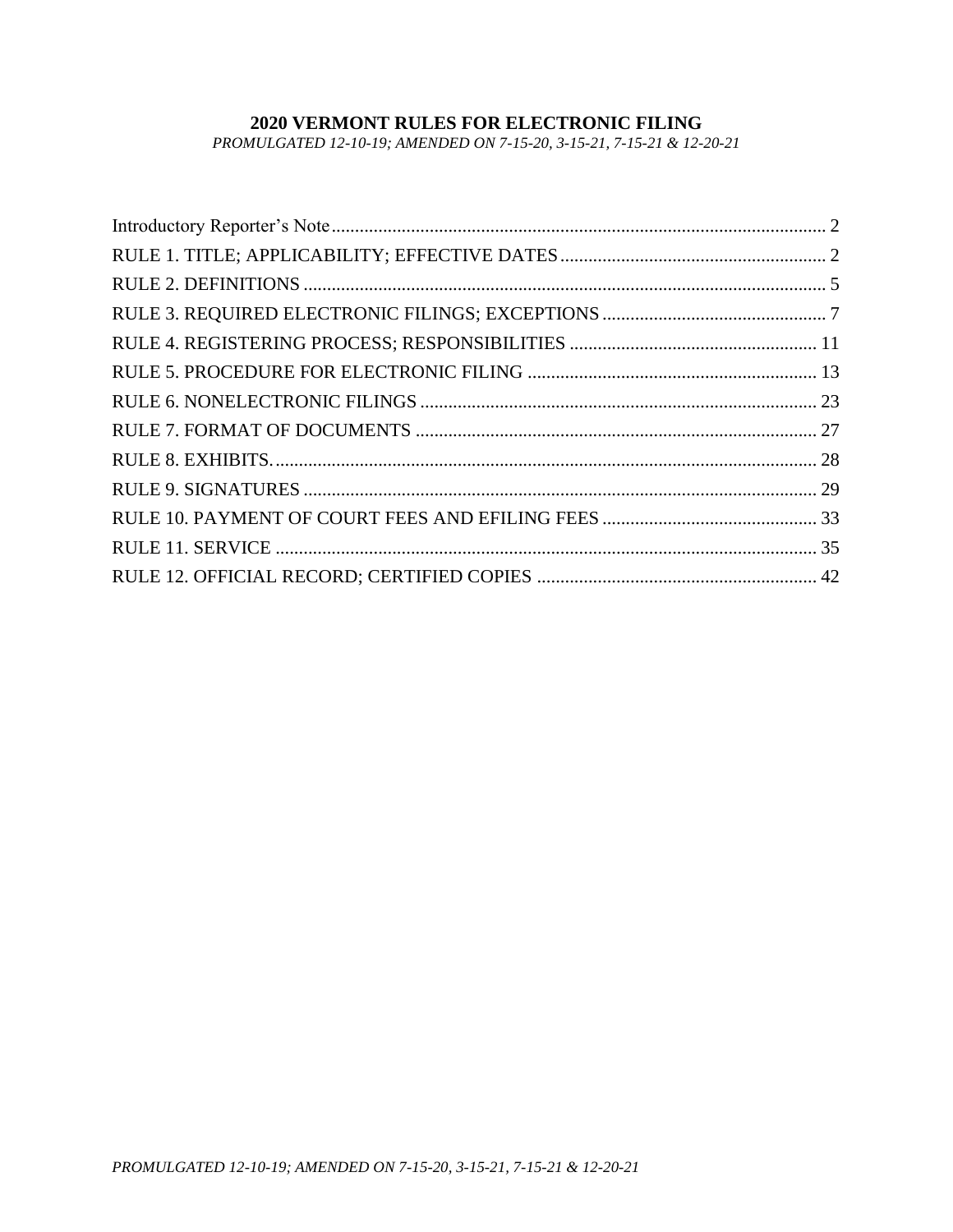## **Introductory Reporter's Note**

<span id="page-1-0"></span>These rules replace the 2010 Vermont Rules for Electronic Filing to conform to the new Judiciary case management system (CMS). The CMS will have electronic filing and electronic casefiles and be rolled out over time in the superior courts and the judicial bureau. Additions to these rules will be made when the new CMS is rolled out for the Supreme Court and other judiciary entities. Once the new CMS is rolled out in all the locations and dockets where eCabinet has been employed, the 2010 rules will be repealed.

These rules will be supplemented by extensive instructions that will accompany the CMS system and will often appear on screens for electronic filing and the viewing of electronic case files. The user must follow these instructions for electronic filing, service after commencement, and viewing of files. In addition to the efiling system, the public and parties will be able to view electronic case files, either by remote access and/or on terminals at court houses, through a public portal. To view nonpublic documents a separate registration and approval of elevated status will be required.

The adoption of these rules is coordinated with the adoption of extensive amendments to the Vermont Rules for Public Access to Court Records to enable, with necessary restrictions, the public and filers to view electronic case files when a filing is accepted. Those rules contain specific directions for filers to comply with requirements making certain records and information inaccessible to the public. Filers should consult the public access rules, as well as these rules, to be sure a filing complies.

## **RULE 1. TITLE; APPLICABILITY; EFFECTIVE DATES**

<span id="page-1-1"></span>(a) **Title.** These rules may be known and cited as the 2020 Vermont Rules for Electronic Filing.

(b) **Scope.** These rules apply to all actions and proceedings commenced in the divisions and units of the superior court authorized by the Court Administrator under subdivision (e), except for the actions specified in subdivision (c), and to actions and proceedings in the judicial bureau authorized by the Court Administrator under subdivision (f). These rules also apply to all actions and proceedings commenced in the Supreme Court on or after the date specified pursuant to subdivision (d) and in actions and proceedings existing in the Supreme Court on that date.

(c) **Exception for Existing Electronic Filing.** Electronic filing in effect prior to promulgation of the 2020 Vermont Rules for Electronic Filing will be conducted under the existing 2010 Vermont Rules for Electronic Filing and according to the applicability provisions of Rule 1(a) of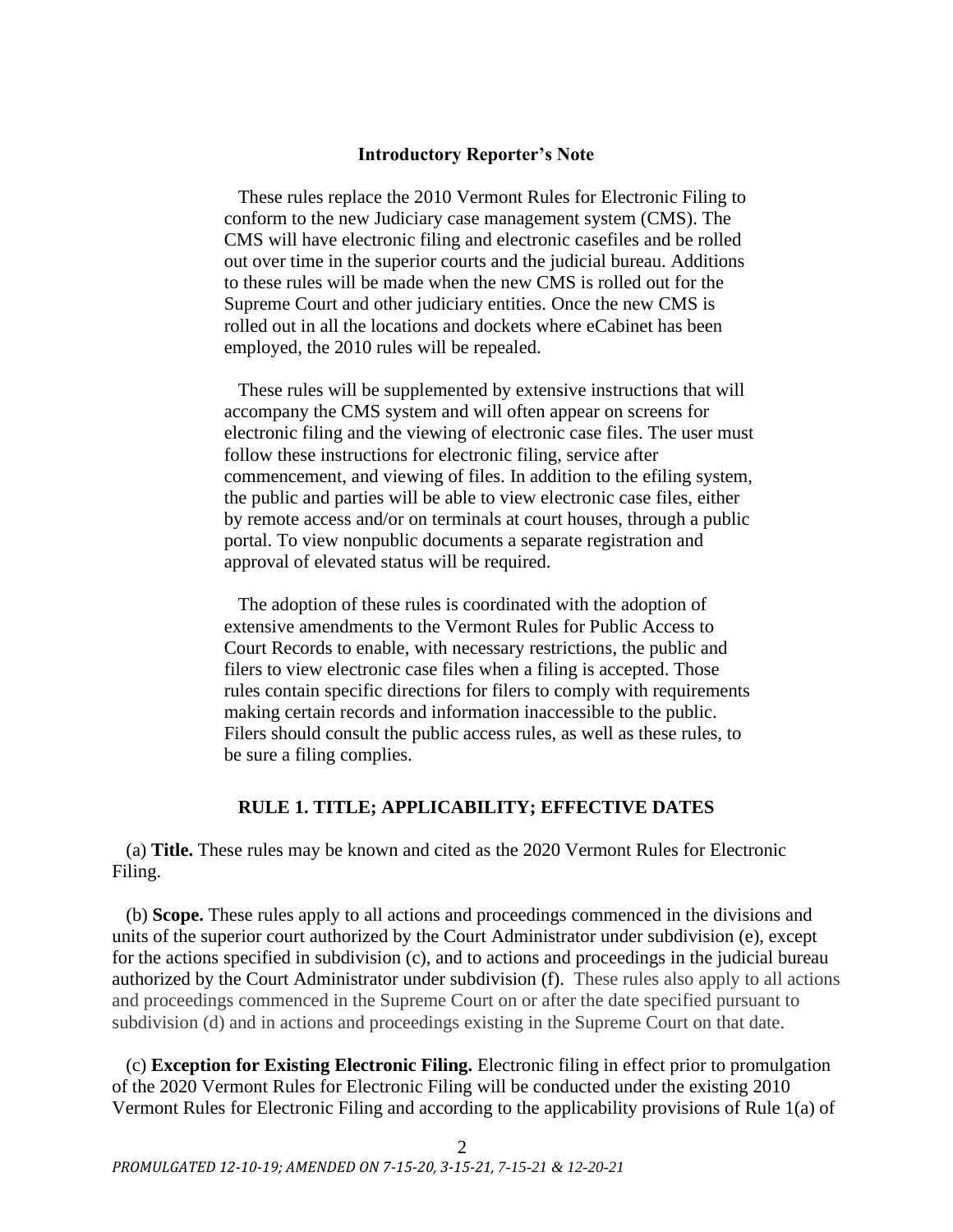those rules. When the Court Administrator directs that electronic filing be implemented in a division, unit, and type of case in which electronic filing is already occurring, the 2020 Vermont Rules for Electronic Filing will apply to all efiling that occurs after the date specified by the Court Administrator.

(d) **Authorization for Electronic Filing in the Supreme Court.** The Supreme Court by administrative order may direct that electronic filing will go into effect in the Court as of a specified date. The Court Administrator must send notice by email to all members of the Vermont Bar of the directive at least 30 days before the specified date and provide instructions on how to efile under these rules.

(e) **Authorization for Electronic Filing in the Superior Court.** The Court Administrator may direct a unit and/or division of the superior court to implement electronic filing in some or all types of cases as of a specific date. The Court Administrator must send notice by email to all members of the Vermont Bar of the directive at least 30 days before the implementation date and provide instructions on how to efile under these rules.

(f) **Judicial Bureau.** The Court Administrator may direct the judicial bureau to implement electronic filing as of a specific date. The directive must be issued at least 30 days before the implementation date. Electronic filing will apply to all cases commenced after the specified date unless otherwise directed by the Court Administrator. Rule 3 notwithstanding, the directive must specify those required and permitted to electronically file.

(g) **Authorization of Alternate Form of Electronic Transmission.** The Court Administrator may authorize some or all filings of a specified type of filer in a specified type of case to be transmitted electronically to the electronic case file.

## **Reporter's Notes—2020**

The new case management system, called Odyssey, will be implemented in the superior court by rollout in location-bylocation over time. The rule gives the Court Administrator the authority to determine when units and divisions of the superior court will implement electronic filing and in what case types. The Court Administrator must provide at least 30 days' notice of each implementation directive to all licensed lawyers in the state and provide instructions by whatever means deemed appropriate on how to efile.

These rules apply to filings made on or after the date specified in the directive of the Court Administrator, whether in existing cases or in new cases. Cases in the following categories will continue to use the eCabinet electronic filing system and be governed by the 2010 rules until the new CMS is rolled out in these courts: the superior court (a) in the civil division for Rutland and Windsor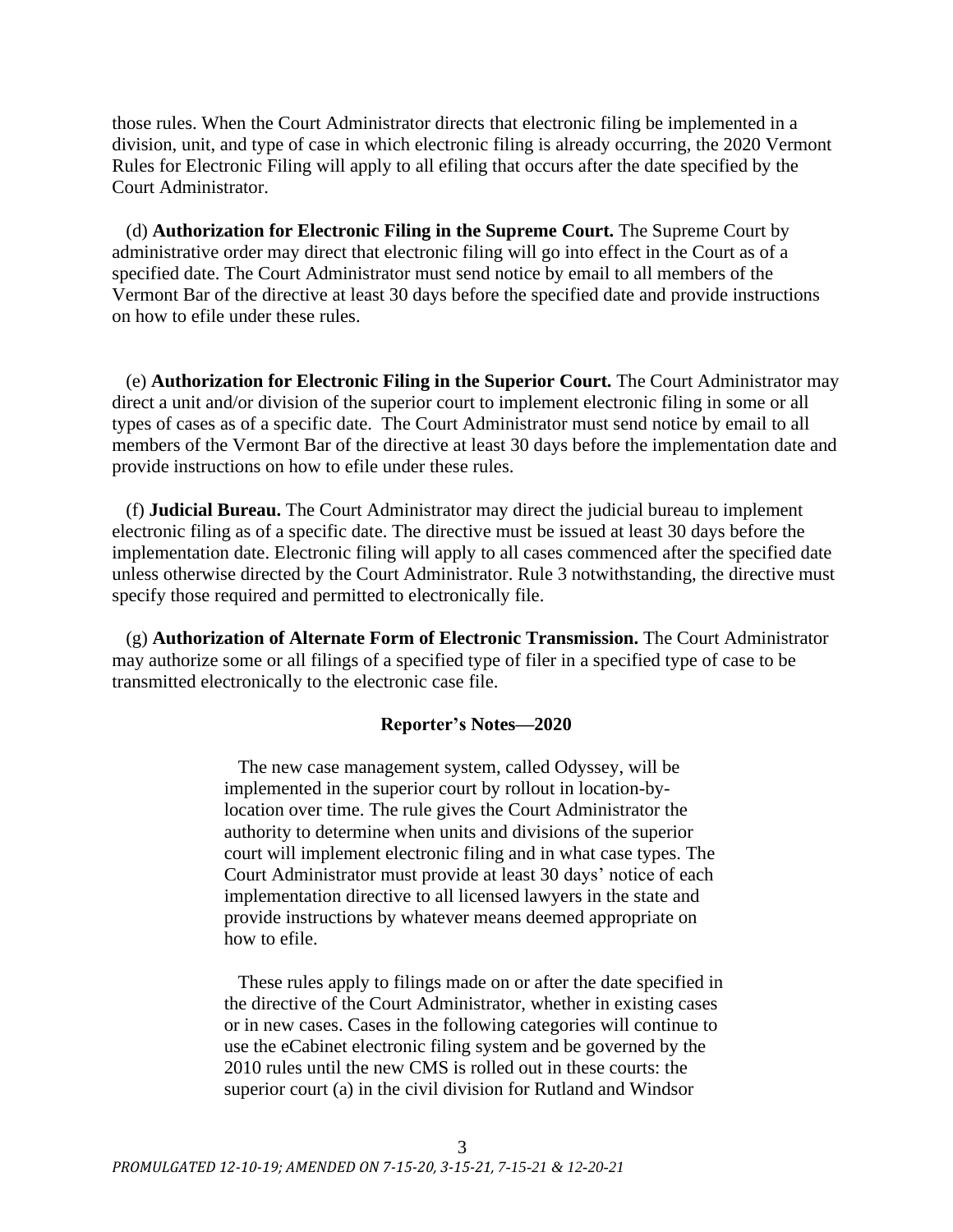units commenced on or after January 26, 2011, excluding stalking and sexual assault actions and small claims actions filed before January 25, 2016; (b) the civil division of Rutland, Windsor, Orange, and Addison units with respect to small claims actions commenced on or after January 25, 2016; (c) the civil division of Windsor and Rutland counties with respect to small claims appeals commenced on or after January 25, 2016; and (d) cases in the Environmental Division, commenced on after January 4, 2016.

Subdivision (e) authorizes the Court Administrator to specify the date of the implementation of efiling in the judicial bureau and specify who is required and who is permitted to efile. As with efiling in the superior court, the directive must be issued at least 30 days before implementation will commence. The method of notice of the directive is left up to the Court Administrator. The directive applies both to existing cases and to new cases. These rules will apply to judicial bureau cases to the extent an issue or requirement is not covered in a separate rule specifically created for the judicial bureau or in the Court Administrator's directive.

Subdivision (f) allows the Court Administrator to authorize electronic transmission of certain filings into the electronic casefile by a method other than efiling. This might occur where a filer in many cases, for example a prosecutor, desires to make bulk filings of certain documents for many cases and can transmit these filings in a manner that will be accepted by the judiciary's electronic casefile and appear for access as if they were filed through the efiling system.

Note that the electronic transmission into the judiciary system is still subject to the requirements of these rules. Thus, each document filed by this method must: meet the requirements of Rules 5(b) and 7(a), except the size-limit restriction contained in Rule  $7(a)(2)$ ; conform to the signature requirements in Rule 9(a)-(c); include payment of any required fee that would have been applicable if the filing had been made through the electronic filing system; and be served pursuant to Rule 11 if applicable.

## **Reporter's Notes—2021 Amendment**

Rule 1(b) is amended to make the efiling rules applicable to the Supreme Court. New subdivision (d) establishes the procedure for instituting electronic filing in the Supreme Court and actions needed to instigate efiling. Efiling commences pursuant to these rules when the Court issues an administrative order. The order must be made with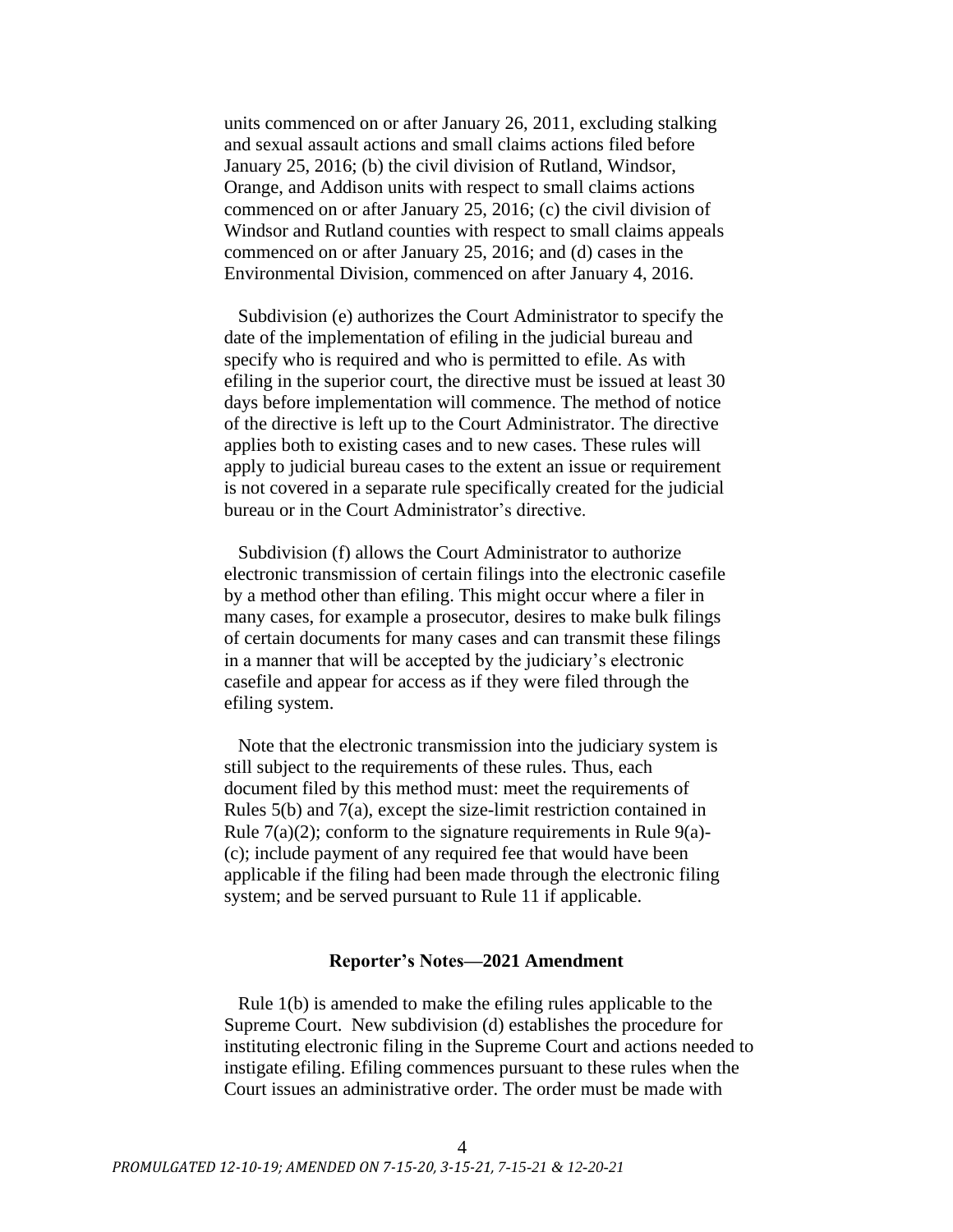enough time for the Court Administrator to give at least 30 days' notice to the Vermont Bar of the Court order and provide instructions on how to efile. Efiling pursuant to these rules will commence on that date in all cases open in the Court, including those initiated in the Court prior to that date, and all cases commenced in the Court thereafter. This will include cases in which the Supreme Court is acting under Administrative Order 9, related to lawyer discipline, disability, or competency, even though it is reviewing action by a Professional Responsibility Board hearing panel where efiling has not been implemented. As in the trial courts, efiling will be mandatory pursuant to Rule 3(a) unless an exception applies pursuant to Rule  $3(b)-(d)$ .

### **RULE 2. DEFINITIONS**

<span id="page-4-0"></span>(a) **Court-Generated Document** means documents generated by judicial officers or other court personnel under the applicable statutes or rules of procedure in all actions and proceedings entered in the Supreme Court, the Superior Court, or the Judicial Bureau. It includes documents submitted for approval to judicial officers or court personnel and approved by officers or personnel with or without modification.

(b) **Document** means a related and paginated grouping of information items that is inscribed on a tangible medium or that is stored in an electronic or other medium and is retrievable in perceivable form.

(c) **Electronic Case File** means an assemblage of the items pertaining to a single case maintained by the judiciary in electronic form, whether electronically filed or transmitted or scanned from a physical record. The electronic case file is part of a case file with a single case number that contains records that are in electronic case form and items that are not in electronic form.

(d) **Electronic Filer** or "efiler" means an attorney, who is required to electronically file, and any other person who is permitted or required to file electronically in a case.

(e) **Electronic Filing** or "efiling" means the process of transmitting a document from an electronic filer, using the Judiciary's electronic filing system, to the Judiciary's electronic case file.

(f) **Electronic Filing System** or "efiling system" means the Judiciary's Internet-accessible efiling and service system.

(g) **Guide and File** is part of the electronic filing system that enables a person to prepare a document by responding to a guided interview and to print the document for filing or to file it electronically.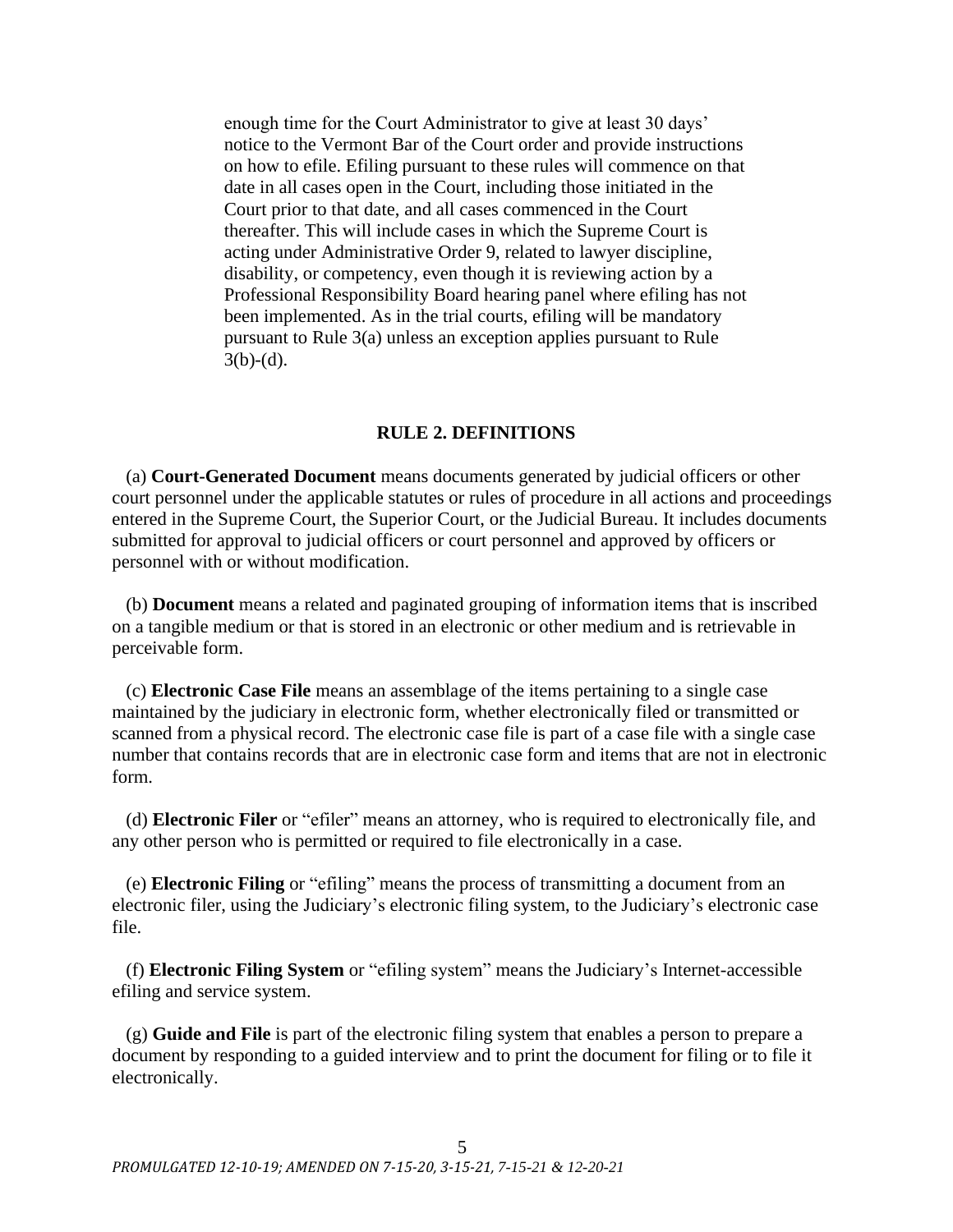(h) **Judicial Officer** means a justice, judge, assistant judge, magistrate, judicial bureau hearing officer, and a person specially assigned as a judge pursuant to 4 V.S.A. § 22.

(i) **Nonelectronic Filing** means any method of filing a paper document with the court.

(j) **Personal Service** means actual delivery of a nonelectronic copy of the notice or process to the person to whom it is directed.

(k) **Service Contact** means a person for whom an email address and other identifying information has been entered into the efiling system as a designated recipient of service on case filings from other parties through the efiling system.

(1) *Firm Service Contact*. A Firm Service Contact is a Service Contact associated in the efiling system with an attorney, organization, or law firm and is available only to users within the firm to add to a case for service.

(2) *Public Contact*. A Public Contact is a Service Contact listed on the Public List for purposes of electronic service that other electronic filers must use for service.

(3) *Public List*. The Public List is a directory of service contacts for system users that those users have created and made publicly available for other users to select for service.

(*l*) **Submission Agreement** is how an efiler certifies compliance with provisions of the efiling rules including, but not limited to, Rules 5(b)(5) and (6) (compliance with Rules for Public Access to Court Records) and Rule  $11(g)(3)$  (Service). The submission agreement is part of the efiling process and efilers indicate compliance using a checkbox.

## **Reporter's Notes—2020**

Rule 2 provides definitions for terms used throughout the rules. The definitions in Rule  $2(a)$ , (b), (c), and (e) and are taken in whole or in part from Rule 2 of the Vermont Rules for Public Access to Court Records and are intended to be consistent with the meaning in those rules. See Vermont Rules for Public Access to Court Records 2(f), (g), (h), and (*l*). Rule 2(h) defines "judicial officer" for purposes of Rule 2(b) and is intended to be broad. The derivation of the definition in Rule 2(j) for "personal service" is explained in the Reporter's Notes to Rule 11. The remaining definitions are taken from instructions for the new case management system.

# **Reporter's Notes—2021 Amendment**

The definition of "service contact" is amended to clarify, and provide a better understanding of, the types of service contacts that are used to make electronic service, and the source of the "public list," which is the primary reference for securing and using another party's email address for service and other case-related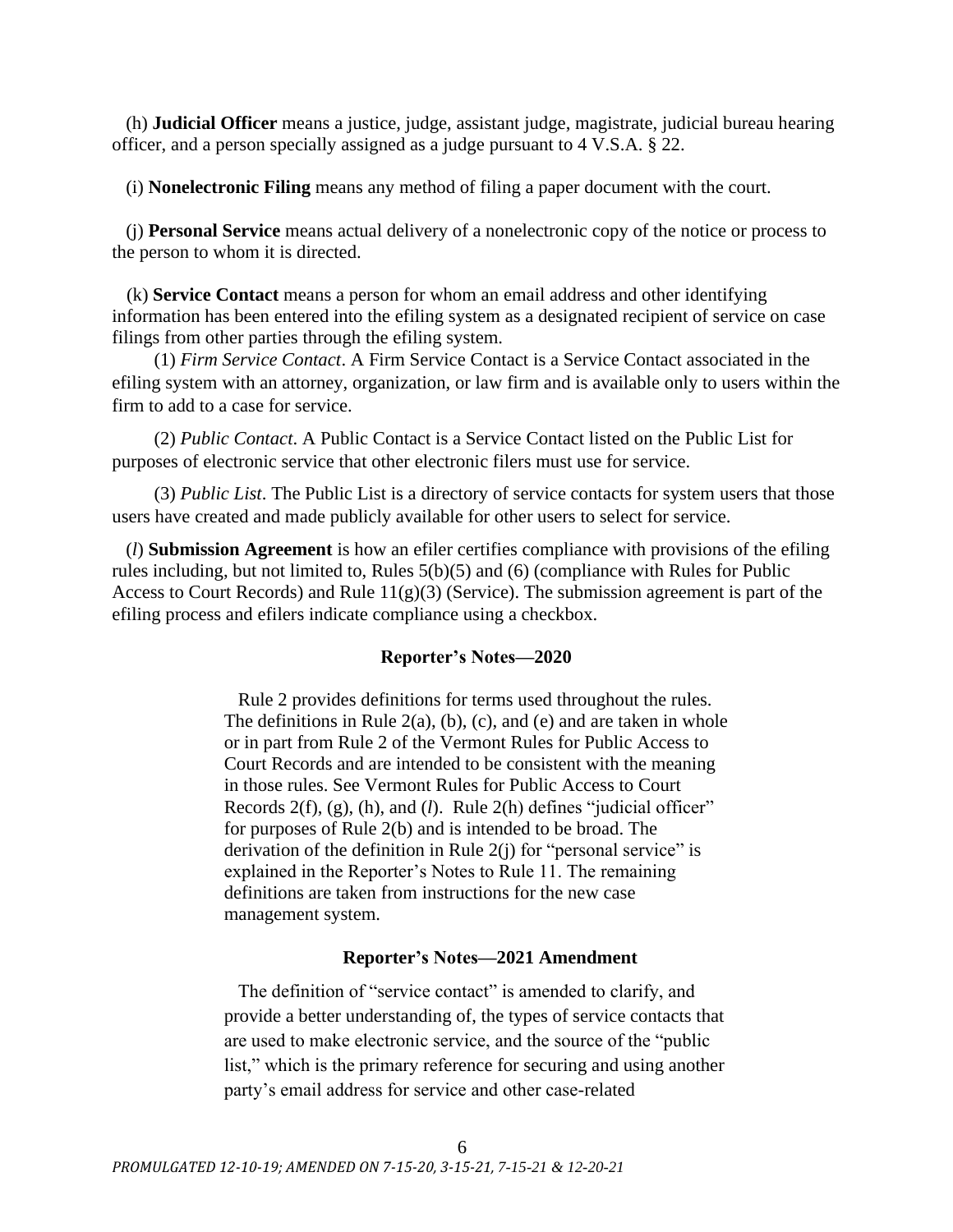communications. The "public list" consists of a directory housed within the electronic filing system, of attorneys and other users who are registered efilers, and their email addresses created and made publicly available by the user as a service contact, and updated, in accordance with Rule  $4(b)(3)$  and  $5(b)(7)$ .

A definition of "submission agreement" is added. A submission agreement is how efilers certify compliance with the electronic filing rules when a document is filed. These certifications include, but are not limited to, those of Rule 5(b)(5) and (6) (to certify compliance with V.R.P.A.C.R.  $7(a)(1)$  as to protection of nonpublic records) and amended Rule  $11(g)(3)$  (certifying compliance with service requirements). The submission agreement appears on the system page for each efiling, employing certification "boxes" that must be checked by the efiler to comply with certification. The submission agreement certification does not supplant the efiler's obligation to complete additional actions, if any, that are prescribed by the applicable rules. See, e.g., Rule 5(b)(5) and (6) (incorporating obligation to take, and describe, specific actions to protect against disclosure of nonpublic information in the filing per V.R.P.A.C.R. 7(a)(1)), and Rule  $11(g)(2)$  (circumstances requiring additional filing of a certificate of service complying with V.R.C.P. 5(h) or V.R.P.P. 5(e)).

# **RULE 3. REQUIRED ELECTRONIC FILINGS; EXCEPTIONS**

<span id="page-6-0"></span>(a) **Electronic Filing Required**. Except as provided in (b) and (c), and other provisions of these rules, all documents filed in a case in the Supreme Court, superior court, or the judicial bureau must be electronically filed as of the effective date specified by Rule 1.

(b) **Nonelectronic Filing Permitted.** A document may be nonelectronically filed when:

(1) the filer, who is not filing on behalf of a government agency, is a self-represented litigant who has not elected to file electronically consistent with subdivision 3(d) in the specific case;

(2) the filer is a guardian ad litem, is filing pursuant to the duties of that position, and has not filed electronically in the specific case;

(3) nonelectronic filing of a particular document is permitted by the court to protect confidentiality or for other good cause;

(4) the document is a nonelectronic stipulation, agreement, or other case document created or finalized while the parties and/or counsel are present at court premises, in or related to proceedings, and nonelectronic filing is permitted by the court;

(5) a filer in a particular case is excused from electronic filing in that case by the court when exceptional circumstances make electronic filing not feasible;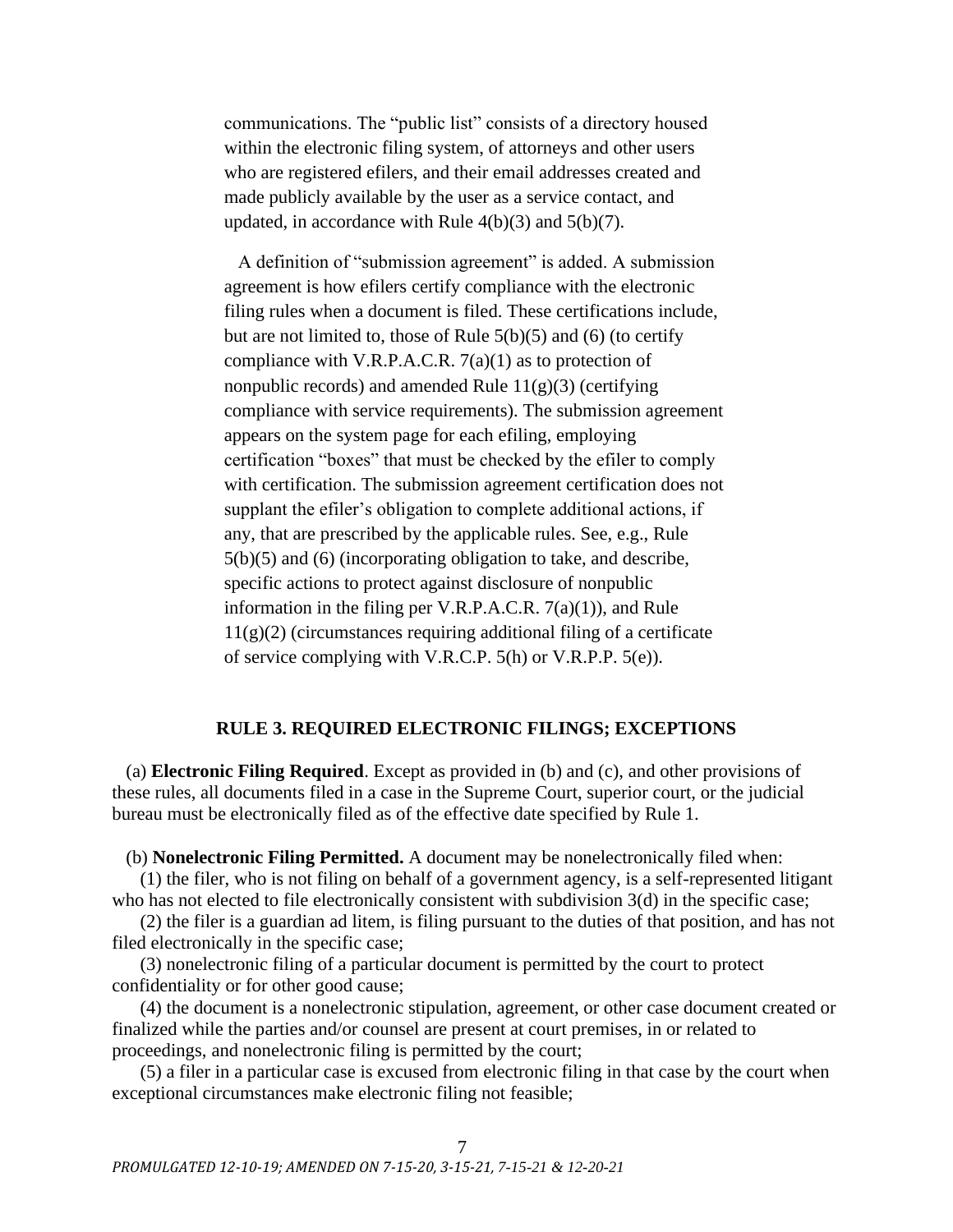(6) nonelectronic filing is expressly permitted by these rules or an applicable rule of procedure;

(7) an item cannot reasonably be scanned and filed electronically because of its size, shape, or condition; or

(8) the electronic filing system is unavailable when the filer seeks to make an electronic filing, despite reasonable efforts to make a filing or in the case of a preannounced system outage.

(c) **Nonelectronic Filing Required.** A document must be nonelectronically filed when:

(1) nonelectronic filing is expressly required by these rules or an applicable rule of procedure; or

(2) the court orders a filer to nonelectronically file upon a finding that the filer has abused the efiling system by repeated filing of irrelevant, abusive, or duplicative documents or information.

## (d) **Self-Represented Litigants.**

(1) *Electing to Efile*. Unless ordered otherwise, a self-represented litigant may elect to electronically file and serve but is not required to do so.

(2) *Duration of Electronic Filing in the Superior Court*. A self-represented litigant who commences efiling in a case must continue to efile throughout the duration of the case. The selfrepresented litigant may discontinue efiling only after obtaining a court order of discontinuance issued for good cause shown and after notifying all other parties that the litigant will not be efiling in the future. Efiling by a self-represented litigant does not create an obligation to efile in another case.

(3) *Efiling in the Supreme Court*. A self-represented litigant who has efiled in a case in the superior court is presumed to continue to efile on appeal in the Supreme Court. The selfrepresented litigant may discontinue efiling after giving efiled notice to the Court and serving the notice on all other parties to the appeal.

(4) *Guide and File*. A self-represented litigant who prepares and efiles a document through Guide and File is not required to continue to file electronically in that case as a result of that filing.

### **Reporter's Notes—2020**

Rule 3 provides the specific rules governing when electronic filing is required and permitted and when nonelectronic filing is required. Subdivision (a) states the general policy that on or after the effective date of efiling, everyone must efile unless a specific authorization or requirement applies and specifies otherwise.

Subdivision (b) recognizes only two categories of filers as exempt from the general policy. The first, in Rule 3(b)(1), is a selfrepresented litigant, who has not registered to efile or has chosen not to efile in a specific case. Persons who do not fit within this category—for example, a nonlawyer who is authorized by the court to represent a nonprofit corporation because of the lack of money to hire a lawyer—must efile unless excused by court order under another part of subdivision (b).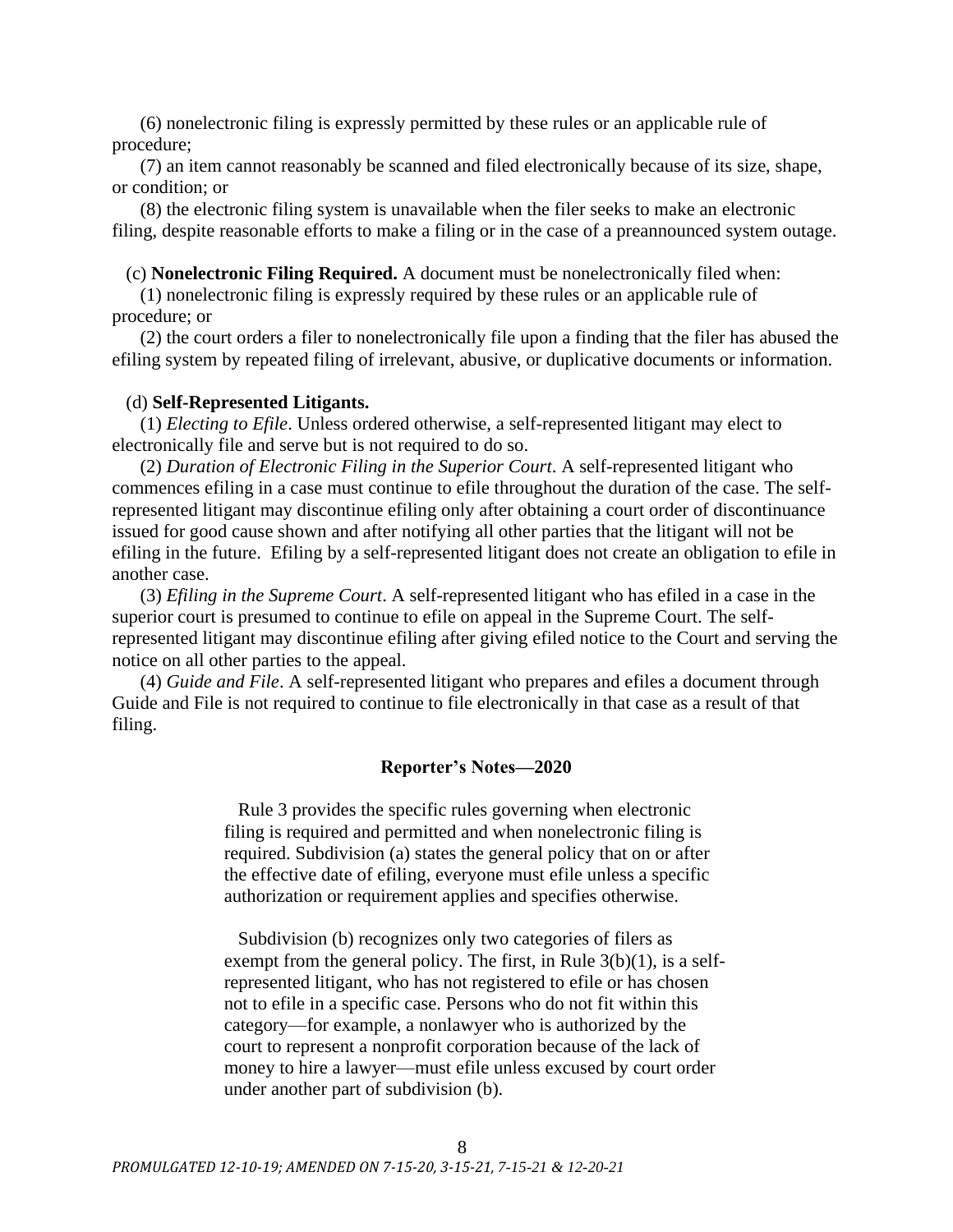Also not fitting within the exemption are persons who have specified functions in court proceedings by law or court rules. These include masters, receivers, parent coordinators, and neutrals required to file a report. These are not self-represented litigants and thus must efile under Rule 3(a).

Rule 3(b)(2) provides that guardians ad litem are exempt from efiling when filing pursuant to the duties of their position. See, e.g., V.R.C.P. 17(b); V.R.F.P. 6.1(e). As with self-represented litigants, guardians ad litem may choose not to register to efile at all or may chose not to efile in a particular case.

The remaining parts of subdivision (b) provide authorizations not to efile for particular cases or documents where the circumstances are such that the general policy should not apply. A motion to allow nonelectronic filing under (b)(3) and (4) can be made nonelectronically. The court may decide there is good cause not to require efiling of all or part of the documents being filed for good cause—for example, for nonlawyers representing a business. Although the rule indicates that nonelectronic filing may be permitted by the court to protect confidentiality, efilers can file confidential documents using the efiling system. The court may decide that in a case where a lawyer has a disability that "exceptional circumstances make electronic filing not feasible." Rule 3(b)(4).

Paragraphs (b)(5) and (6) provide two categorical exceptions based on the circumstances of the filing or case: nonelectronic filing is authorized by another rule in these rules, Rule 3(b)(5); and where electronic filing through scanning of an item is not reasonably possible because of the size, shape or condition of the item, Rule 3(b)(6). An example of the latter might be a CD containing a video of a shooting or an audio capture of testimony.

Finally, Rule 3(b)(7) allows a filer to nonelectronically file if the electronic filing system is unavailable when the filer seeks to use it despite reasonable efforts to make an electronic filing or in case of a preannounced outage. This exception does not require specific court approval, but the filer should explain the circumstances that caused unavailability. Note that Rule  $5(c)(3)$  authorizes the court to extend a filing deadline in the case of system unavailability but only if the filer cannot with reasonable efforts file nonelectronically under Rule 3(b)(7).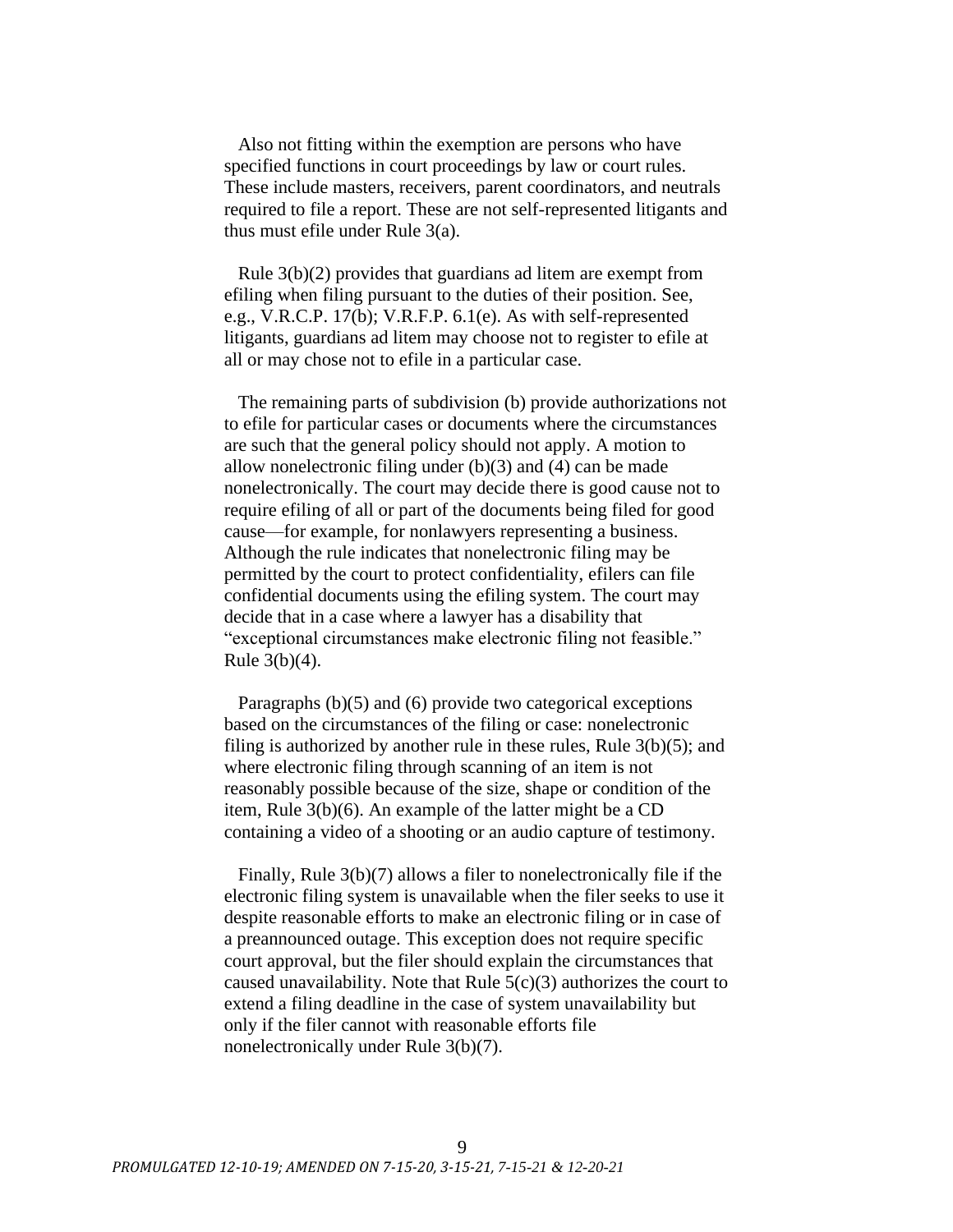Subdivision (c) specifies the circumstances where nonelectronic filing is required. These are where nonelectronic filing is expressly required by rule or where the court finds that the filer has abused the electronic filing system.

Subdivision (d) further explains the exemption for selfrepresented litigants. A self-represented litigant may register to efile but choose not to efile in a particular case. If a selfrepresented litigant commences efiling in a case, that litigant must continue to efile in that case unless relieved of that responsibility by the court.

The electronic filing system contains a component called guide and file which allows a self-represented litigant to prepare a document for filing by responding to a guided interview. See Rule  $2(g)$  (definition of "Guide and File"). The system then puts the filer responses into the proper form for filing. The filer can electronically or nonelectronically file the document. Rule 3(d)(3) provides that efiling such a document without more does not create an obligation to efile thereafter in the case.

## **Reporter's Notes—2020 Amendments**

Rule  $3(b)(1)$  is amended to clarify that government agencies, which are required to submit reports and other case documents such as Department of Corrections (presentence investigation reports) and Department for Children and Families (disposition reports) and law enforcement entities must efile and are not excepted from efiling as self-represented litigants. The concluding phrase of paragraph  $3(b)(1)$  is modified slightly to clarify that the provisions of subdivision 3(d) are applicable to responsibilities and rights of self-represented litigants who elect to efile in a specific case.

New paragraph 3(b)(4) is added to clarify that nonelectronic filing may be permitted by the court for documents such as a handwritten or edited stipulations, agreements, or other case documents that are created or finalized by parties and/or counsel who are present at court premises for related proceedings, including proceedings such as scheduled case-manager conferences. Such nonelectronic filings (which are then scanned into the electronic case record per V.R.E.F. 12) often provide the basis for court orders in final resolution of a case, or a significant issue therein, and immediate filing of the "paper" document is highly advisable to render the case outcome operative without delay. This amendment specifically authorizes such filings, subject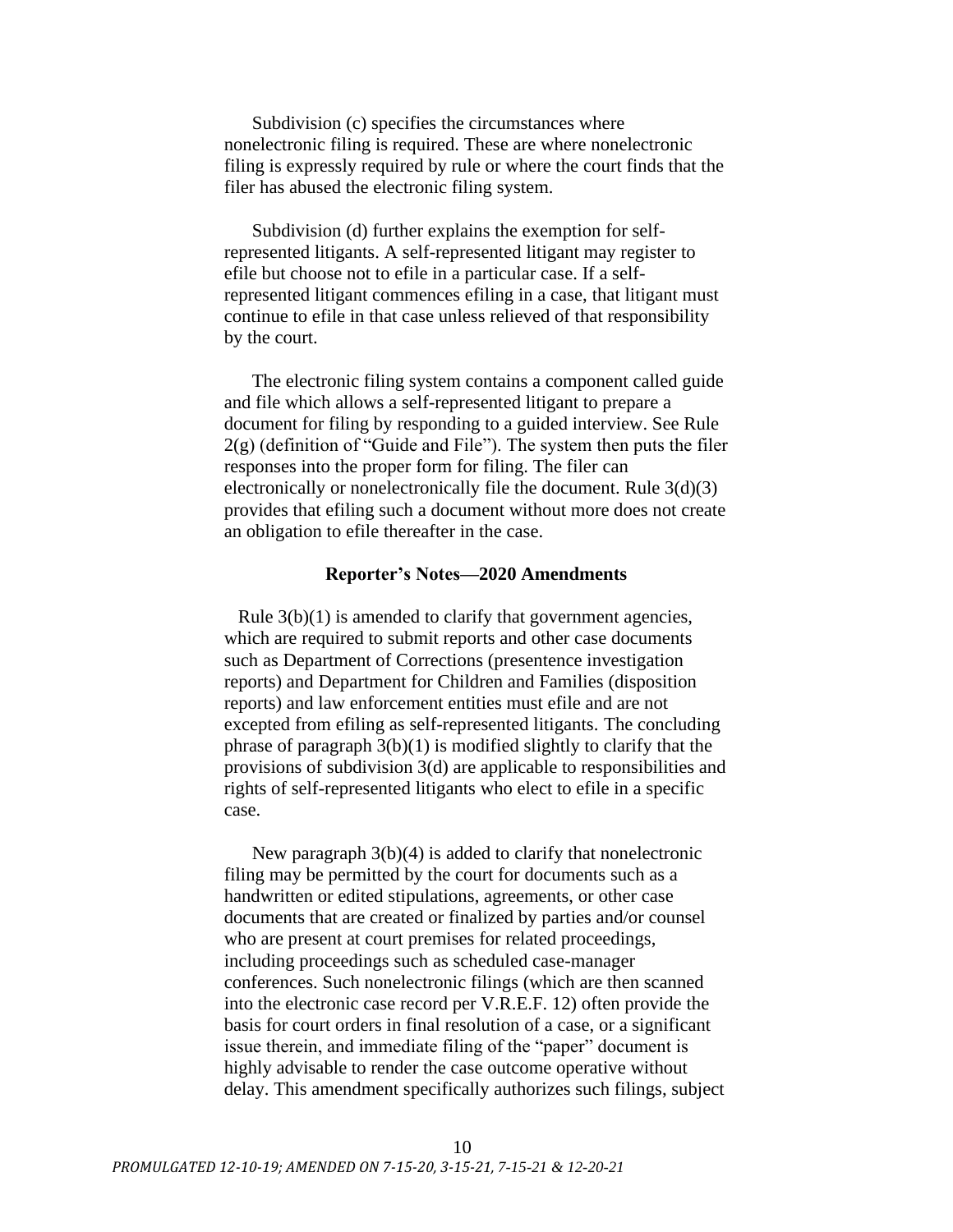to court approval, as in effect a variant of the "good cause" exception of the existing paragraph (b)(4). Existing paragraphs (4)- (7) are renumbered as (5)-(8).

## **Reporter's Notes—2021 Amendment**

This amendment is made in connection with the introduction of efiling in the Supreme Court. Accordingly, the Supreme Court is added to Rule 3(a).

As in the superior courts, a self-represented litigant has the option to efile in the Supreme Court but is not required to do so. Under paragraph  $(d)(3)$ , if the self-represented litigant is appealing from a superior court case where the self-represented litigant is efiling, it is presumed that the self-represented litigant will continue to efile in the Supreme Court. The self-represented litigant who is presumed to continue efiling in the Supreme Court or has elected to efile in the Supreme Court may discontinue efiling by giving notice to the Court and serving that notice on all other parties. In contrast to the procedure prescribed for selfrepresented efilers to discontinue efiling in superior court proceedings under paragraph (d)(2) of these rules (requiring a court order of discontinuance issued for good cause shown), an order of the Supreme Court is not required for a self-represented litigant to discontinue efiling. Because the litigant is under an obligation to efile when the notice is given, the notice itself must be efiled.

## **RULE 4. REGISTERING PROCESS; RESPONSIBILITIES**

<span id="page-10-0"></span>(a) **Registration Process.** A person must register to electronically file and serve documents through the electronic filing system, and choose the appropriate type of registration independent user, or user with an existing firm.

### (b) **Obligations and Responsibilities**.

(1) Registering to electronically file and efiling a document in a case constitutes consent to receive electronic service by notice that a filing has been made.

(2) An efiler is responsible for all documents filed or served under the efiler's account.

(3) An efiler must create a service contact after registering, must check the "Make This Contact Public" box, and must immediately update the efiler's service contact information when changes occur.

(4) An attorney may permit an associated attorney or other person authorized by the attorney to file and view documents on the attorney's behalf. The attorney is responsible for all such filings and for any misuse of documents that are viewed or downloaded.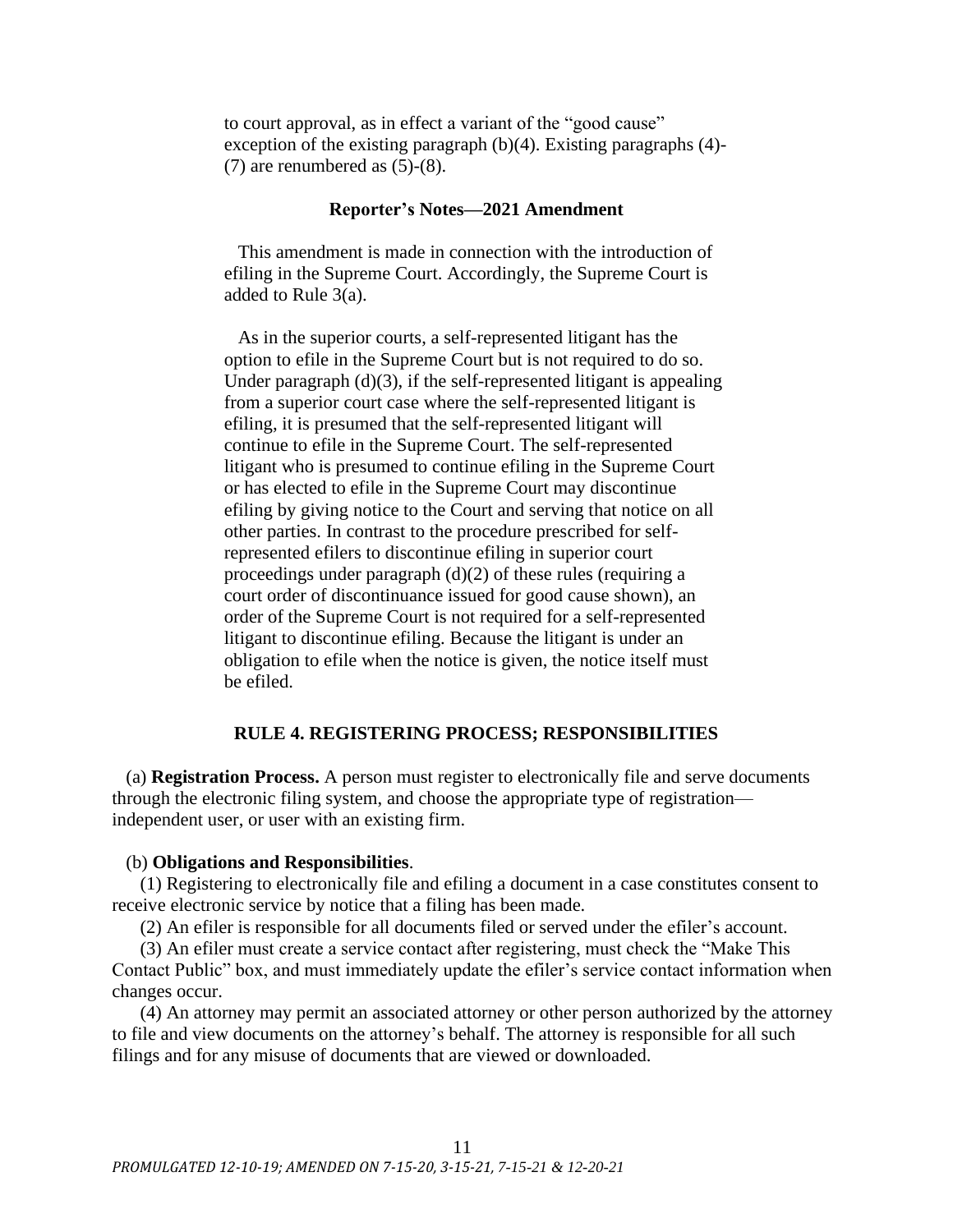(c) **Registration To View Documents That Are Not Publicly Accessible.** To view nonpublicly accessible portions of the electronic case file or documents not accessible over the internet, persons—including those with specific rights of access pursuant to Rule 5 of the Rules for Public Access to Court Records—must separately register with the public-access portal, providing verification of their specific right of access.

## **Reporter's Notes—2020**

Subdivision (a) requires that a person must register to file and serve documents through the electronic filing system.

Subdivision (b) establishes the obligations and responsibilities of persons who register to file and serve documents through the electronic filing system. Subdivision (b)(1) provides that registration constitutes consent to receive electronic service by notice that a filing has been made. Subdivisions (b)(2) and (3) establish that an efiler is responsible for all documents filed or served under the efiler's account, and that an efiler is responsible for updating registration information, including service contacts, to assure proper service upon the efiler by others. Finally, subdivision (b)(4), applicable to attorneys, permits an attorney to authorize an associate attorney or other person to file and view documents under the attorney's efiling account. However, the attorney is responsible for all such filings and for any misuse of documents that are viewed or downloaded.

Subdivisions (a) and (b) establish a requirement of registration to file and serve documents through the electronic filing system, and the obligations and responsibilities of efilers, but they do not address the issue of remote access for viewing of electronic case files that are not publicly accessible. Subject to certain statutory exceptions, a person need not be an electronic filer to access electronic records for viewing only. See, e.g., 12 V.S.A. § 5.

Subdivision (c) explains that persons seeking remote access to nonpublicly accessible electronic documents must separately register to use the public access portal. To view records that are not publicly accessible or are publicly accessible only at courthouse terminals, and for those persons with specific rights of access under Rule 5 of the Rules for Public Access to Court Records, the system will require specific registration requirements, including verification procedures, to authorize "elevated" access status to view such records. The prescribed registration to view in this rule has no connection to a person's ability to view existing paper case files maintained by clerks of court.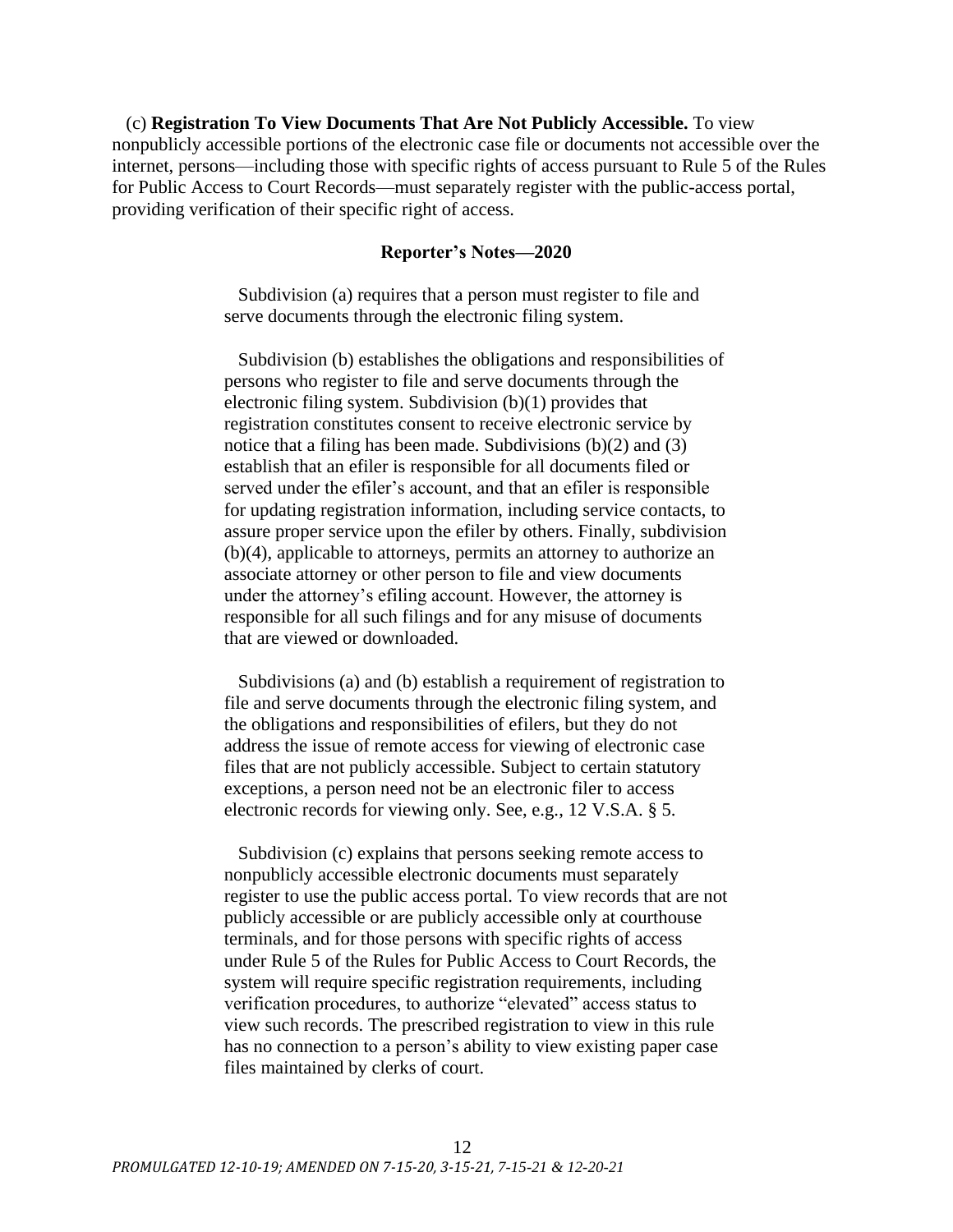### **Reporter's Notes—2020 Amendments**

Subdivision (a) is amended to conform the text of the rule to actual practice in the Odyssey efiling system. In Odyssey, in contrast to an Independent (self-represented) User, a "Firm" registers, which includes solo practitioners, as well as government agencies. The Firm Administrator authorizes access for all user accounts in that firm. More information on how to register is provided in judiciary and vendor manuals.

The amended language in paragraph (b)(4) addresses how others inside a firm may be authorized to file and view on an attorney's behalf.

Subdivision (c) is amended to further clarify the process to secure elevated access to case documents not publicly accessible via the internet. Registration in the efiling system provides access to documents filed by the efiler. To view other documents in the case, including those filed by another party, the filer must register with the public access portal, and receive authorization. This is a one-time process for each portal user, which provides ongoing access for all subsequent cases in which the user is involved. See also V.R.P.A.C.R. 5 (governing specific rights of access by attorneys, parties, and others, to case records that are not otherwise publicly accessible).

### **Reporter's Note—2021 Amendment**

Rule 4(b)(3) is amended to clarify that an efiler must enter a current service contact email address as a condition of registration, and to further require immediate updating of a changed service contact address. This assures effective service via the efiling system File and Serve function.

## **RULE 5. PROCEDURE FOR ELECTRONIC FILING**

<span id="page-12-0"></span>(a) **In General.** An electronic filer may initiate a new action or proceeding, or efile documents in an action or proceeding that is in the electronic filing system, when required or permitted under Rule 3, by logging in, and complying with the instructions in the electronic filing system.

(b) **Electronic Filing Requirements.** The efiler must submit each electronic filing in accordance with the instructions in the electronic filing system and must:

(1) prepare and format the efiling in accordance with Rule 5(f) and (g), and Rule 7;

(2) sign the efiling as provided in Rule 9;

(3) provide a mailing address and email address on the documents electronically filed;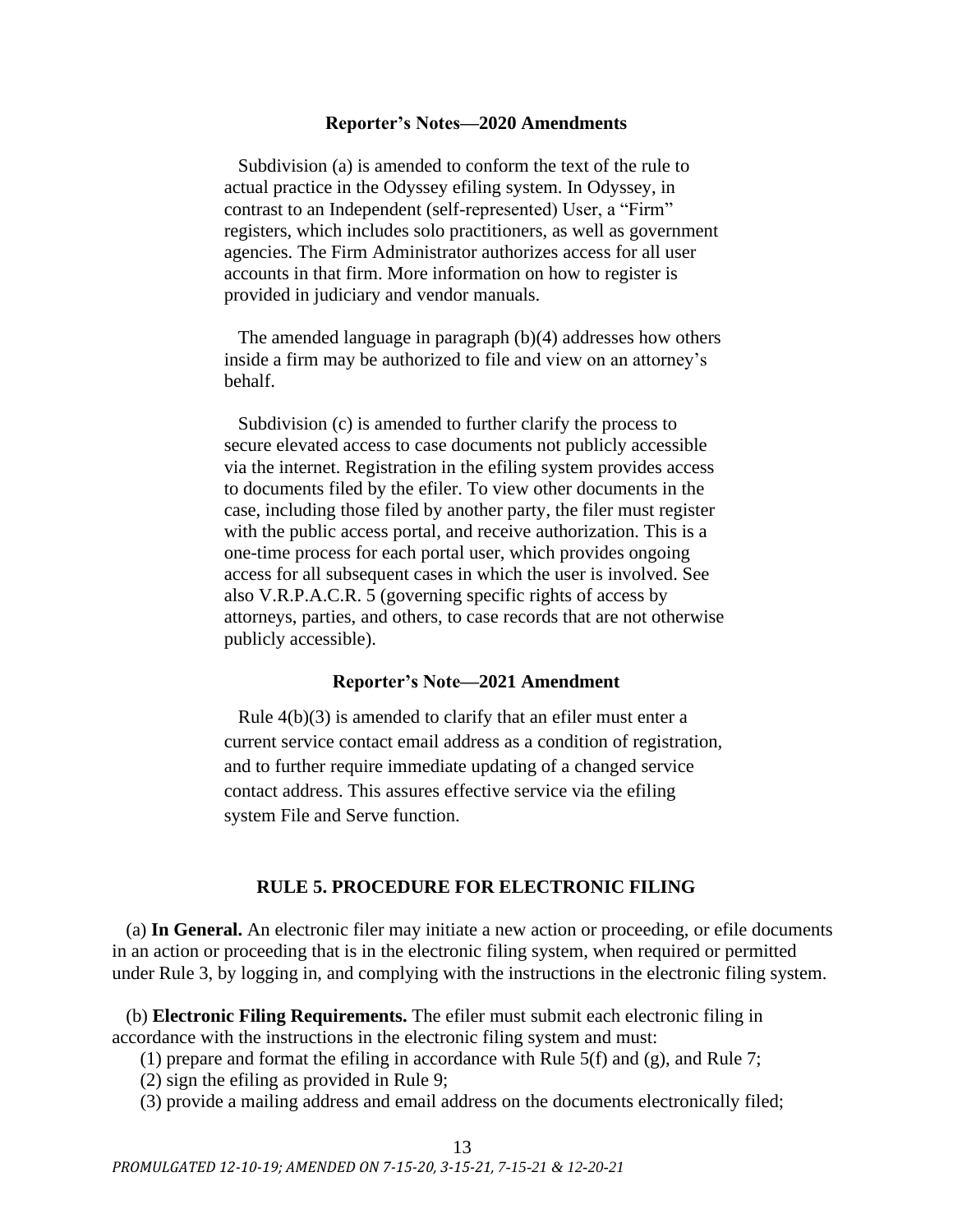(4) satisfy payment requirements of Rule 10, except that failure to pay a Supreme Court entry fee to the Vermont Judiciary in connection with the filing of a notice of appeal, or to seek a waiver of that fee, is not grounds for rejecting a filing;

(5) take any actions required under Rule  $7(a)(1)$  of the Rules for Public Access to Court Records;

(6) certify that each document filed complies with the Rules for Public Access to Court Records; and

(7) for initial filings, provide service contacts that will enable post-commencement service on the efiler and maintain updated contacts.

(c) **Electronic Filing Time.** An electronic filing may be submitted on any day, including holidays and weekends, and at any time.

(1) *Filing Date.* An efiling is considered submitted on a date if it is submitted prior to midnight on that date;

(2) *Technology Failure of Filer.* Failure of the efiler's system or internet unavailability will not excuse a failure to comply with a filing deadline, unless the court specifically authorizes an extension of the deadline;

(3) *System Unavailability.* A deadline will be extended for unavailability of the electronic filing system, if the efiler could not reasonably file nonelectronically pursuant to Rule 3(b)(8).

## (d) **Court Staff Processing in the Superior Court.**

(1) *Court Staff Review.* Court staff will review all electronic filings for compliance with these rules and Rule 7(a)(1) of the Rules for Public Access to Court Records in the manner prescribed by Rule  $7(a)(3)$  and  $(4)$ .

(A) Except as designated in (B), court staff review will occur prior to entry into the electronic case management system.

(B) Initial civil complaints made in commencement of an action pursuant to Vermont Rule of Civil Procedure 3 will be reviewed after entry into the electronic case management system, subject to the corrective and remedial actions of Rule  $7(a)(3)$  and (4) of the Rules for Public Access to Court Records. Electronic filers remain obligated under Rule 5(b) to comply with filing requirements. Complaints initiating the following civil actions will continue to be reviewed prior to entry:

- (i) Actions for Orders Against Stalking or Sexual Assault (12 V.S.A. Ch. 178),
- (ii) Small Claims Actions (12 V.S.A. Ch. 187), and
- (iii) Any civil action that is within the original jurisdiction of the Supreme Court, or within the jurisdiction of criminal division, family division, environmental division, probate division, or the judicial bureau.

(2) *Accepting or Rejecting a Filing.* Court staff will electronically notify the efiler either that the efiling has been accepted or that it cannot be accepted until specified actions required under these rules have been taken.

(3) *Correcting an eFiling.* An efiler may submit a corrected efiling within 7 days after receiving the notification if the efiler follows the instructions for efiling a correction on the electronic filing system. The court may extend the time for correction for good cause. Court staff will accept a corrected efiling if all requirements of those rules and the instructions for correction have been met.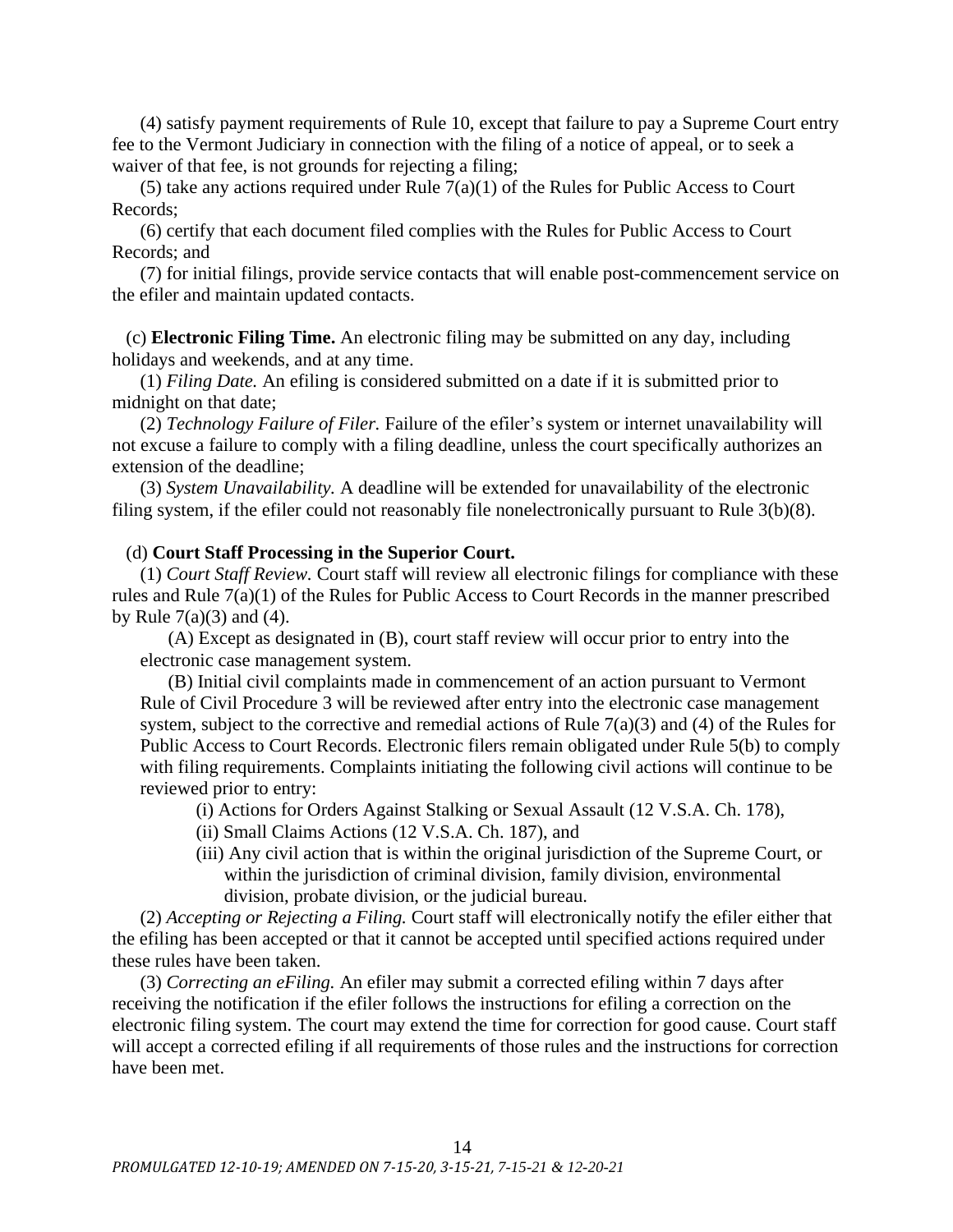(4) *Filing Date.* When an efiling has been accepted, the date and time of efiling for all purposes under the applicable rules of procedure are the date and time that the initial efiling was submitted if the corrected filing complied with the time limits in (d)(3).

(5) *Assigning Case Number.* The electronic filing system will provide a case number for a new case filing that has been accepted in the acceptance notification. The assigned case number must appear on all subsequent efilings pertaining to the case.

## (e) **Court Staff Processing in the Supreme Court.**

(1) *Court Staff Review*. Court staff will review all electronic filings for compliance with these rules, the Vermont Rules of Appellate Procedure, and Rule 7(a)(1) of the Rules for Public Access to Court Records.

(2) *Accepting or Rejecting a Filing*. Court staff will electronically notify the efiler that the efiling has been accepted or rejected. Court staff may reject an efiling for noncompliance with Rule 7(a)(1) of the Vermont Rules for Public Access to Court Records, the applicable limit on the number of words in the brief as contained in V.R.A.P. 32(a)(4), the failure to include a word count in a brief as required by V.R.A.P. 32(a)(4)(D), or the failure to sign a document as required by these rules or the Vermont Rules of Appellate Procedure.

(3) *Correcting an eFiling*. If court staff rejects an efiling pursuant to this subdivision, the efiler may correct the efiling as set forth in  $(d)(3)$ , and  $(d)(4)$  will apply to determine the filing date.

(4) *Limit of Review*. This rule does not limit the actions the Supreme Court may take for violation of these rules, the Vermont Rules of Appellate Procedure, or the Vermont Rules for Public Access to Court Records.

(5) *Assigning Case Number.* The electronic filing system will provide a case number for a new case filing that has been accepted in the acceptance notification. The assigned case number must appear on all subsequent efilings pertaining to the case.

(f) **Serving Notice of Electronic Filing.** The efiler must complete service as required in Rule 11.

(g) **Motions.** Efilers must submit motions, responses, and supporting materials in a manner consistent with any other applicable rules of procedure and the following:

(1) *Requirements for Motions in the Supreme and Superior Courts*.

(A) Motions Requesting Alternative Forms of Relief. An efiler may file motions, or responses, requesting alternative forms of relief as a single document.

(B) Motions Requesting Independent Forms of Relief. An efiler must file motions, or responses, requesting independent forms of relief as separate documents.

(C) Separating Motions and Responses. An efiler may not respond to a motion and file a new motion in the same document.

(2) *Additional Requirements for Motions in the Superior Court.* Efilers in the superior court must also submit motions in accordance with the following requirements for supporting material*.*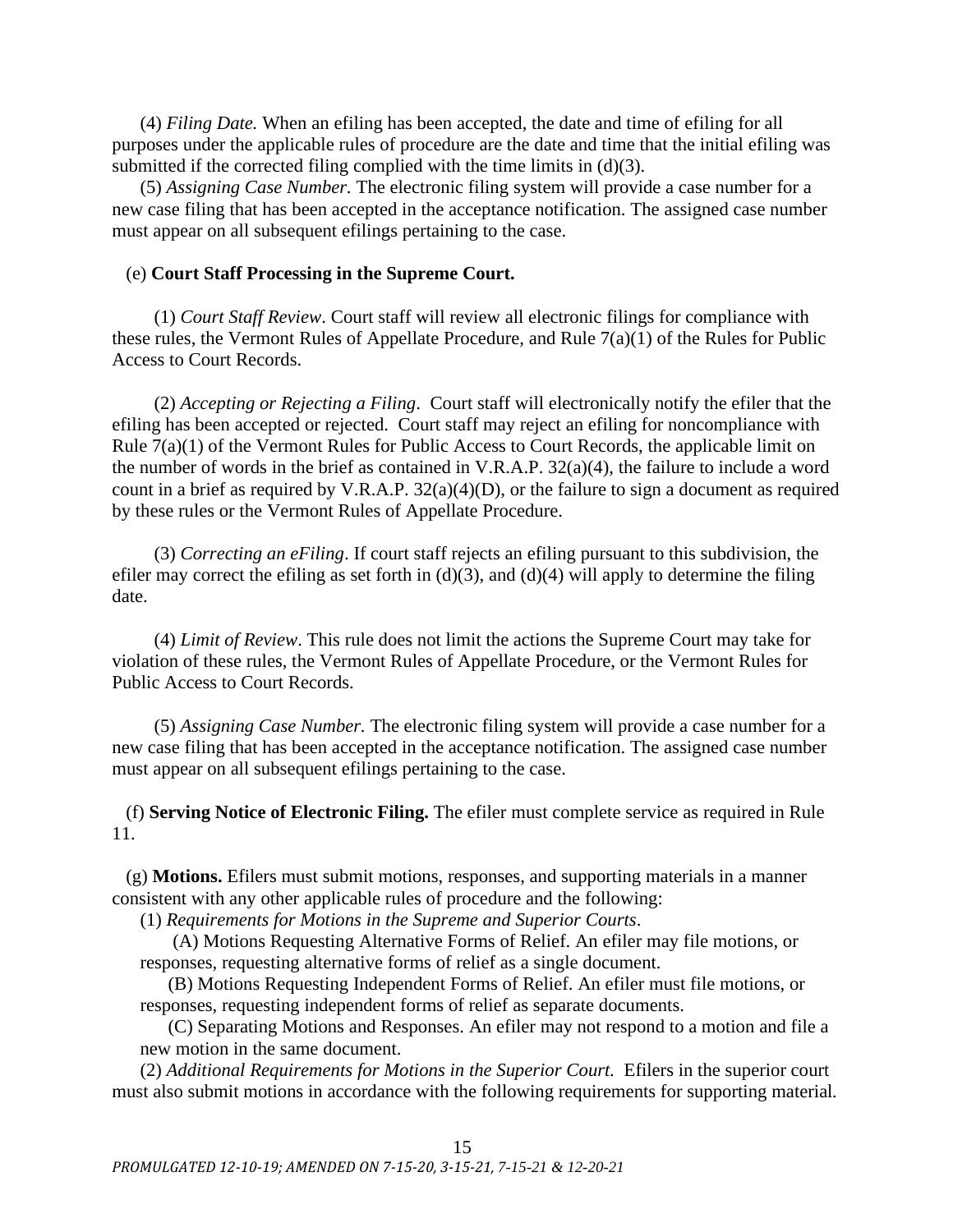(A) Single Motion or Response. A memorandum of law, affidavit, exhibit, or other supporting material or required attachment to a single motion or response may be efiled with the single motion or single response or may be filed as a separate document.

(B) Multiple Motions or Responses. A memorandum of law, affidavit, exhibit, or other supporting matter or required attachment for multiple motions or responses must be efiled as a separate document.

(C) Separate Document. If supporting material is efiled as a separate document, it must identify the motions or responses to which it relates and must be referenced in the motions or responses unless it is efiled after them.

(D) Format of Supporting Material. If supporting material relates to more than a single memorandum of law, it must:

- (i) be numbered sequentially so that the electronic and paper page references are consistent; and
- (ii) contain a table of contents listing the separate parts of the supporting material included, with references to the page of the document at which each part begins.

(h) **Criminal History Information.** Criminal history information, filed in connection with a criminal case, must be separately efiled in the following parts for which there is information:

(1) Misdemeanor or felony convictions in Vermont courts and resulting sentences;

(2) Misdemeanor or felony convictions in courts of other jurisdictions, including in federal court and resulting sentences;

(3) Any other criminal history information.

## **Reporter's Notes—2020**

Rule 5(a) refers generally to the steps for efiling. The efiler must log into the electronic filing system and follow the instructions found there. The rule requires certain contact information to be included in each efiling. The rule does not require a telephone number to be included on each efiling but this information may be requested by the court when a party enters a notice of appearance so that the court has another means to contact the party.

Rule 5(b) generally cross-references the rules that contain efiling requirements in the remainder of these rules and in the Vermont Rules for Public Access to Court Records (V.R.P.A.C.R.).

The public access rules have been extensively amended to address the challenge of providing public and special access to electronic court records and at the same time protecting privacy where necessary. The efiler responsibility requirements are set out in V.R.P.A.C.R. 7(a)(1). The Rule requires electronic filers (and nonelectronic filers) to be familiar with the substantive provisions of the public access rules "to determine whether all or part of the record being filed is not publicly accessible." V.R.P.A.C.R.  $7(a)(1)(A)$ . If the whole record is not publicly accessible, the efiler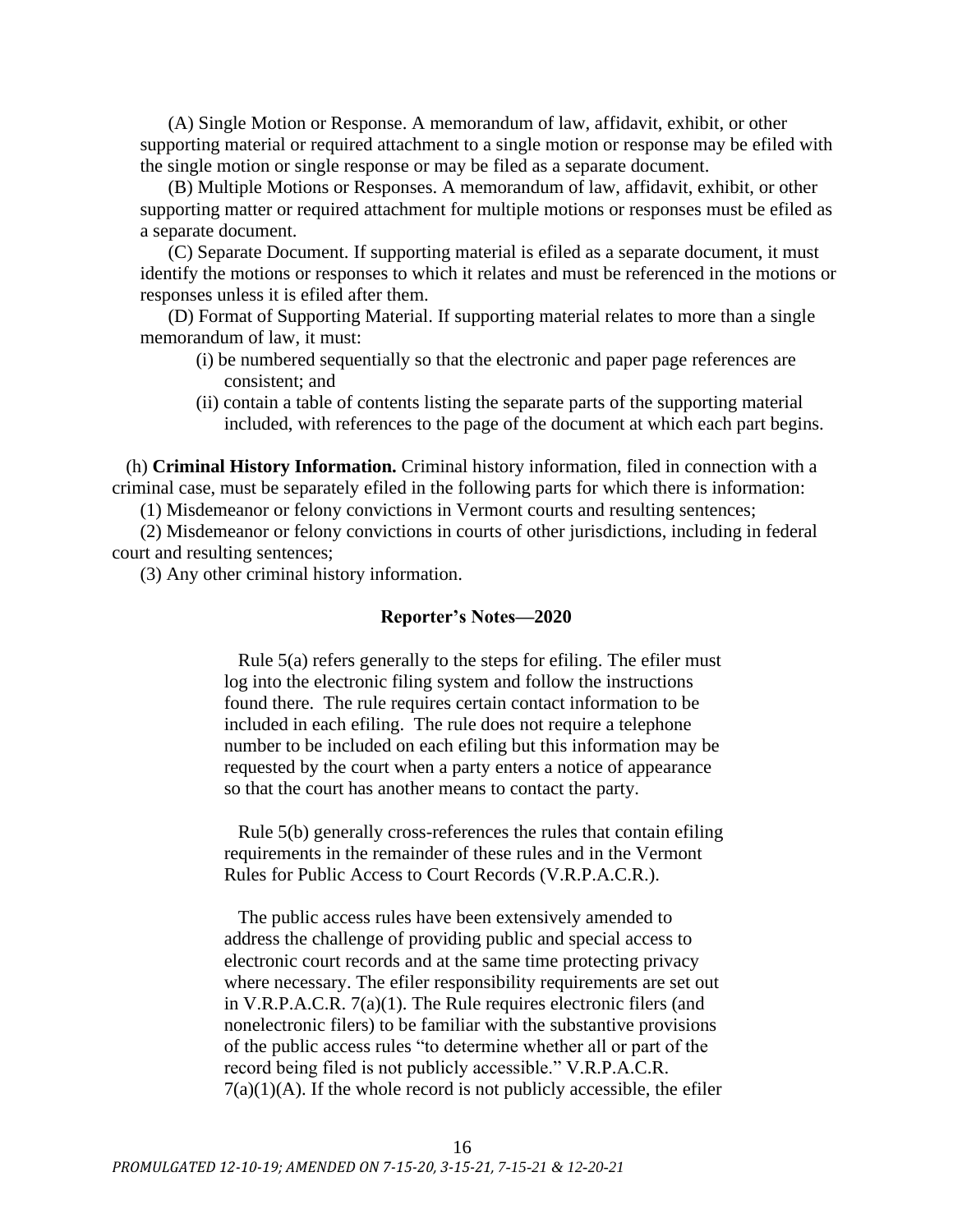must so designate it at the time of filing. V.R.P.A.C.R. 7(a)(1)(D). This occurs in two ways. For an efiler who is initiating a new case, the efiler must designate the type of case in which the efiling is being made. If proceedings in that type of case are not publicly accessible, that efiling and future ones will be inaccessible to the public. Second, for types of cases that are generally open to the public, the efiler will be required to answer whether the efiling is confidential or open to the public.

If the record is not publicly accessible in part, the efiler must separate the part that is publicly accessible from the part that is not publicly accessible, redacting or using another method to prevent public access to the part that is not publicly accessible. The efiler can then efile the unredacted record, designating it as not publicly accessible, and the redacted version, designating it as publicly accessible. V.R.P.A.C.R.  $7(a)(1)(C)$ . The efiler must certify that the efiler has reviewed the efiling and the efiling complies with V.R.P.A.C.R. 7(a)(1). If the record being efiled is wholly or partly not publicly accessible, the efiler must specify what actions were taken to comply with the public access rules and why the actions were necessary. V.R.P.A.C.R.  $7(a)(1)(B)$ .

Note that if a document is efiled in a type of proceeding that is not publicly accessible or the whole document is either publicly accessible or not, the duty to act and certify compliance can be fulfilled on the electronic filing screen. The efiler who properly categorizes the type of proceeding and type of document will be able to check a box that the efiler has fully complied with the public access rules and thus comply with Rule 5(b)(6). In the more complicated case where the record being efiled is wholly or partly not publicly accessible, the efiler must also efile a separate compliance statement of what actions were taken to comply and why the actions were necessary. That statement plus the checked box constitute the certification required by Rule 5(b)(6).

The last requirement is stated in Rule 5(b)(7). When an efiler first enters a case, whether to initiate the case or to respond and participate in a case, the efiler must separately enter service contacts as specified by the system so others can serve the efiler through the electronic filing site. Note that an efiler can add multiple contacts for purposes of the case. For example, a lawyer who is entering case on behalf of a client may have multiple email addresses at which the lawyer wants to receive notices of filings in the case. The lawyer may have a co-counsel the lawyer wants notified of filings in a case or practice in a firm where filings in cases go through a firm administrator who can assign work in the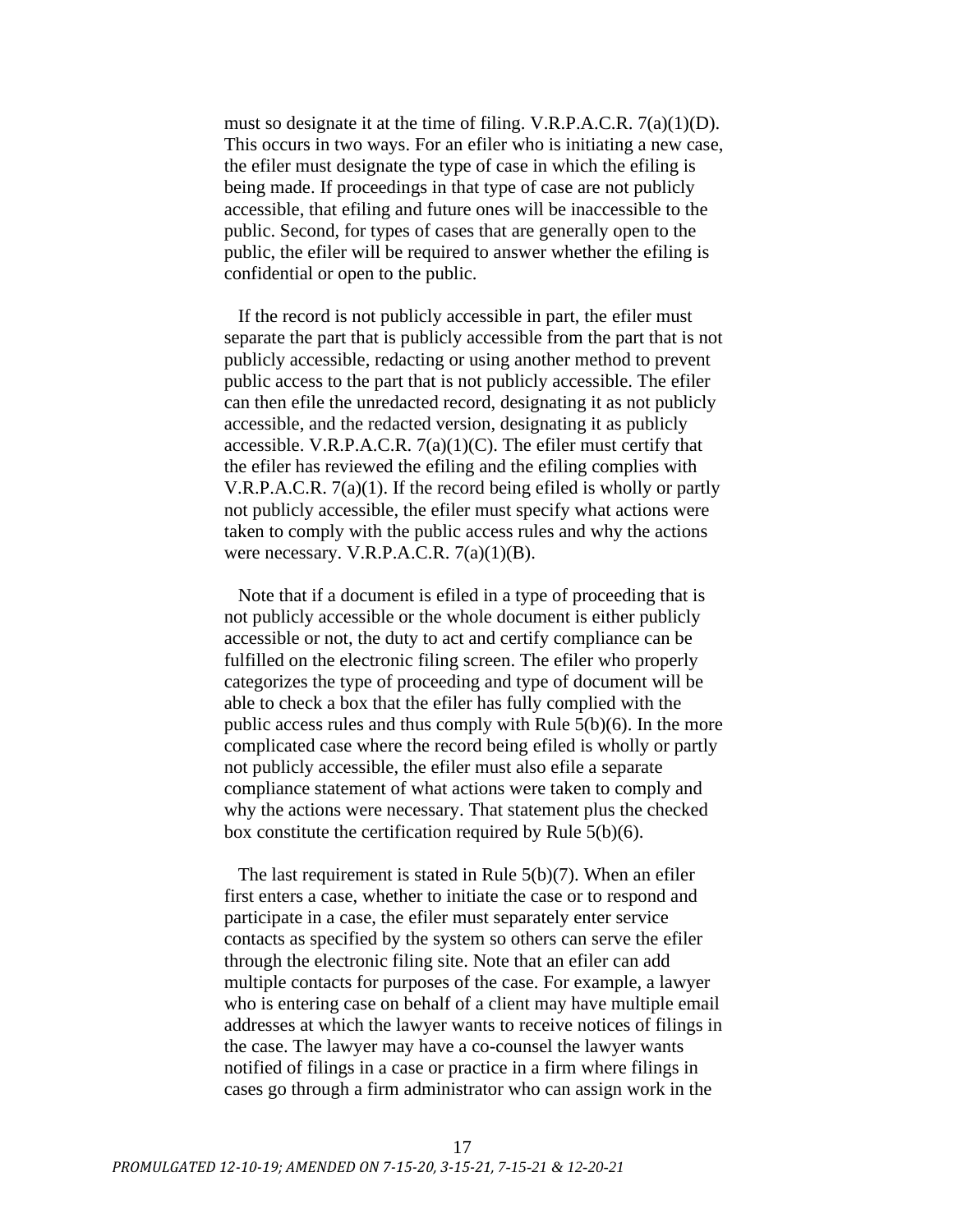firm. At first appearance in the case, the efiler should think carefully about who should get notice of efilings and add those persons as service contacts. An efiler can change service contacts in a case but must keep them updated—for example, where there is a change of email address.

As specified in Rule 5(c), an efiling can be made at any time of any day. Under Rule  $5(c)(1)$ , an efiling made before midnight is considered made on that date. This does not mean that the efiling will be accepted or rejected at the time it is efiled. Staff who work normal business hours will make that decision.

Rule  $5(c)(2)$  and (3) address situations where an efiler is unable to make an efiling because the electronic filing system is unavailable, and the efiler will be prejudiced by inability to meet a time deadline. Under Rule 5(c)(2), the technological failure is at the efiler's end and prevents access to the internet or to the electronic filing system. In general, such a technological failure is not grounds to allow the efiler to claim the initial attempted filing time and date once the reason for the technological failure is repaired and a new successful efiling is made. The rule, however, allows the court to extend the deadline for good cause in situations of extreme prejudice. An important factor in determining whether the deadline should be extended is whether the efiler could have filed nonelectronically and sought permission to do so under Rule 3(b)(3) to avoid the prejudice.

Rule  $5(c)(3)$  deals with the situation where the technological failure is at the electronic filing system end. In such a situation, the efiler must first make a reasonable effort to file nonelectronically under Rule 3(b)(7). If nonelectronic filing is unavailable, to eliminate the prejudice, any filing deadline is automatically extended to when use of electronic filing system is restored.

Rule 5(d) sets out the processes for staff review of an efiling, acceptance or rejection of the efiling, notice to the efiler, correction of noncompliant efilings, and case number assignment. The moredetailed process for review and acceptance or rejection of an efiling with respect to public-access compliance is set out in V.R.P.A.C.R. Rule 7(a)(3) and (4) and controls for that review. For example, Rule 5(d)(3) gives the efiler 7 days to correct an efiling that is noncompliant with these rules. V.R.P.A.C.R.  $7(a)(4)(ii)$ provides that if review requires an efiler correction, the time limit for such correction is set by the reviewer. The reviewer-determined correction time limit for public-access compliance controls with respect to that correction.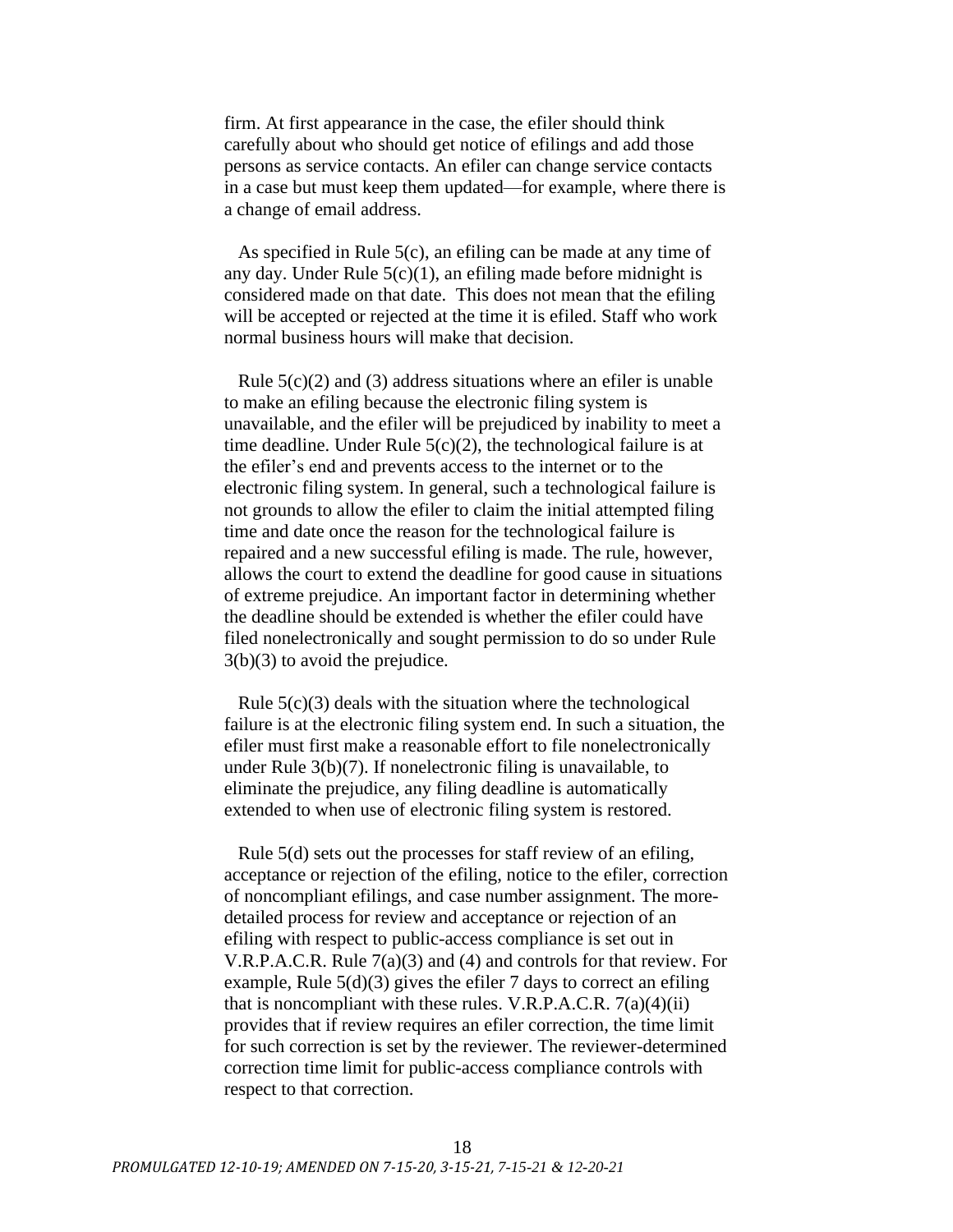Essentially, staff review covers each of the items listed in Rule 5(b). Note that if correction is required, the efiler must follow the instructions on the electronic filing site for making a corrected efiling, so the reviewer knows that the initial filing was rejected and the reason for the rejection in making the new review decision. When a filing has been accepted, the date and time of filing for all purposes under the applicable rules of procedure are the date and time that the initial filing was submitted and scanned into the electronic system as long as the correction was made within the allotted time.

Another issue is presented under Rule  $5(d)(5)$ , in cases where service has preceded filing to commence the action, as provided in V.R.C.P. 3. In such cases, a responsive pleading may be filed prior to filing of the summons and complaint. Such pleadings will be retained by the system administratively in a "holding" file, pending filing of the summons and complaint, upon which, the case will be opened, and a case number assigned.

Under Rule 5(e), the efiler must also make service by the method or methods specified in Rule 11, in addition to meeting the requirements for efiling in Rule 5(b). There is a distinction between the date of filing and the date of service when documents are efiled and notice of the filing is sent through the efiling system as required by Rule 11(d). As noted in Rule  $5(c)(1)$ , the date of filing is the date the filing is submitted to the efiling system. The date of service may be later because the system will not serve a document until it has been reviewed and accepted. See Reporter's Notes to Rule 11(b).

Rule 5(f) continues the substance of 2010 V.R.E.F. 4(g) with respect to how motions and supporting materials must be efiled. Rule  $5(f)(1)$ , (2), and (3) contains provisions similar to 2010 V.R.E.F.  $4(g)(1)$ , (2), and (3). Rule  $5(f)(4)(A)$ , (B), and (C) is consistent with 2010 V.R.E.F. 4(g)(4), but is displayed in separate subdivisions for clarity.

The intent and meaning of alternative and independent forms of relief is the same as under the 2010 rules. "Alternative forms of relief" address the same issues by providing remedies that are mutually exclusive and may be of decreasing impact on the party against whom relief is sought. For example, in a motion filed under V.R.C.P. 37(b), a defendant claiming that a plaintiff has refused to comply with discovery obligations and orders may request dismissal of a claim or an action and may request in the alternative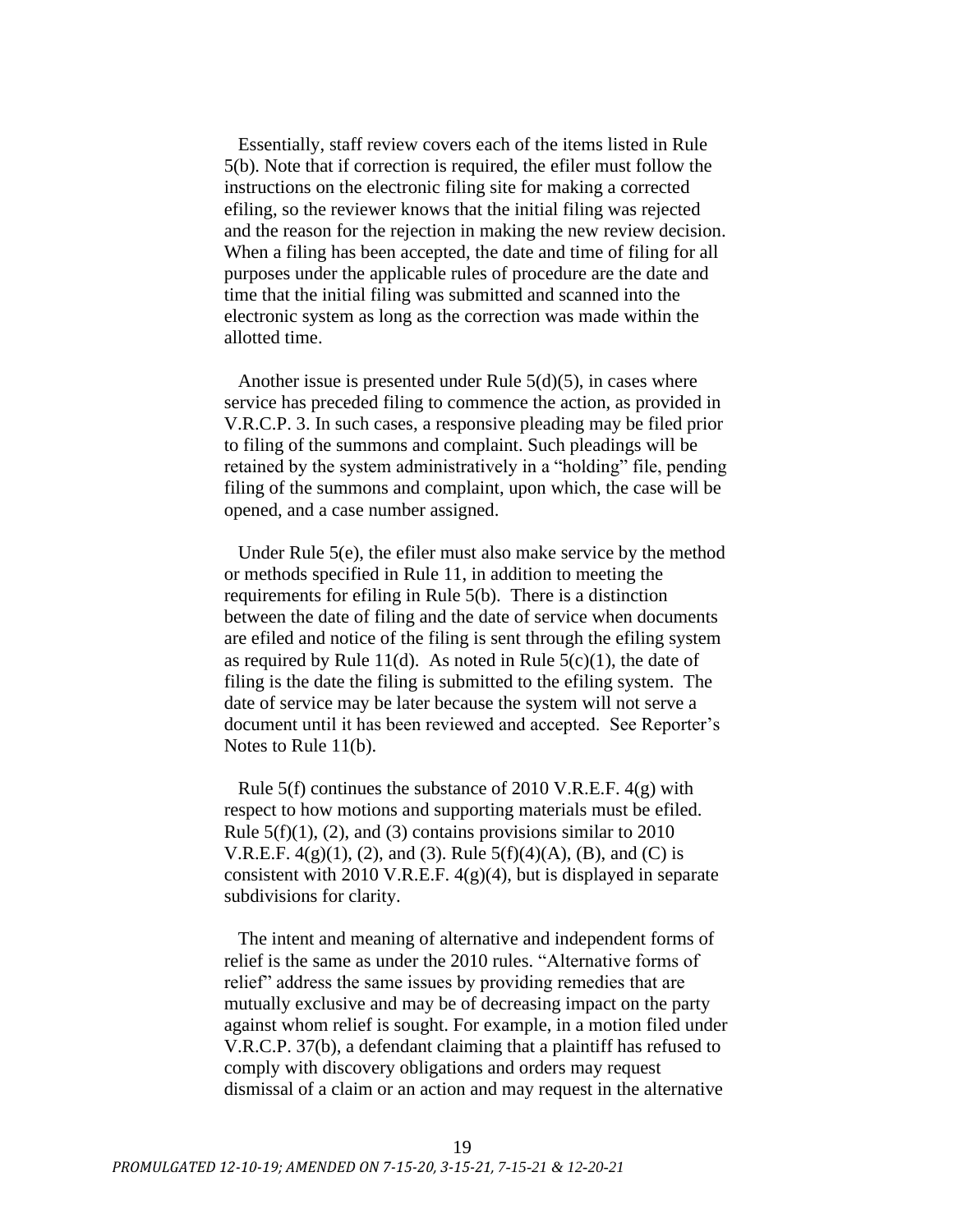that if the court does not dismiss, the court preclude plaintiff from using nondisclosed evidence at trial. In another example, a motion to dismiss for failure to state a claim under V.R.C.P. 12(b)(6) or a motion for judgment on the pleadings under V.R.C.P. 12(b)(3) may be combined with a motion for summary judgment under Rule 56. These are single motions based on the same facts and legal requirement; only the relief sought is different.

"Independent forms of relief," conversely, address independent issues and provide different and independent remedies, as when two or more unrelated motions are combined in a single document. For example, a motion entitled "Motion to Enforce Settlement Agreement, Motion to Compel, and Motion to Dismiss Counterclaim" contains three separate motions, each relating to a different set of facts and having a different legal foundation. In another example, a "Motion to Extend Time for Service" and a "Motion for Alternative Service," which asks for service by a tack order, are requests under different rules that requires a different factual basis. In these examples, each motion relates to a different set of facts and has a different legal foundation.

Rule  $5(f)(4)(D)$  is added to cover a situation where supporting materials are efiled to support multiple memoranda of law. In such a situation, the pages of the supporting materials must be numbered, and there must be a table of contents.

Rule  $5(g)$  is a placeholder for future action with respect to criminal history information, which is filed in criminal cases by the prosecution for consideration in establishing conditions of release of a charged defendant. Typically, the source of the criminal history information is the Federal Bureau of Investigation which in turn gathers it from state and local law enforcement sources, including from those in Vermont. It includes arrest, prosecution, and conviction information and may contain law enforcement investigatory information. In response to a request from the Vermont Criminal Information Center, the Supreme Court through its rules committees is considering what part or parts of the criminal history information provided for conditions of release of a charged defendant should be considered not publicly accessible under federal and state law. The answer to the question is likely to depend on the nature of the information provided so this rule separates the criminal history information into parts that are relevant to the public access issue.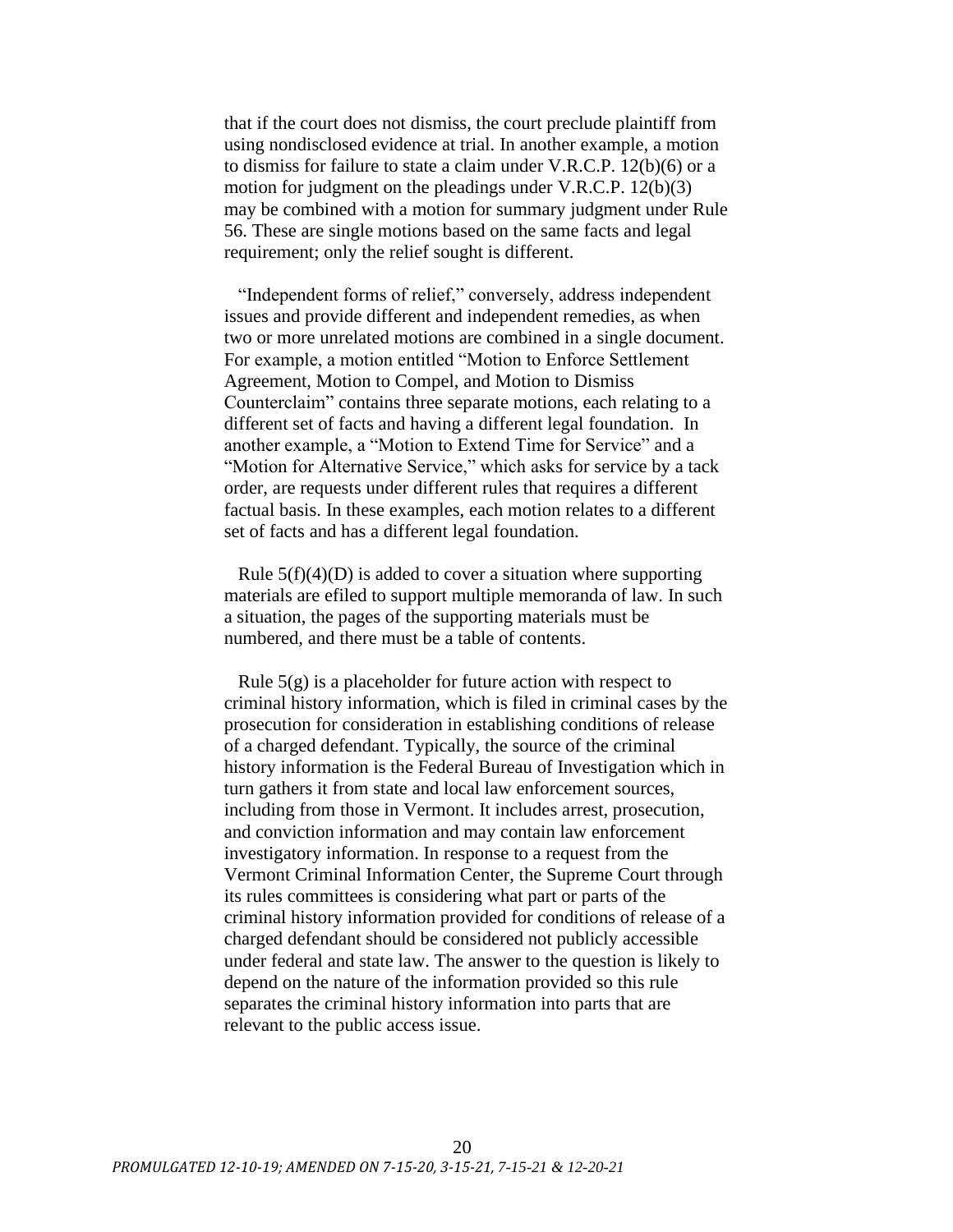### **Reporters Notes—2021 Amendment**

Rule 5 is amended in three respects in connection with the introduction of efiling in the Supreme Court.

First, subdivision (b)(4) is amended to make clear that an efiling of a notice of appeal cannot be rejected for failure to pay a required *entry* fee to the judiciary at the time the notice of appeal is filed, or for failure to file a request to waive the fee. See V.R.A.P.  $3(b)(1)(a)$ ; 32 V.S.A. § 1431. Although V.R.A.P. 3(b)(1)(A) requires paying the filing fee with the filing of the notice of appeal, subparagraph  $(b)(1)(D)$  states that an appellant's "failure to take any step other than a timely filing of a notice of appeal does not affect the appeal's validity, but is ground for the Supreme Court to take any appropriate action, including dismissal." Thus, the validity of the notice of appeal cannot be affected by the failure to pay the entry fee. Note that the amendment relates to the filing of the appeal entry fee and not to any required payment to the efiling vendor.

New subdivision (e) is added to specify that court staff will perform clerk review for filings in the Supreme Court, to specify the permissible grounds for rejecting an efiling in the Supreme Court, and to provide for corrections of rejected efilings in the Supreme Court. The grounds for rejecting an efiling in the Supreme Court are limited and the decision whether to reject an efiling is committed to the discretion of the staff reviewer. The process for correcting a filing is the same as for filings to the superior court. The rule does not apply to filings that are rejected by the efiling system for failure to comply with system requirements. In addition, the rule does not limit any remedy the Supreme Court may impose for violation of procedural requirements.

Former subdivision (e) is renumbered (f) and is divided into two parts, one applicable to motion efilings in both the Supreme and superior court and the other applicable only to superior court efiling. The requirements with respect to motions seeking multiple forms of relief are applicable in both the Supreme Court and the superior court. The terminology is explained in the original Reporter's Notes to 2020 V.R.E.F.  $5(f)(1) \& (2)$ . The requirements enable the efiler to choose a proper description of the filing in the efiling system, supplementing it if necessary with an additional description of what is being filed. Note that V.R.A.P. 27(d)(2), as amended simultaneously with this rule, imposes the same requirements for motions seeking separate forms of relief in the Supreme Court, irrespective of whether filed electronically or on paper. In both the superior courts and Supreme Court efilers must separate responses from new motions. Also V.R.A.P. 27 and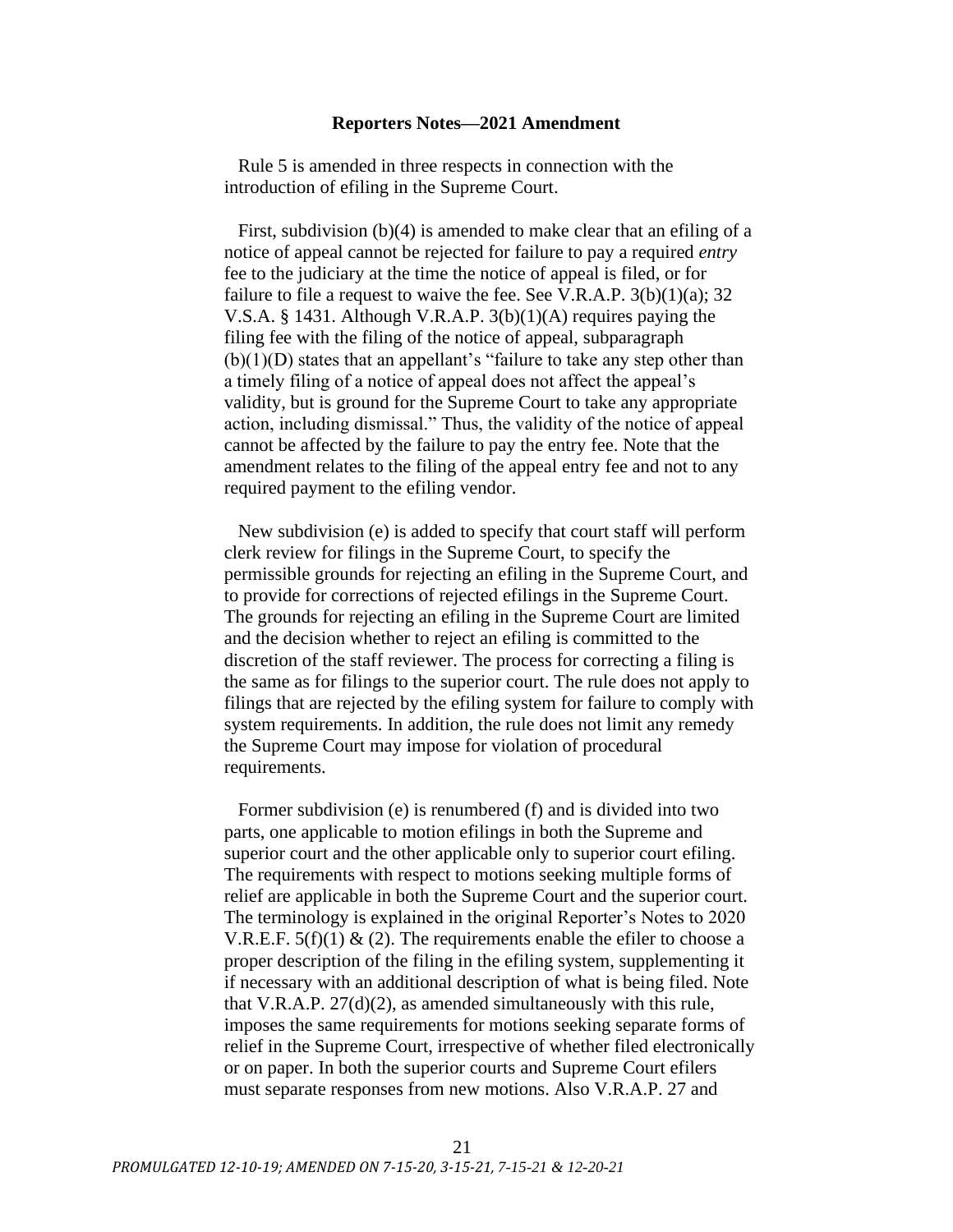32(g) impose additional content and formatting requirements for motions filed in the Supreme Court.

Other motion filing requirements related to supporting material in former subdivision (f), now (g), remain applicable only in the superior court. Motion practice in the Supreme Court is typically less complex than in the superior court, making it unnecessary to apply the additional requirements in the Supreme Court.

Third, the requirement in former subdivision (g), now (h), for separation of criminal history information that is efiled in a criminal case is made applicable only in the superior court. As the original Reporter's Notes to Rule  $5(g)$  explain, the requirement is a placeholder for differential treatment of criminal history information with respect to public access. Since the separation, and public access classification, occur in the superior court, it is already part of the record if the case reaches the Supreme Court.

### **Reporter's Note—2021 Emergency Amendment**

Under the prior language of Rule 5, all electronic filings were reviewed prior to entry into the Judiciary's electronic case management system in accordance with the rule's requirements and Rule 7 of the Vermont Rules for Public Access to Court Records. Rule 5(d) is amended following entry of the decision and order of the U.S. District Court for the District of Vermont in Courthouse News Service, et. al. v. Patricia Gabel, et. al., Case No. 2:21-cv-00132 on November 19, 2021. The amendments comport with new procedures for the processing of the initial civil complaint, essentially providing for public access to the same, prior to clerk review and acceptance pursuant to Rule 5(d). The amendments do not alter an electronic filer's obligations under Rule 5(b), including compliance with Rule 5(b)(5) and (6). The amendments also do not alter the process of clerk review of new civil complaint filings otherwise prescribed by Rule 5(d).

Beginning on Friday, December 10, 2021, initial civil complaints submitted using the Odyssey File and Serve code "initial filing" were automatically entered in the Judiciary's electronic case management system without a prior staff review and acceptance. Previously, all electronic filings, including initial complaints and associated documents in such cases, were reviewed by staff before being entered into the electronic case management system. Some initial civil complaints are excepted from the automatic entry, including those in small claims actions, stalking/sexual assault actions, and those within the original jurisdiction of the Supreme Court, or within the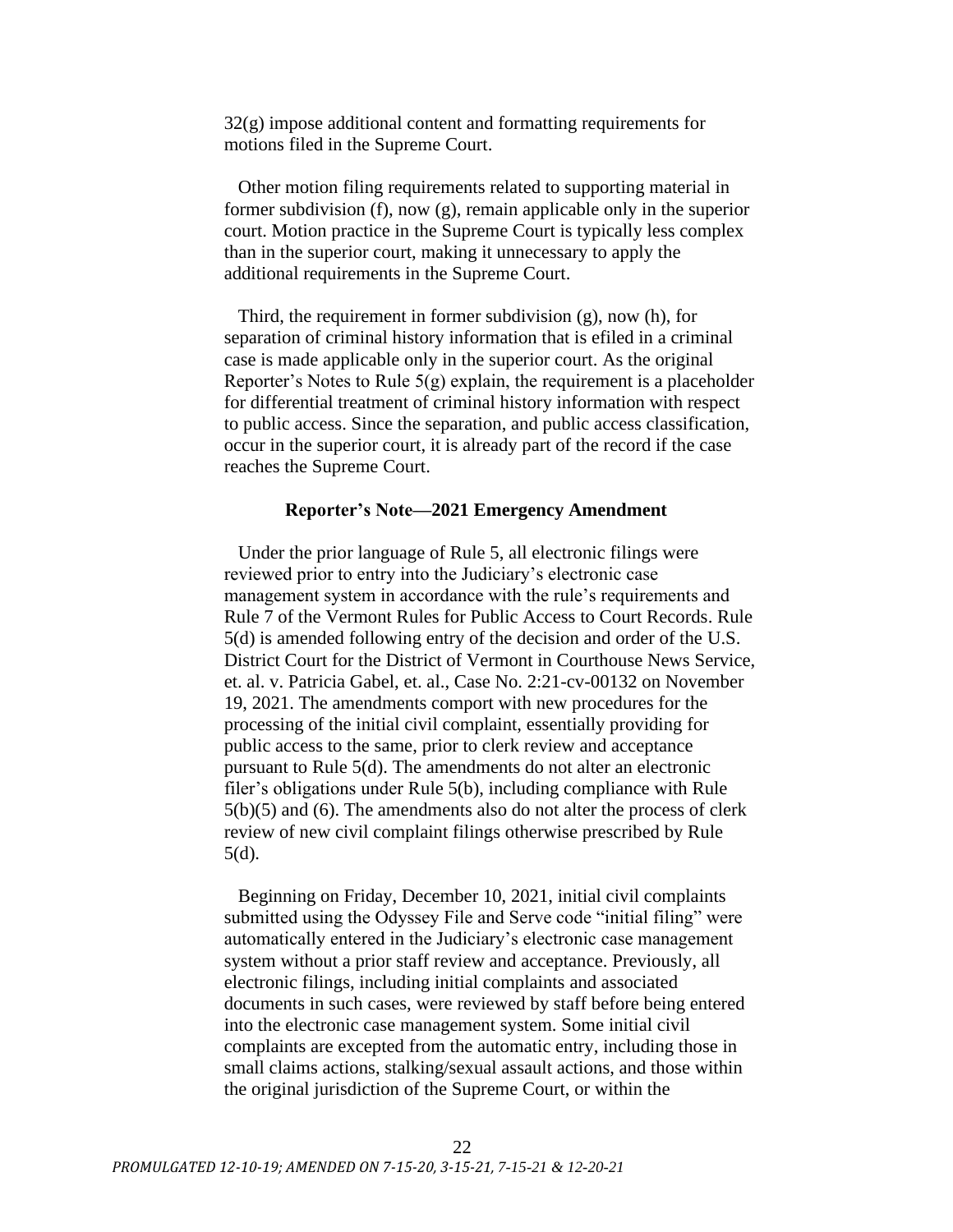jurisdiction of criminal division, family division, environmental division, probate division, or the judicial bureau.

Once initial filings are automatically entered into the case management system, documents and information designated by the electronic filer as public will be viewable to the public on courthouse public access terminals and on the Public Portal website for users with elevated access roles.

Documents submitted under other filing codes in the same envelope or in other envelopes will continue to be reviewed and manually accepted by staff prior to being entered into the case management system.

Pursuant to Rules 7(a)(3) and (4) of the Vermont Rules for Public Access to Court Records, court staff will review all initial complaints after they are entered into the system for the presence of nonpublic information that should not be publicly viewable. As with all cases under the present rules in which this screening reveals that nonpublic documents or information are part of the initial filing, court staff will take corrective or remedial actions authorized by Rules  $7(a)(3)$  and  $(4)$ to protect such information from public view and will send notice to the efiler along with a specification of what corrective actions are needed to fix defects in the filing.

Note that Rule 6 is not amended so procedures for review of complaints filed non-electronically remain the same as they have been

## **RULE 6. NONELECTRONIC FILINGS**

<span id="page-22-0"></span>(a) **In General.** If nonelectronic filing of a document is permitted or required by these rules court staff will scan the document in PDF format, or other format specified by the Court Administrator, and include it in the electronic file.

(b) **Impermissible Nonelectronic Filing.** If a document that is required to be filed electronically is filed nonelectronically, it will not be accepted or scanned.

## (c) **Court Staff Processing in the Superior Court.**

(1) *Court Staff Review.* After scanning, court staff will review filings for compliance with these rules and Rule 7(a)(1) of the Rules for Public Access to Court Records.

(2) *Accepting or Rejecting a Filing*. If a filing is rejected because it does not comply with these rules or the Rules for Public Access to Court Records, court staff will provide the filer with notice and the reason for rejection.

(3) *Correcting a Filing*. If a filing is rejected, the filer may submit a corrected filing within 7 days after receiving notice of the rejection. The filer must indicate it is a corrected filing. The court may extend the time for correction for good cause. If the filing is rejected for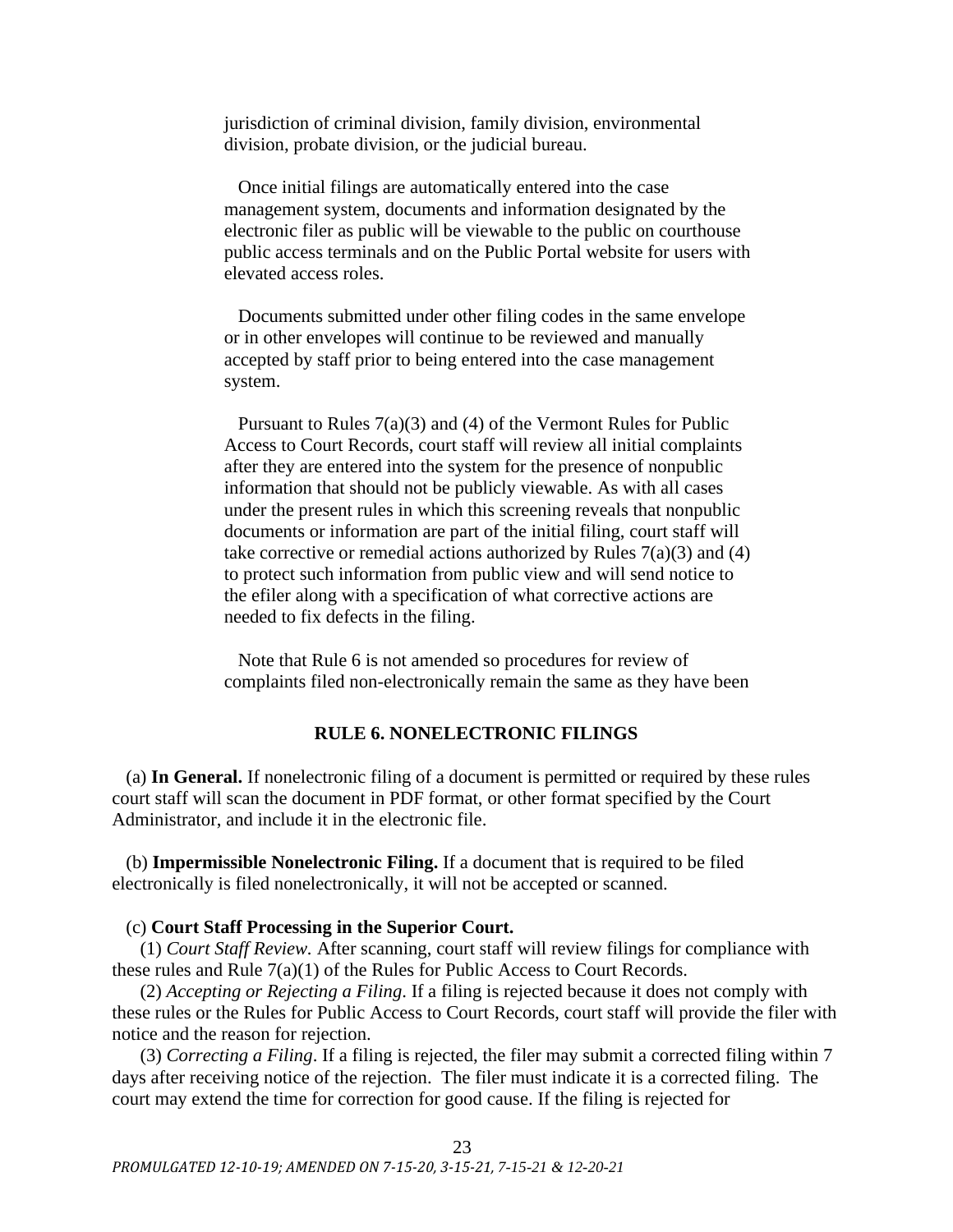noncompliance with V.R.P.A.C.R. 7(a)(1), the procedure and time limits for correction will be determined in accordance with V.R.P.A.C.R. 7(a)(3) and (4).

(4) *Filing Date.* When a filing has been accepted, the date and time of filing for all purposes under the applicable rules of procedure are the date and time that the initial filing was submitted if the corrected filing complied with the time limits in  $(c)(3)$ .

(5) *Assigning a Case Number.* Court staff will provide a case number for a new filing that has been accepted. The assigned case number must appear on all subsequent filings pertaining to the case.

## (d) **Court Staff Processing in the Supreme Court.**

(1) *Court Staff Review*. Court staff will review all nonelectronic filings for compliance with these rules, the Vermont Rules of Appellate Procedure, and Rule 7(a)(1) of the Rules for Public Access to Court Records.

(2) *Accepting or Rejecting a Filing*. If a filing is rejected, court staff will provide the filer with notice and the reason for rejection. Court staff may reject a filing for noncompliance with Rule 7(a)(1) of the Vermont Rules for Public Access to Court Records, the applicable limit on the number of words in the brief as contained in V.R.A.P. 32(a)(4), the failure to include a word count in a brief as required by V.R.A.P. 32(a)(4)(D) or the failure to sign a document as required by these rules or the Vermont Rules of Appellate Procedure.

(3) *Correcting a Filing*. If court staff reject a filing pursuant to this subdivision, the filer may correct the filing as set forth in  $(c)(3)$ , and  $(c)(4)$  will apply to determine the filing date.

(4) *Limit of Review*. This rule does not limit the actions the Supreme Court may take for violation of these rules, the Vermont Rules of Appellate Procedure, or the Vermont Rules for Public Access to Court Records.

(5) *Assigning a Case Number*. Court staff will provide a case number for a new filing that has been accepted. The assigned case number must appear on all subsequent filings pertaining to the case.

(e) **Existing Nonelectronic Filings.** When electronic filing is commenced under Rule 1, the Court Administrator may direct that court staff scan all or part of existing paper filings into the electronic case file.

# **Reporter's Notes—2020**

Rule 6 sets forth the way nonelectronic documents will be received by the Court generally and treated in relation to the electronic filing system. Subdivision 6(a) establishes that if a nonelectronic filing is either permitted or required by the rules for electronic filing, it will be scanned in PDF or other format designated by the Court Administrator and included in the electronic case file.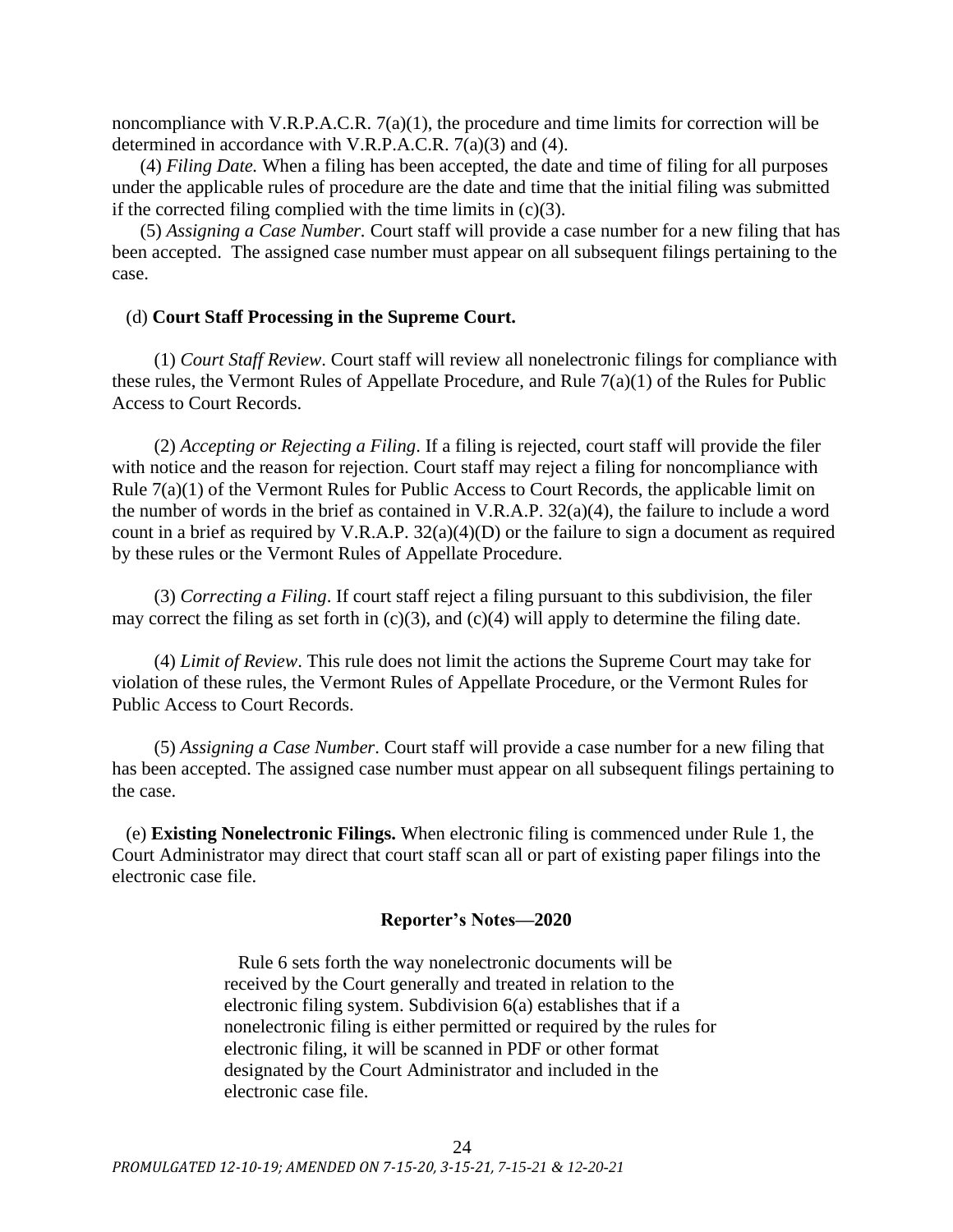Rule 6(b) is addressed to circumstances in which a filer seeks to file a nonelectronic document which is required to be filed electronically. For example, a self-represented person, who has already electronically filed in a case, may appear at the court seeking to have nonelectronic documents received and filed, either as a matter of convenience, or perceived necessity. Subdivision 6(b) generally provides that a nonelectronic filing that is required to be electronically filed will not be scanned or accepted. Rule 3(b)(3) and (4) allow nonelectronic filing of particular documents or for particular cases for good cause or exceptional circumstances. Of course, an electronic filer's routine disregard of the requirements for electronic filing may result in appropriate court orders or sanctions, including but not limited to, a requirement that the person must engage exclusively in nonelectronic filing, in a manner consistent with the provisions of Rule 3(c).

Rule 6(c) outlines the procedures for court staff processing of nonelectronic filings. Under paragraph  $6(c)(1)$ , court staff scan and then review filings for compliance with the electronic filing rules and V.R.P.A.C.R.  $7(a)(1)$ . Under paragraph  $6(c)(2)$ , if the filing does not comply, the court will provide the filer with notice and the reasons for the rejection. For nonelectronic filers, this notice will necessarily be sent by nonelectronic means. The scanned filing will be retained electronically pending correction.

Under paragraph  $6(c)(3)$ , the filer may submit a corrected filing within 7 days of receiving notice of the rejection. The filer must indicate that it is a corrected filing. The court may extend the time for good cause. Because the filer's time to correct is triggered by service of the notice of rejection, under V.R.C.P. 6(e), V.R.P.P. 6(d), and V.R.Cr.P. 45(e), an additional 3 days are added to the time a party must act if service is made by specified means, including by mail. The civil rule is incorporated by reference in V.R.F.P.  $4.0(a)(2)(A)$  and V.R.E.C.P. 3,  $4(a)(2)$ , and  $5(a)(2)$ . If service is made by mailing, then it is complete upon filing under V.R.C.P. 5(b)(2) and V.R.P.P. 5(b). The civil rule is incorporated by reference in V.R.Cr.P. 49(b), V.R.F.P.  $4.0(a)(2)(A)$ , and V.R.E.C.P. 3, 4(a)(2), and 5(a)(2). Note that as to corrections for noncompliance with V.R.P.A.C.R. 7(a)(1), the provisions of V.R.P.A.C.R. 7(a)(3) and (4) control (the Court Administrator/reviewer determines date for correction as to public access compliance). The acceptance-and-correction provision relates solely to the electronic filing requirements. A filing that does not comply with other rule requirements may be subject to different time provisions. For example, the allowance of thirty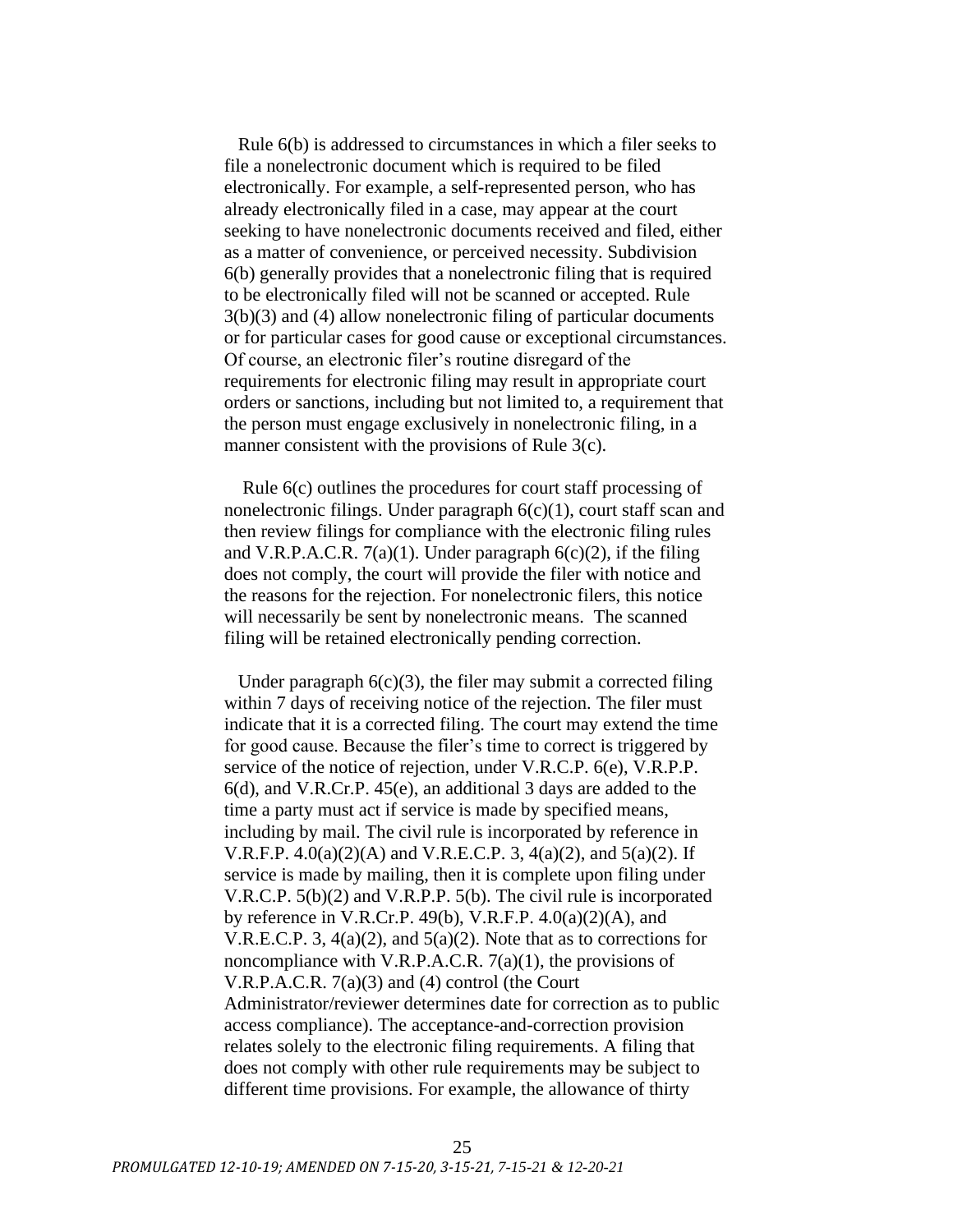days to submit an entry fee when a motion to proceed in forma pauperis is denied under V.R.C.P. 3.1(d).

Paragraph (c)(4) provides that when a filing has been accepted, the date and time of filing for all purposes under the applicable rules of procedure are the date and time that the initial filing was submitted and scanned into the electronic system as long as the correction was made within the allotted time. Finally, paragraph  $6(c)(5)$  establishes that court staff will assign a case number for a new filing that has been accepted, and that the assigned case number must appear on all subsequent filings pertaining to the case. Where an action may be commenced either by filing, or by service, such as is provided by V.R.C.P. 3, a responsive pleading may be filed prior to filing of the summons and complaint. In this and in like cases, the pleading will be scanned and retained electronically until the corresponding summons and complaint are filed, and the clerk will then open the case and assign a case number.

Rule 6(d) clarifies the status of existing nonelectronic filings when electronic filing begins. The rule contemplates that while conversion of all existing nonelectronic case files to electronic format is not required, the Court Administrator may direct that court staff scan all or part of existing paper filings into the electronic case file. It is anticipated that the decision as to such scanning would consider such factors as the age, volume, and complexities of a given existing paper case file.

### **Reporter's Notes—2021 Amendment**

This rule is amended in connection with the introduction of efiling in the Supreme Court.

New subdivision (d) addresses staff review of filings in the Supreme Court. In all relevant aspects the new subdivision (d) is identical to Rule 5(e) as added at the same time as the addition to this rule. See Reporter's Notes to 2021 Amendment to Rule 5.

Subdivision (d) is amended to authorize the Court Administrator to direct scanning into the electronic case file, or not, of preexisting paper filings in cases active in the Supreme Court on the date efiling is implemented. This authorization is identical to that for preexisting trial court records.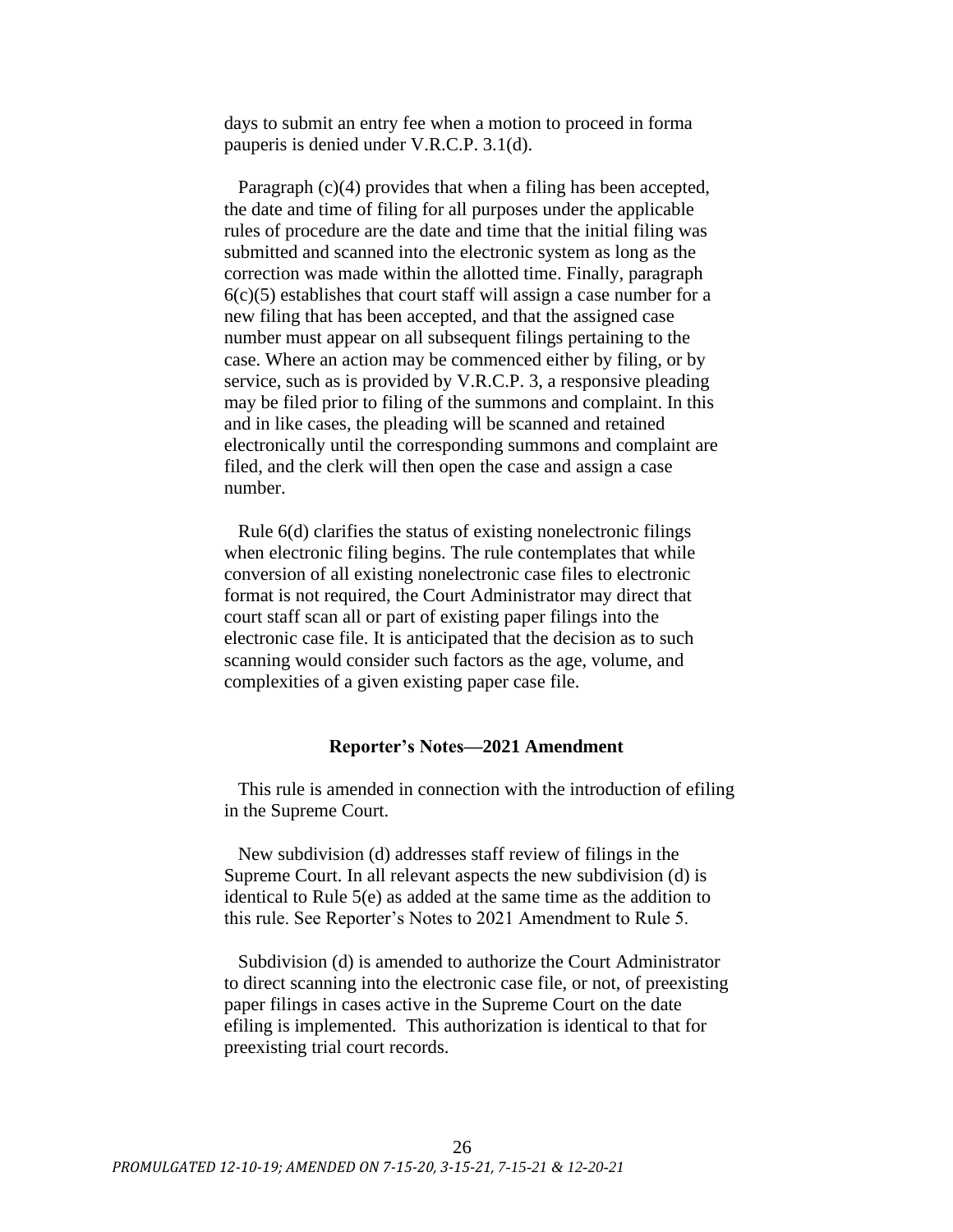# **RULE 7. FORMAT OF DOCUMENTS**

<span id="page-26-0"></span>(a) **Format Requirements for Electronic Documents.** An electronically filed document must:

(1) be created, saved as, or converted to, PDF format as specified in (b), unless the court orders that it be filed in a different format;

(2) comply with the size limit specified in the efiling instructions;

(3) not contain a virus detected by the electronic filing system;

(4) be consistent with Rule  $5(g)$  and (h), if applicable;

(5) be accompanied by a certification of compliance with the Rules for Public Access to Court Records by the method specified in these rules;

(6) not contain any password protection or other security device, and

(7) Not contain an embedded hyperlink or internal bookmark.

(b) **Required PDF format**. To comply with subdivision (a)(1):

(1) a document, other than those excluded in paragraph (2) of this subdivision, that is efiled or submitted pursuant to Rule 1(g) must be in the form of a text-searchable Portable Document Format (PDF) or a text searchable Portable Document Format/A (PDF/A) file and be directly converted to PDF rather than scanned if possible.

(2) a document that is an attachment or exhibit that is a scanned image of its original form may be in standard PDF format and need not be text searchable.

(c) **Format Requirements for Nonelectronic Documents.** A nonelectronically filed document must:

(1) be clearly legible, with all text visible and dark enough to be readable on a scanned image, and

(2) contain a certification that it complies with Rule  $7(a)(1)$  of the Vermont Rules for Public Access to Court Records.

(d) **Relation to Form and Formatting Requirements in Other Procedural Rules.** The formatting requirements in this rule are in addition to, and do not supplant, form and formatting requirements imposed by other procedural rules.

### **Reporter's Notes—2020**

Rule 7 provides the formatting requirements for electronically and nonelectronically filed documents. The requirements are mandatory and are largely self-explanatory. Failure to follow them can result in the rejection of a filed document.

The general requirement is that a document be filed in PDF format, but the court can order a different format. The court may order the filing of a specific document in another format—for example, the court could order a proposed order or findings of fact to be filed in MS Word so that the content can be more easily edited and used by the court. A filer who is filing a document in a different format pursuant to this exception must also file the court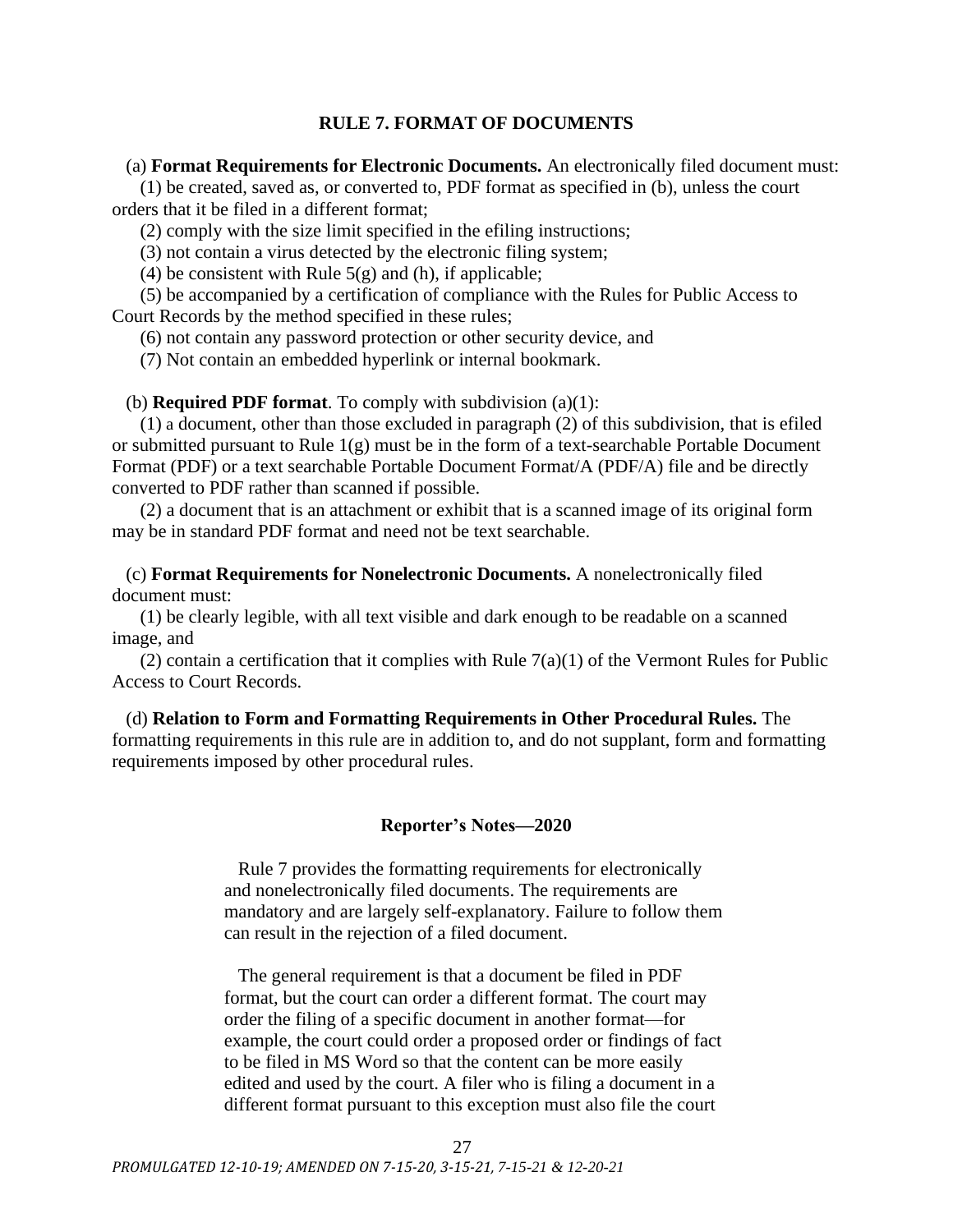order authorizing use of this format so the staff reviewing the filing is aware of the court authorization.

Subdivision (b) states that the PDF format be text-searchable so the text can be captured for different purposes. For instructions on creating or converting a document to text searchable PDF see U.S. Ct. of App. for the Second Circuit, Making a PDF Text-Searchable, http://www.ca2.uscourts.gov/clerk/case\_filing/electronic\_filing/how to use cmecf/text searchable pdfs.html [https://perma.cc/6L6B-LY73].

The requirement that the document be text-searchable does not apply to attachments and exhibits as they are not documents created for litigation.

Rule 7(c) provides formatting requirements for nonelectronically filed documents. The rule provides that generally documents should be legible with text visible. Because court staff will scan these documents, it is highly recommended that filers do not use staples to secure pages or exhibit separator pages.

#### **Reporter's Notes—2021 Amendments**

This rule is amended in connection with the introduction of efiling in the Vermont Supreme Court. Subdivision (a) is amended to modify the cross-reference to Rule 5 to reflect the relettering of the applicable sections and to make clear that the cross-reference to Rule 5 is only to subdivisions that apply to the efiler. It is also amended to reflect another system requirement that the document not contain an embedded or live hyperlink or internal document. The document may contain an internet path that is not live but can be used by copying it into an internet browser.

Subdivision (d) is added to make clear that the formatting requirements of this rule are additional to any form or formatting requirements imposed by other procedural rules. An example of such rules are the formatting requirements contain in the 2021 amendments to V.R.A.P. 32.

### **RULE 8. EXHIBITS.**

<span id="page-27-0"></span>(a) **Filing of Proposed Exhibits.** All documents and photographs which are offered into evidence as exhibits will be added to the electronic casefile unless the offer is withdrawn.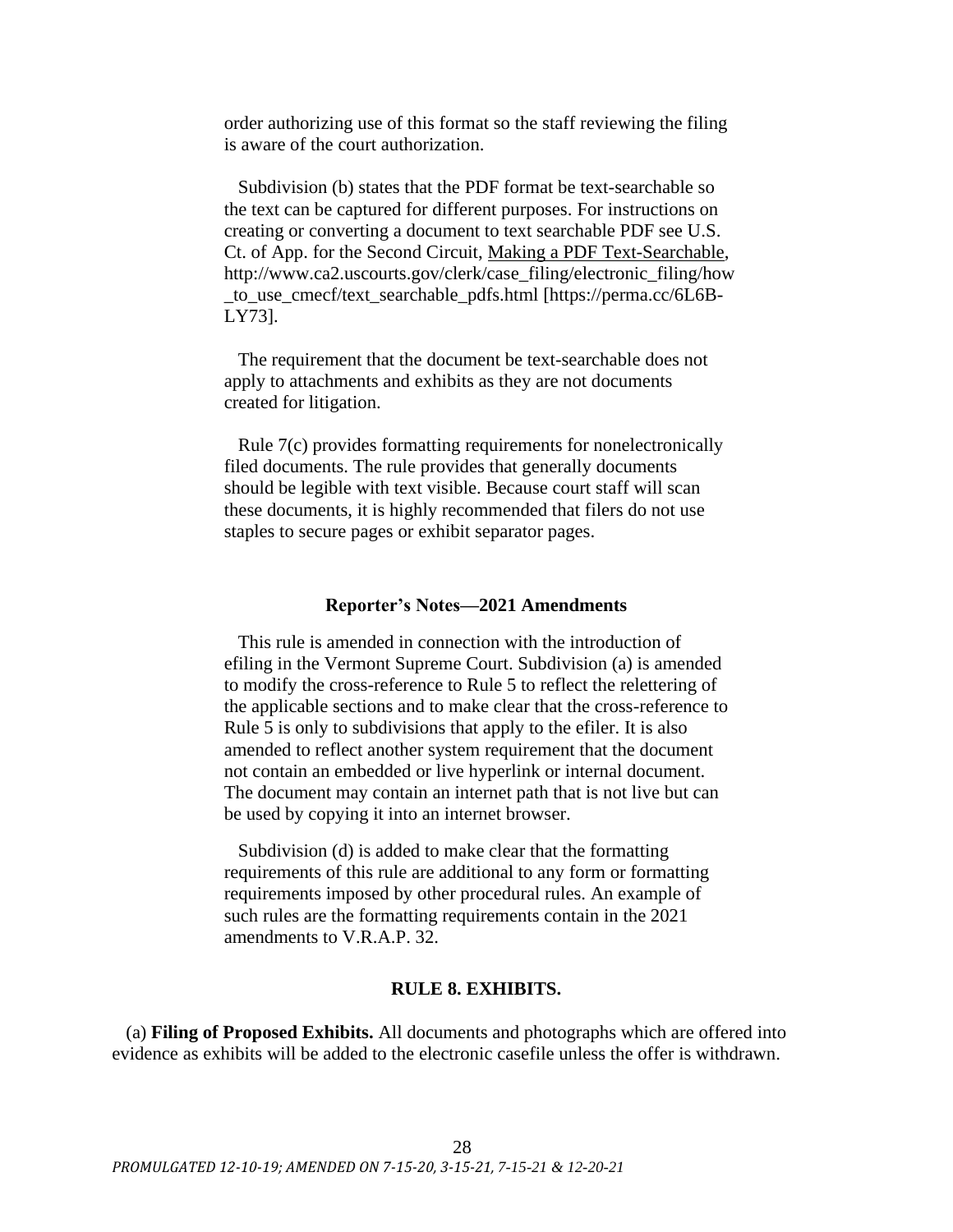(b) **Admitted Exhibits.** If a document or photograph is admitted into evidence, court staff must tag the electronic case record to reflect the admission.

(c) **Physical Exhibits.** Physical exhibits that cannot be added directly to the electronic casefile will be added to the nonelectronic file and the court may order that they also be scanned or photographed, and the image added to the electronic casefile. Admitted exhibits must be tagged and the electronic case record must reflect the admission.

## **Reporter's Notes—2020**

Rule 8 reflects the policy that exhibits offered into evidence (and not later withdrawn) should be made part of the electronic casefile. If the court rules that an exhibit is inadmissible, it is important for the proffered exhibit to be made part of the electronic case file for purposes of any appellate review. The court has flexibility to determine how the policy will be implemented in the particular case. If a proposed exhibit is a photograph or document and the proponent of admission is an electronic filer, the judge may order that the proponent of admission efile the exhibit prior to the hearing or trial. Alternatively, the judge may direct that court staff scan and place proposed exhibits into the electronic casefile at the time of the hearing or trial. However, the proposed exhibit enters the electronic casefile, the file must reflect its admission if that occurs.

Some proposed exhibits cannot be scanned and are not preexisting photographs—for example, a weapon alleged to be used to commit a crime. In such a situation, the court can allow the exhibit to be added to the nonelectronic case file under Rule 8(c). The court may also require that an image of the proposed exhibit be made by scanning or photographing, and that the image be included in the electronic casefile. Whether or not the image of the proposed exhibit is reflected in the electronic casefile, that file must show if the exhibit was admitted under Rule 8(b).

## **RULE 9. SIGNATURES**

#### <span id="page-28-0"></span>(a) **Signing Form and Effect**.

(1) *Representations.* The electronic filing of a document, created by or on behalf of the electronic filer, constitutes the efiler's signature on the document and for all other purposes under the applicable rules of procedure, including the imposition of sanctions under V.R.C.P. 11, V.R.P.P. 11, V.R.Cr.P. 49(d), and V.R.A.P. 25(d).

(2) *Signing Electronic Document*. An electronically filed pleading, motion, or other submission of an electronic filer, must include a signature block containing the filer's typed-in name preceded by "/s/," or an electronic facsimile of the filer's signature, a scanned copy of it, or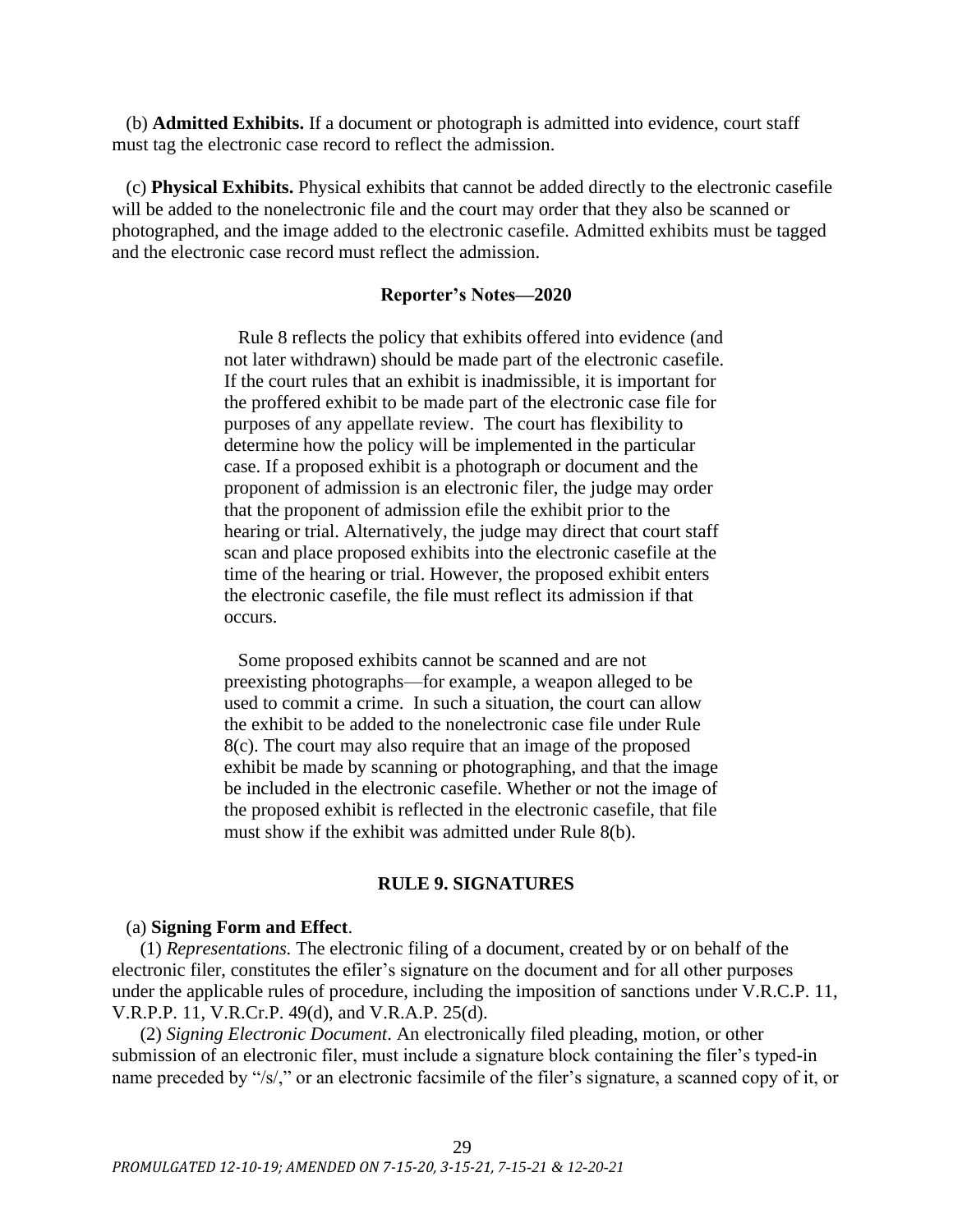another form of electronic signature as defined in 9 V.S.A. § 271(9), and the filer's name, mailing address, and the email address used to register under Rule 4.

(3) *Signing Nonelectronic Document.* A pleading or motion or other submission of the filer, nonelectronically filed, when permitted under Rule 3(b) or otherwise required by these rules, must be signed as provided in the applicable rules of procedure.

(4) *Stipulations and Signed Documents Related to Merits.* If a stipulation or other signed document relevant to the merits of any issue in an action or proceeding is electronically filed under these rules, the original, signed as provided in the applicable rules of procedure or other provisions of law, must be scanned and filed as a PDF file by the filer. If such a document is nonelectronically filed as permitted under Rule 2(b), the original or a legible copy must be filed, unless otherwise provided in the applicable rules of procedure or other provisions of law.

### (b) **Multiple Signatures**.

(1) A submission of the type specified in (a)(2) or (a)(3), filed jointly by an electronic filer and other parties or counsel aligned in interest with the filer, must contain the signature of the efiler and the other parties or counsel in the form provided in  $(a)(2)$  or  $(3)$ . If such a document is filed electronically, the efiler's signature constitutes a representation that all the other signers consented to the filing of the document.

(2) Any other document that contains the signatures of persons other than the efiler must be filed and signed as provided in (a)(4).

(3) The filer of any document containing the signatures of one or more persons other than the filer must retain a paper or electronic copy of the document available for inspection by the signers or the court until the longer of two years or final disposition of the action, including the disposition of all appeals or the running of the time for appeal.

## (c) **Documents Requiring a Notary**.

(1) *Electronically Filed*. Electronically filed documents that would otherwise require the approval or verification of a notary must be filed by one of the following methods:

(A) in accordance with 4 V.S.A. § 27b; or

(B) The original—signed and attested as provided in the applicable rules of procedure or other provisions of law—must be scanned and efiled by the efiler. The efiler must retain the original of the document available for inspection by the signers or the court until the longer of two years from the date of efiling or final disposition of the action, including the disposition of all appeals or the running of the time for appeal.

(2) *Nonelectronically Filed.* To nonelectronically file a document that requires the approval or verification of a notary, the filer must sign the document and have it notarized as provided in the applicable rules of procedure or other provisions of law. The filer is not required, however, to submit the original. If the original is not filed, the filer must retain the original of the document available for inspection by the signers or the court in the manner and for the duration specified in subparagraph  $(c)(1)(B)$ . The filer may either:

(A) At any court location, present the original to be scanned into electronic format by court staff and retain the original; or

(B) Make a paper copy of the original, send the copy to the court for filing, and retain the original.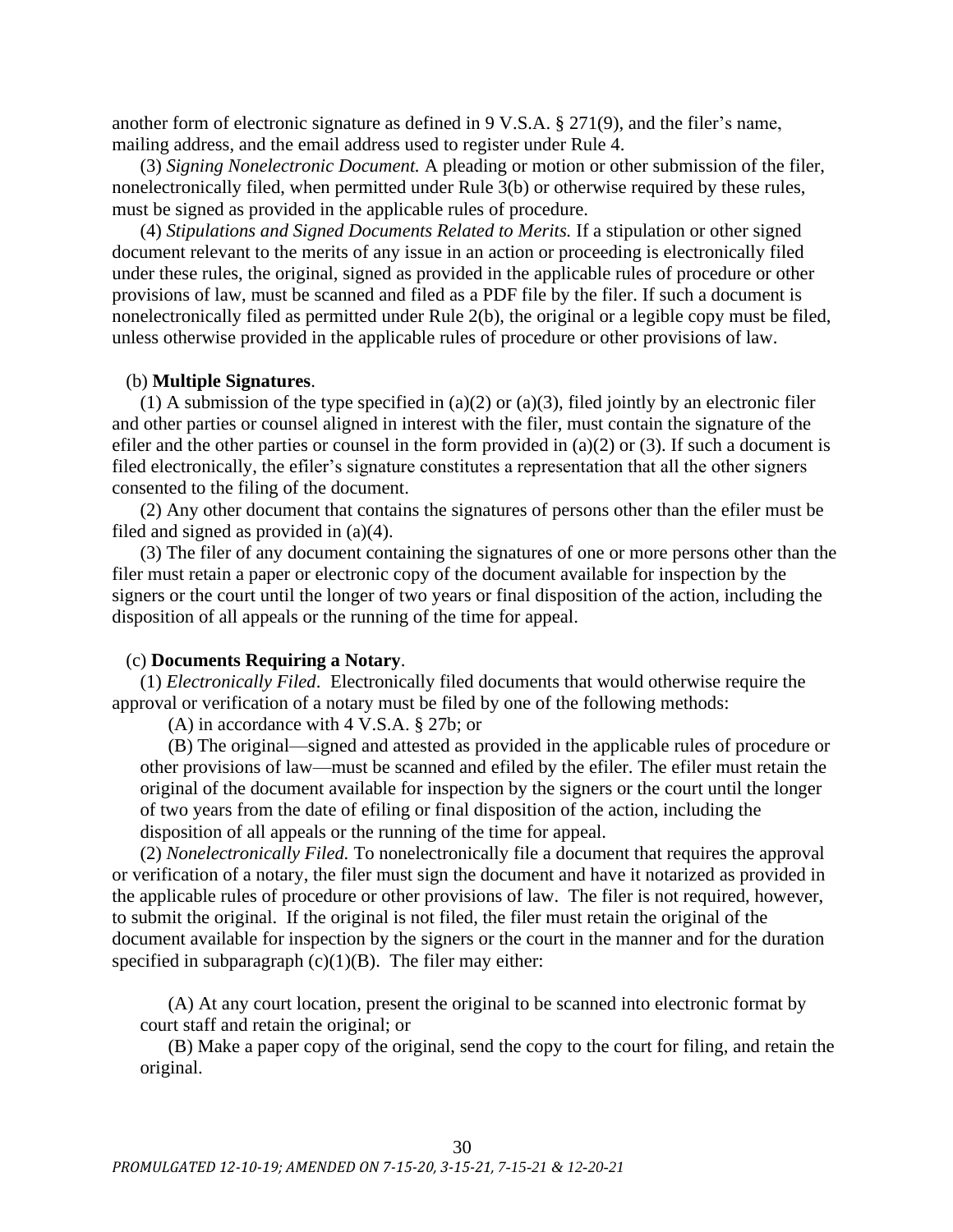### (d) **Signatures of Court Personnel**.

(1) *Judicial Officers*. Judicial officers of the Supreme Court, the Superior Court, and the Judicial Bureau may sign any court-generated document created and to be sent or filed in electronic form subject to the following conditions:

(A) Judicial officers must create, through the Office of the Court Administrator, and maintain an electronic facsimile of their signature.

(B) Judicial officers may sign any court-generated document created and to be sent or filed in electronic form with their electronic facsimile signature followed by a signature block containing the signer's typed name and title. That signature has the same effect as a handwritten signature on a nonelectronic document.

(C) When judicial officers use an electronic facsimile signature on a document sent from their official state email address or from another email address registered with the Court Administrator, or file it in the electronic filing system, the signature is presumed valid.

(D) Judicial officers may delegate use of their electronic facsimile signature to an authorized designee. Whenever a designee uses the facsimile signature, the designation must be disclosed on the document.

(E) Unauthorized use of an electronic facsimile signature renders invalid the document that was issued with the unauthorized signature unless the judicial officer ratifies use of the signature.

(2) *Court Personnel and Others*. The electronic filing or transmission of any court-generated document by court personnel authorized to sign the document and by others authorized to sign, including masters, receivers, guardians ad litem, parent coordinators, and neutrals required to file a report, are deemed signed by senders if transmitted from their official state or professional email address or filed by them in the electronic filing system accompanied by a signature block containing the signer's typed name and title.

### **Reporter's Notes—2020**

Rule 9 addresses signatures on two types of documents, those created by or on behalf of the filer for the litigation—labeled "procedural documents" in the 2010 version of the rule, and those documents that are evidence with respect to issues in the litigation—called documents "relevant to the merits" in the 2010 version of the rule. Rule 9 generally follows the organization and content of Rule 7 of the 2010 Vermont Rules for Electronic Filing.

This rule first addresses signatures on litigation documents created by the filer. The rules of procedure governing each of the divisions of the superior court require all, or virtually all, documents created by the filer to be signed by the filer. See V.R.C.P. 11(a) ("Every pleading, written motion, and other document that requires a signature shall be signed by at least one attorney of record in the attorney's individual name, or if a party is not represented by an attorney, shall be signed by the party") (governs civil, family, and environmental proceedings); V.R.Cr.P. 7(b) (the indictment or information "shall be signed by the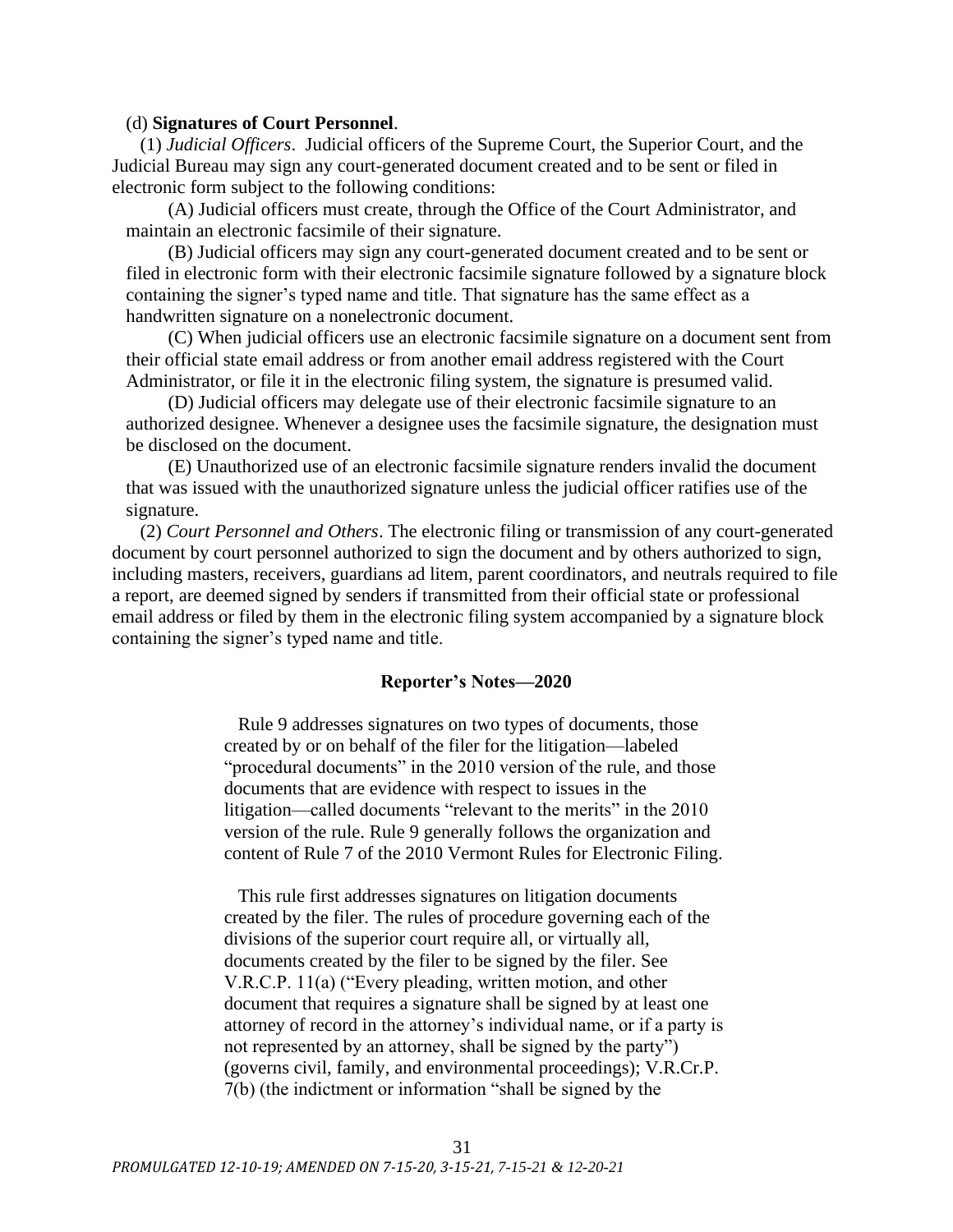prosecuting officer on his oath of office"), V.R.Cr.P. 49(d) ("Every written motion, written notice or similar paper of a party represented by an attorney shall be signed by at least one attorney of record in the attorney's original name, whose address shall be stated. A defendant who is not represented by an attorney shall sign the motion, notice or similar paper and state his address"); V.R.P.P. 11(a) ("The petition shall be signed by each petitioner. Every other pleading, written motion, and other paper shall be signed by at least one attorney of record in the attorney's individual name, or, if the party is not represented by an attorney, shall be signed by the party.").

In general practice most documents prepared for the litigation are signed. Typically, paper filings have been accompanied by a signed transmittal letter addressed to the court clerk. Such a letter is unnecessary for electronic filings that are filed into statewide electronic casefiles. Attachments to a pleading or motion are not required to be signed.

The signing requirements are not changed by this rule either for electronic or nonelectronic signing. The method for signing for electronic filing is simplified. The filing alone constitutes the filer's signature for all purposes. Multiple options of displaying a signature are authorized by Rule 9(a)(2).

Litigation documents of the type described above may be signed by one or more parties or their attorneys. In such a case, Rule  $9(b)(1)$  requires that the document contain a display of each signature as provided in Rule  $9(a)(2)$  or (3). The filing of the document is the equivalent of the filer's signature and additionally is a representation of the filer that parties and attorneys have consented to their signature as displayed. Under Rule 9(b)(3), the filer must retain the original or an electronic copy of the filing for the duration of the litigation or a period of two years, whichever is longer, in case a dispute arises over whether the signature of a nonfiler was authorized.

Where a litigation document is filed nonelectronically, a signature that complies with the applicable rule of procedure is required under Rule 9(a)(3).

Signatures for the second type of document, that is documents that are evidence with respect to the merits of the litigation, are addressed in Rule 9(a)(4). The electronic filer must scan the document, including the signature or signatures, and file a PDF version of the document. The nonelectronic filer can file the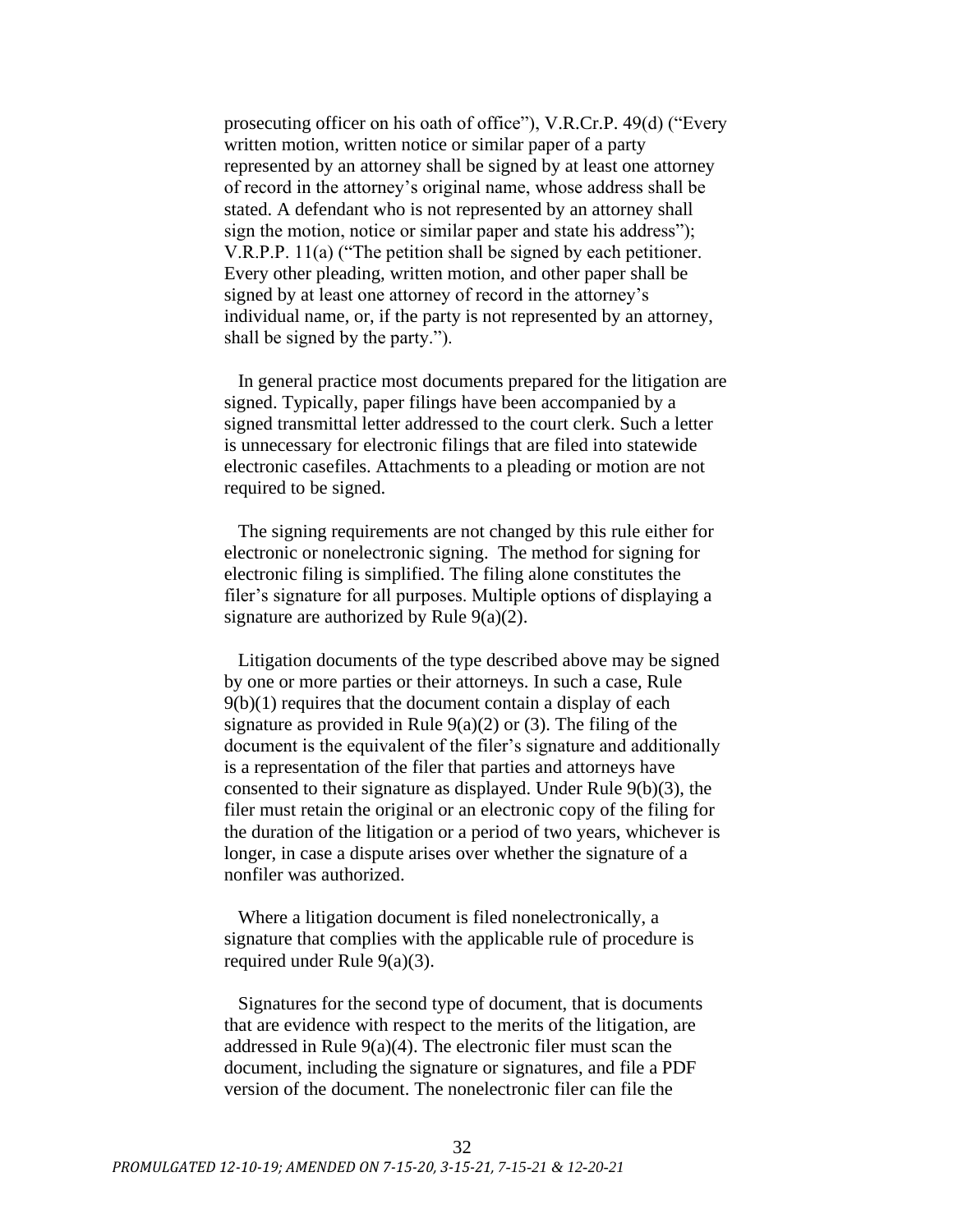original or a legible copy, unless a rule or provision of law dictates otherwise.

The procedure for filing a document signed under oath is provided in Rule 9(c). There are two methods for efiling. An efiler may follow the procedure set out in 4 V.S.A. § 27b that states the efiler may file "the document with the following language inserted above the signature and date: 'I declare that the above statement is true and accurate to the best of my knowledge and belief. I understand that if the above statement is false, I will be subject to the penalty of perjury.' "  $4 \text{ V.S.A.}$  § 27b(a). Alternatively, an efiler may efile a copy and retain the original or electronic copy of the filing for the duration of the litigation or a period of two years, whichever is longer, in case a dispute arises.

A nonelectronic filer must have the original document signed and notarized but is not required to submit the original for filing. The filer may either bring the document to any court location for court staff to scan into electronic form or make a photocopy of the original and send it to the court for filing, such as by mailing. If the original is not filed, the nonelectronic filer must retain the document in the manner and for the duration specified in subparagraph  $(c)(1)(B)$  herein. Caution should be used in nonelectronic filing of the original of any signed and notarized document because under Rule 12(b), the court is not required to maintain a nonelectronically filed paper document after it has been converted to electronic form. This may not be of concern for paper documents routinely submitted in proceedings on court forms such as applications to proceed in forma pauperis, or for assignment of counsel, or affidavits of income and assets in the family division. However, this may present particular concerns as to preservation of an original signed and notarized document that is of use and value outside of a case in which it may be filed. See Reporters Notes to Rule 12(b).

Subdivision (d) continues Rule 7(d) of the 2010 Vermont Rules for Electronic Filing with minor wording changes. The system for judicial and court personnel electronic signatures is in place and has worked since its adoption.

## **RULE 10. PAYMENT OF COURT FEES AND EFILING FEES**

# <span id="page-32-0"></span>(a) **Paying Court Fee; Correcting Failure to Pay.**

(1) *Electronic Filing*. If an electronic filing requires payment of a court fee, an efiling fee, or both, the efiler must either pay the fee(s) on filing or file an application to waive filing fees and service costs. Court staff will reject an efiling that does not comply with this rule as set out in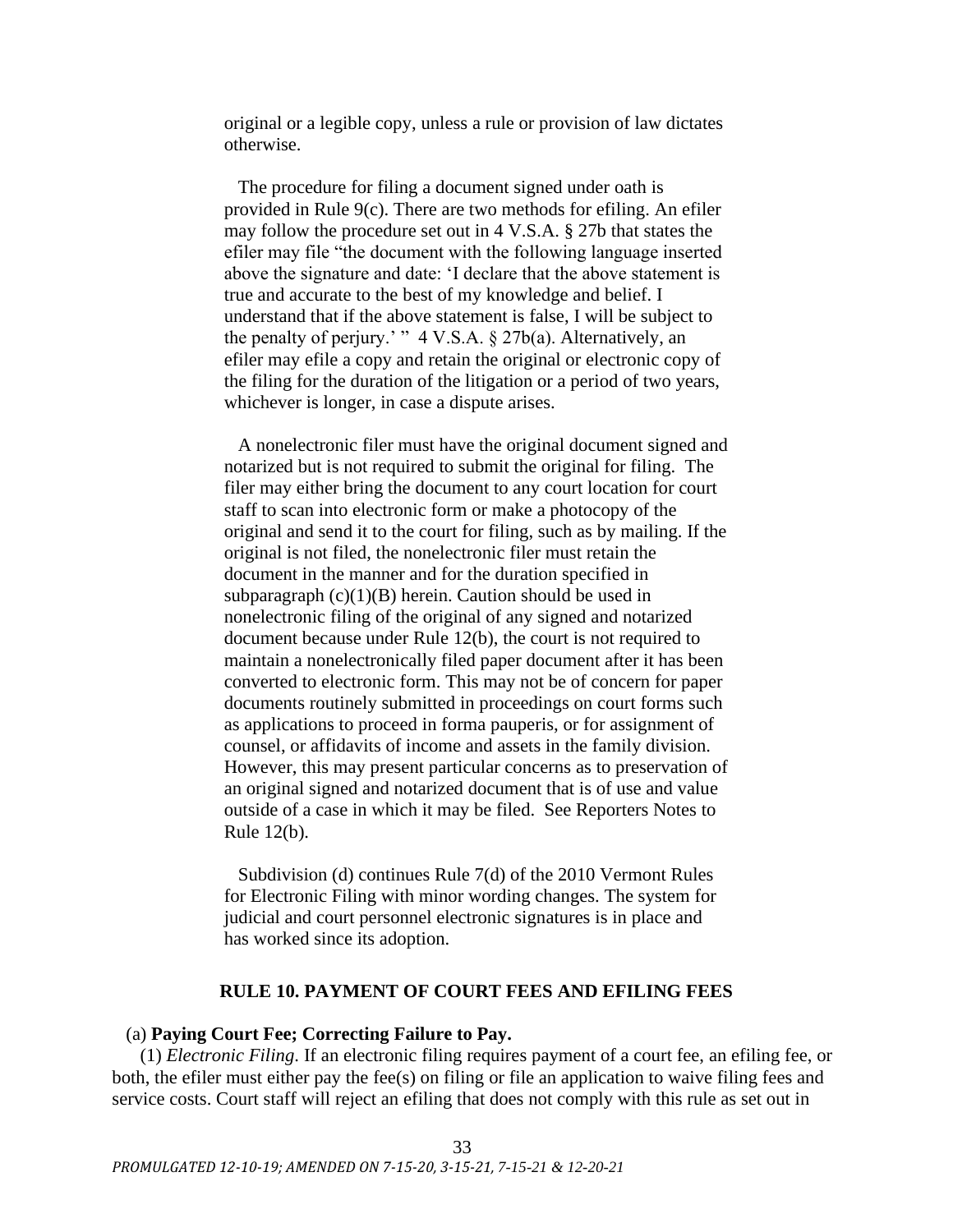Rule 5(d) and (e). The procedures in Rule 5(d) for correcting a noncompliant efiling and determining the filing date apply. No advance deposit on account of future fees will be accepted.

(2) *Nonelectronic Filing*. If a nonelectronic filing requires payment of a court fee, the filer must either pay the fee on filing or file an application to waive filing fees and service costs. The consequences for noncompliance are as specified in the applicable rule of procedure.

(b) **Payment Manner.** Court fees for electronically and nonelectronically filed documents must be paid in a manner approved by the Court Administrator.

(c) **Applying to Waive Court Fees.** A party who wishes to waive court filing fees and service costs must comply with the provisions of the applicable rules of procedure.

## (d) **Exemption from EFiling Fee**. Efiling fees will not be applied in the following circumstances:

(1) Court staff and other persons who participate in court proceedings in an official judicial position are exempt from fees when they file pursuant to their judicial responsibilities.

(2) Whenever a statute exempts a particular filer from paying a court filing fee, that filer will also not be required to pay an efiling fee.

## **Reporter's Notes—2020**

This rule addresses payment of court fees and efiling fees. Court filing fees are as generally prescribed in 32 V.S.A. chapter 17. Pursuant to 32 V.S.A. § 1433, the state is not required to pay filing fees. Except as provided in 32 V.S.A. § 1431(e), there are no filing fees in criminal division proceedings. No filing fees are required in proceedings for relief from abuse, 15 V.S.A. § 1103(f), abuse prevention for a vulnerable adult, 33 V.S.A § 6933(b), or for orders against stalking or sexual assault, 12 V.S.A. § 5133(f). Waiver of court fees is for persons found to be unable to pay a filing fee under 32 V.S.A. §§ 1431(h) and 1434(b), and V.R.C.P. 3.1 and V.R.P.P. 3.1.

The failure to pay a required court fee at time of efiling or to seek an authorization to waive filing fees or service costs if such an authorization is not in place will result in rejection of the attempted filing. As specified in Rule  $5(d)(3)$ , the efiler then has 7 days to correct the deficiency. If the deficiency is corrected in time, the efiling will be accepted, and the filing date will be the date of the initial attempt.

Note that subdivision (a) applies only in the normal situation where the filer must pay the required fee to make the efiling effective. There is at least one situation where paying the required fee is not required to make the filing effective. Vermont Rule of Appellate Procedure 3 provides that "an appellant's failure to take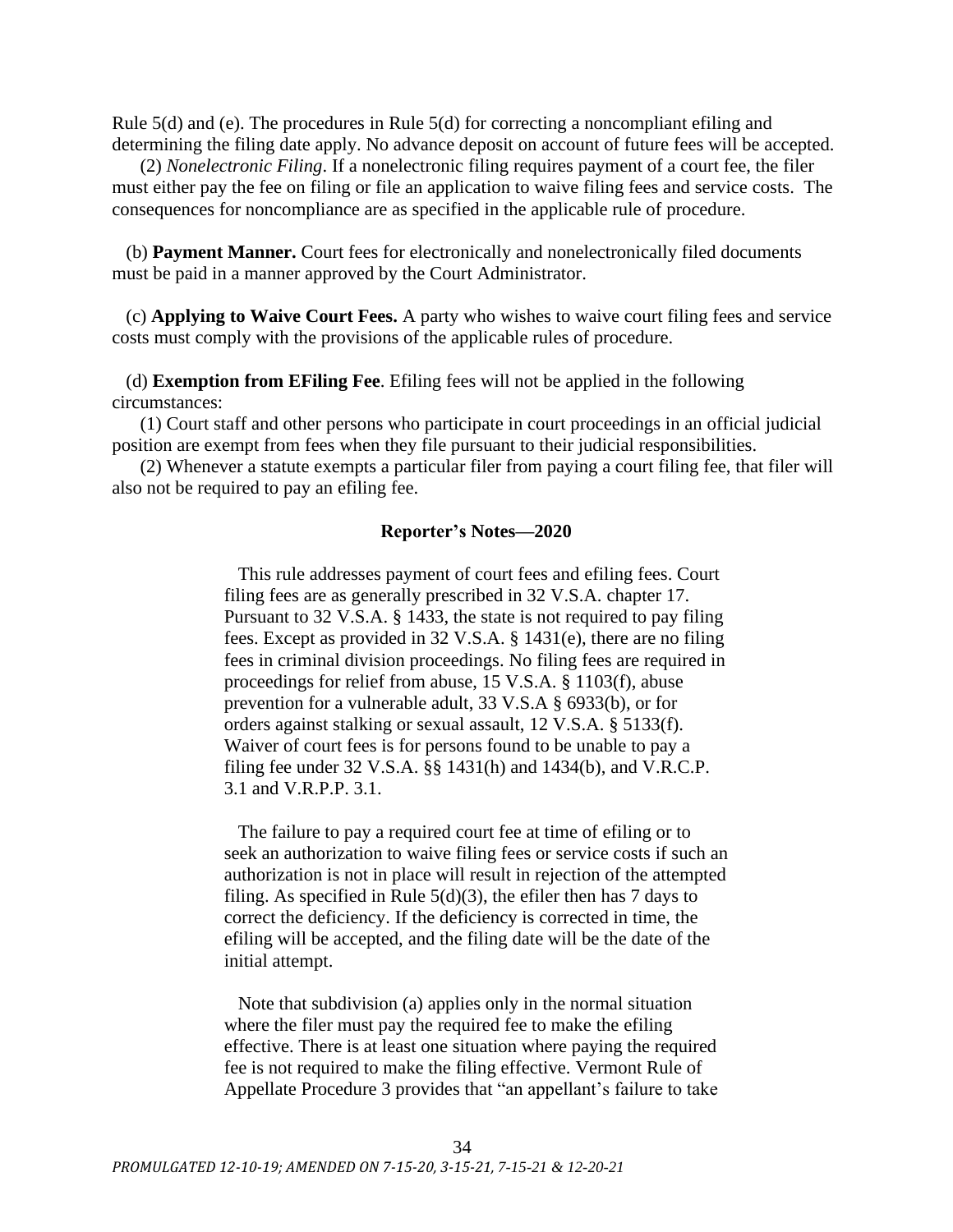any step other than the timely filing of a notice of appeal does not affect the appeal's validity but is ground for the Supreme Court to take any appropriate action, including dismissal."

Filing a request for a waiver crosses only the first hurdle of avoiding a dismissal. For proceedings governed by the Vermont Rules of Civil Procedure, if the request is denied by the clerk, the efiler has 7 days to appeal to the presiding judge. See V.R.C.P. 3.1(b)(5). If the judge denies the appeal, the efiler has 30 days to pay the fee or the action is dismissed. V.R.C.P. 3.1(d). In probate court, the initial decision is by the judge so rejection by the judge creates the obligation to pay within 30 days or face dismissal. See V.R.P.P. 3.1(d).

The authorized methods of paying costs and fees are not stated in the rule. They are determined by the Court Administrator and stated on the Vermont Judiciary website.

Subdivision (d) addresses the second type of fee—a fee to make an electronic filing or to effect service through the electronic filing system imposed by the electronic filing system vendor. Under Rule  $10(d)(2)$  if an efiler would be obligated to pay a court fee for the efiling, but the efiler is exempt from payment of the fee or payment of the fee is waived, the efiler is not required to pay an efiling fee for filing or service. Further, court staff and persons acting in an official capacity on behalf of the court—for example, masters, parent coordinators, guardians ad litem, and court-ordered forensic evaluators—are exempt from paying an efiling fee.

## **Reporter's Notes—2021 Amendments**

Paragraph (a)(1) is amended to modify the cross-reference to Rule 5(d) and (e) to refer to both review in the superior courts and the Supreme Court.

## **RULE 11. SERVICE**

#### <span id="page-34-0"></span>(a) **Personal Service.**

(1) *Nonelectronic Service.* Whenever personal service is required by rule or statute, or a specific nonelectronic method is authorized for commencement of an action, the person making service must do so nonelectronically.

(2) *Return of Nonelectronic Service*. Any required return of nonelectronic service must be filed electronically in accordance with Rule 3(a) unless otherwise provided in Rule 3(b) or by the applicable rules of procedure. A party's waiver or acceptance of service of original process, given in accordance with the applicable rules of procedure, must be electronically filed if Rule 3(a) applies.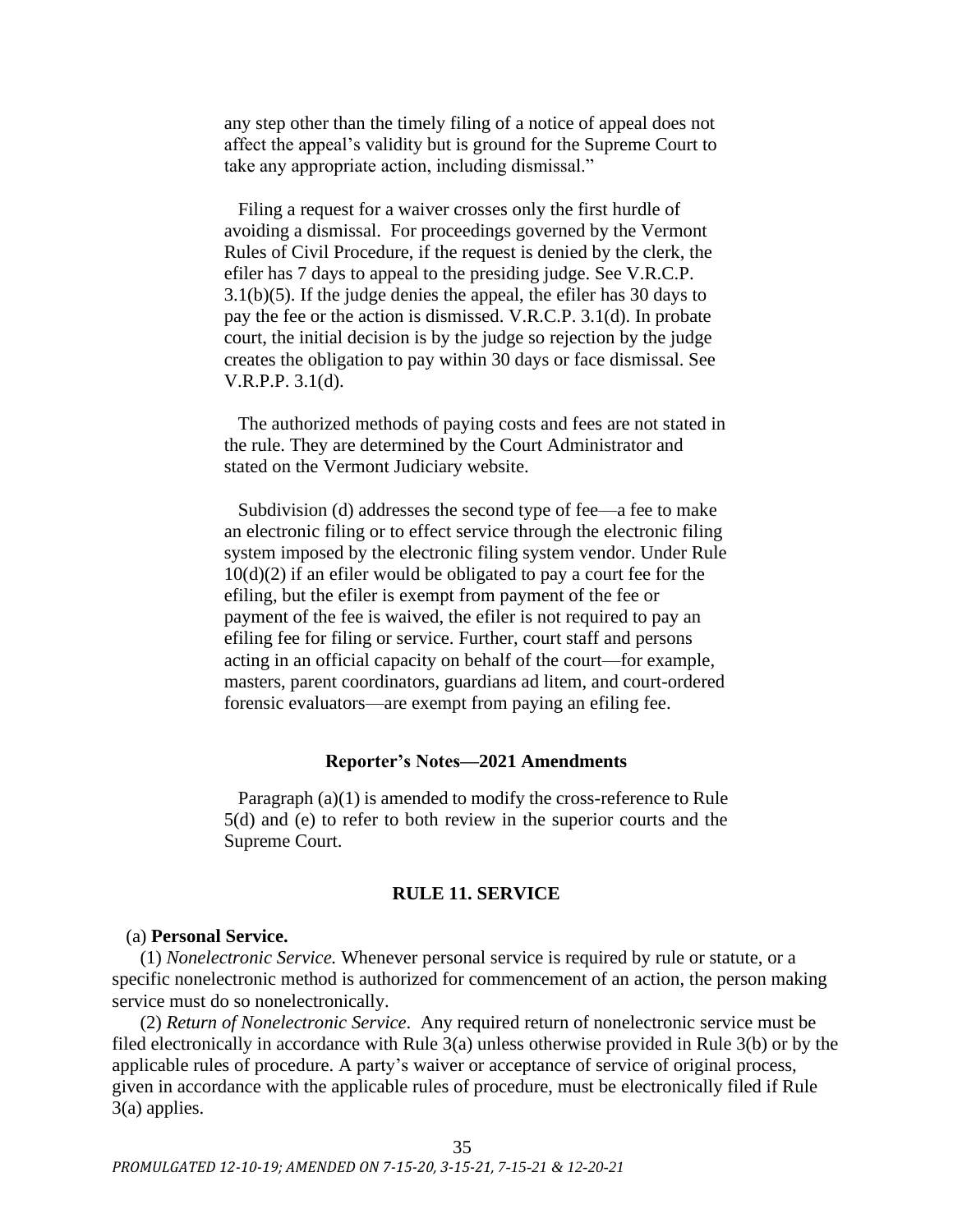(b) **Service in General.** When Rule 11(a)(1) does not apply, the person making service must do so in accordance with this rule.

(c) **Discovery**. An efiler may, but is not required to, serve discovery requests or responses, which are not required to be filed with the court, on an efiler using the electronic filing system.

# (d) **Service of Electronic Filings Between eFilers.**

(1) *Service Through Efiling System*. Service of electronic filings between efilers must be effected using the electronic filing system by choosing File and Serve and selecting the party from the Public List at the time of filing, unless there is an agreement under paragraph (2).

(2) *Exception to Service Through Efiling System by Agreement*. Electronic filers may agree on an alternative method of service for a particular document or case if:

(A) the agreement is in writing, is signed by the parties to the agreement, and is clearly labeled as an agreement for an alternative method of service;

(B) the agreement provides the email addresses for service of each party to the agreement where service is by email;

(C) the agreement has been filed and served in the electronic filing system using the service contact of each of the parties to the agreement; and

(D) each filing served pursuant to the agreement is accompanied by a certificate of service that complies with paragraph  $(g)(2)$  of this rule.

(e) **Service of Nonelectronic Filings or Service on Nonefiler.** Service of a nonelectronically filed document or on a party who is either not an efiler in the case or has failed to provide service contacts must be made by the means specified in the applicable rules of procedure.

(f) **Notice of Court Orders and Documents.** The court will transmit any notice, order, or other document issued by the court to electronic filers by electronic means. Notice to parties who are not electronic filers will be provided by the means specified in the applicable rules of procedure for circumstances where these rules specify no alternative means.

## (g) **Certifying Compliance with Service Requirements.**

(1) *Certifying Service Using Submission Agreement*. All efilers must certify compliance with service requirements by completing the submission agreement described in paragraph (g)(3) and contained within the efiling screens. Failure to certify compliance accordingly will prevent completion of the efiling process.

(2) *When Additional Filing of a Certificate of Service Is Required*. An efiler must file a certificate of service complying with V.R.C.P. 5(h) or V.R.P.P. 5(e), as applicable, describing and certifying service on any of the following persons:

(A) a party who is not required and has not elected to efile in the case;

(B) a party who has failed to provide a service contact; or

(C) a party with whom the efiler has an agreement for an alternative method of service under paragraph (d)(2).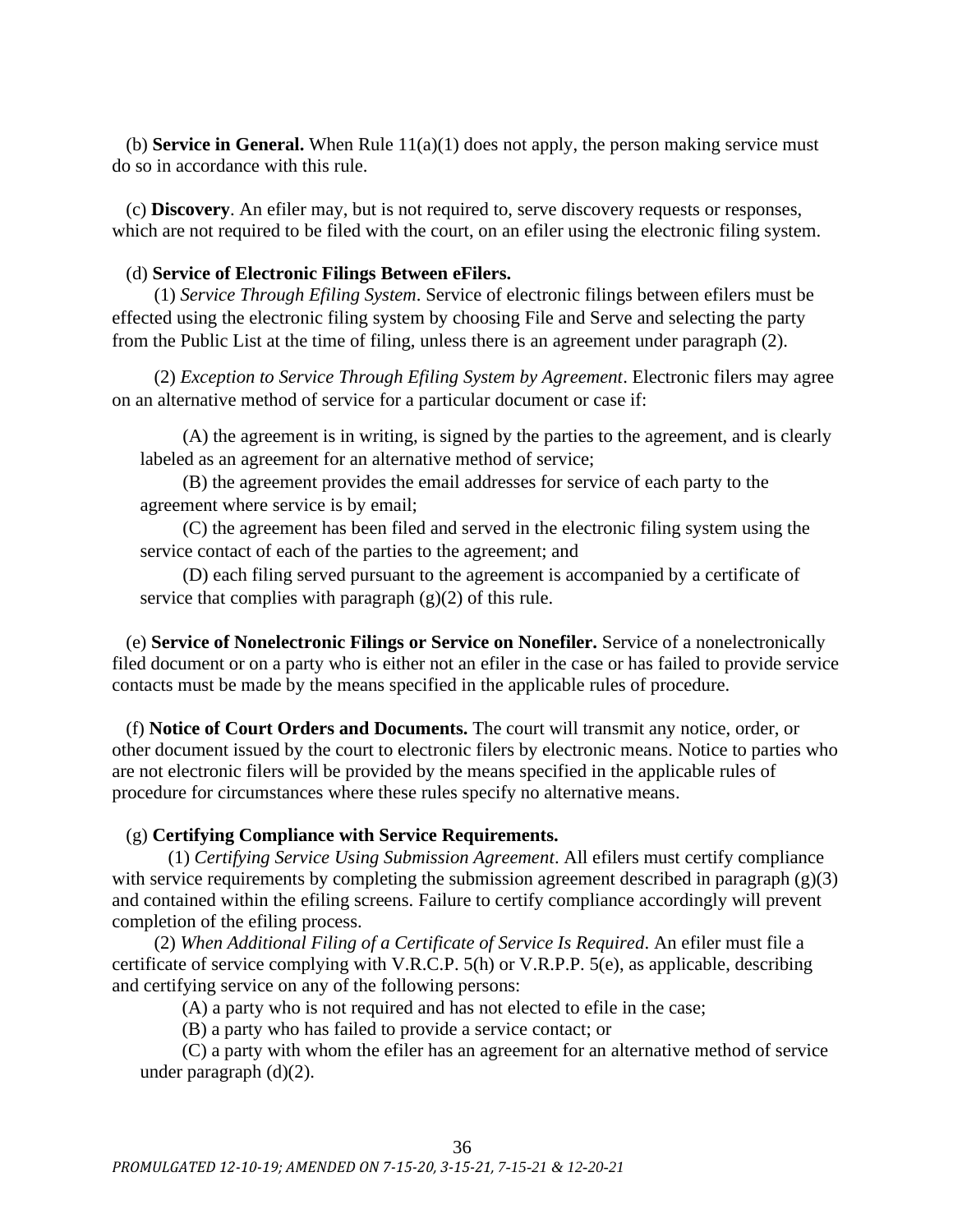(3) *Content of Submission Agreement for Service*. Completion of the submission agreement is subject to the obligations of V.R.C.P. 11. The submission agreement must provide that for any filing that must be served, the efiler has either:

(A) completed service by using "File and Serve" and choosing the service contact from the Public List; or

(B) filed a certificate of service complying with paragraph (2) of this subdivision.

### **Reporter's Notes—2020**

Rule 11 provides the specifications for service of process and other documents in a case. Rule 11(a) addresses service where a rule or statute requires personal service or authorizes a specific method of service for commencement of an action. Personal service is defined in Rule 2 and is generally the type of service required for commencement of an action although it may be required in other contexts. See Green Mountain Junior Coll. v. Levine, 120 Vt. 332, 334, 139 A.2d 822, 824 (1958); Personal Service, Black's Law Dictionary (10th ed. 2014); see, e.g., V.R.C.P. 45(b) (service of a subpoena). As Rule 11(a) of the 2010 Vermont Rules for Electronic Filing itemizes, appeals to the superior court from administrative agencies or the probate court commence an action. In specific circumstances, other methods of service may be authorized for commencement of an action. See, e.g., V.R.C.P. 4(f), (g), (k). The actions taken to make personal service or to commence an action generally occur outside the court and without court involvement until service is completed. At that point, the party that is commencing the action must file a return of service or a waiver of a requirement of service. Unless Rule 3(b) applies, this filing must be electronic.

Discovery requests and responses are generally required to be served but not to be filed in the court. See, e.g., V.R.C.P. 5(d). In such a circumstance, Rule 11(c) authorizes the person making the request or transmitting the response to use the electronic filing system to make service even though no filing will occur. This is an authorization, and not a requirement, so any other method of service authorized by statute or court rule may be used. Rule 11(c) does not apply where the filer files and serves a document even if it is related to discovery—for example a certification that discovery has occurred.

Rule 11(d) provides that the primary method of service of an electronically filed document between efilers is through the electronic filing system. Under this method, an efiler submits a document to the efiling system and then the system transmits to the other parties a notice that a filing has been made and the method of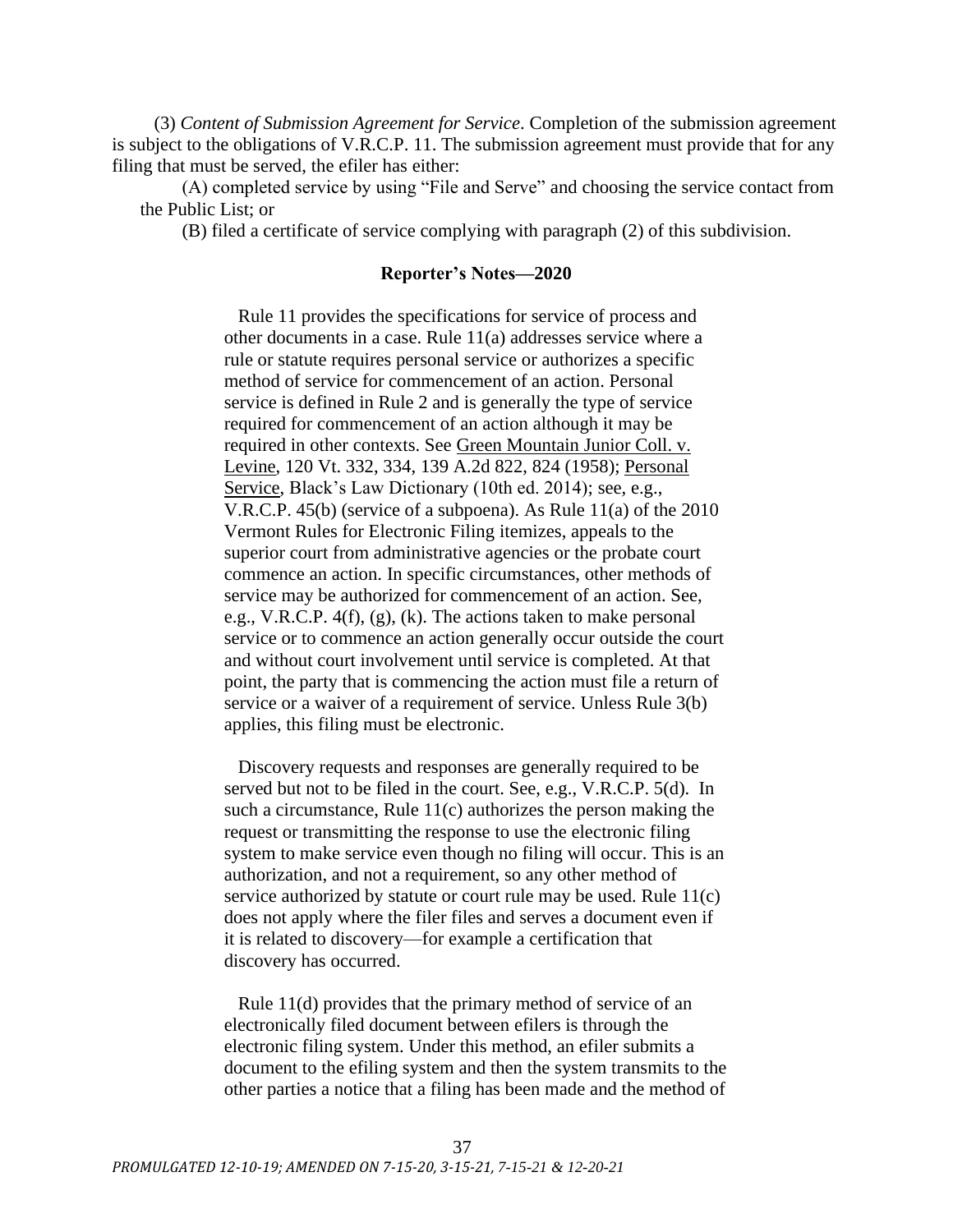viewing that filing. Service by the electronic filing system will occur only after clerk review and acceptance of the filing. This means that the date of filing a document may differ from the date a document is served. The filer has the benefit of the date the document is submitted to the efiling system under Rule  $5(c)(1)$  but the receipt of the efiling for purposes of service will not occur until after the efiling has been accepted by court staff and a notification sent to the other parties. For paper filings, the date of receipt is the date of transmission and not the date that the notice is actually opened by a party. See Coles v. Coles, 2013 VT 36, 193 Vt. 605, 73 A.3d 681 (holding that receipt of filing means time of its arrival in mailbox, and not when recipient opens mail). Similarly, for an efiled document, the date of receipt is the date the recipient is notified that the document is available and not the date the recipient first views the document.

The requirement to use the electronic filing system to make service does not prevent service by email or another method if agreed to by the parties. Service by the electronic filing system will occur only after clerk review and acceptance of the filing; at times due to the delay of acceptance because of the volume of filing, alternative methods will be more timely, but the document served may need modification as a result of the review. The alternative method is effective until the system provides notice that the document is available for viewing. At that time, the required method of service is complete and controls over the alternative method. Note that a person may use a supplementary method of service—for example, service by email—even without agreement to give immediate actual notice. The service done in this way is not a substitute for service required by the rule but may supplement such service.

Under Rule 11(e), service of a nonelectronically filed document or service on a party who is not an efiler or has not provided service contacts or service by a person who is not an efiler, must be done by traditional means as specified in the applicable procedural rules. Note that Rule 5(b)(7) requires efilers to provide service contacts at commencement of an action or first appearance and Rule  $4(b)(3)$  requires efflers to keep service contacts current. It is possible, however, that an efiler will fail to comply with the obligation to provide service contacts making it impossible to serve that efiler through the system. In that case, the efiler must be served through traditional means. If service contacts are provided, an efiler may serve to those contacts even if it turns out the contacts are not current and fail to provide notice.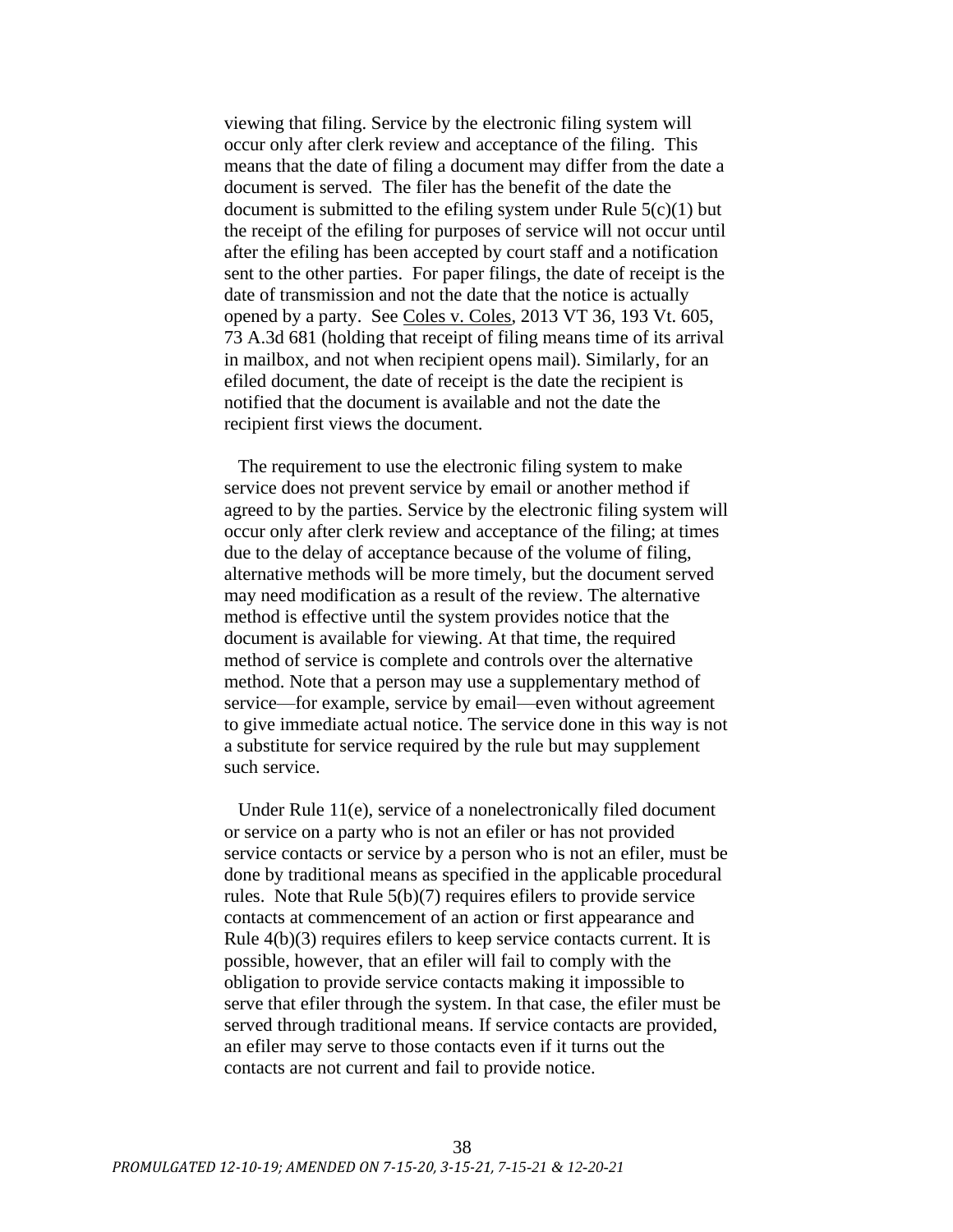Although the specific means may be different in the case management system, the method of service of court notices, orders or other documents will be essentially the same as the method of service of party filings. The efiling parties will receive notice of the court filing with directions on how to view the filing. Parties who are not efilers will receive notice by traditional means specified in the applicable rules of service. Rule 11(f).

Rule 11(g) creates a more streamlined method of certifying completion of service on parties served through the electronic filing system, while maintaining the certificate of service requirement established by the applicable rules of procedure if subdivision (e) applies and one or more parties must be served by traditional means. If all parties are served through the electronic filing system, no separate certificate of service is required under Rule  $11(g)(1)$ . If at least one party must be served nonelectronically, a certificate of service complying with the applicable rule of procedure must be filed. Rule  $11(g)(2)$ ; V.R.C.P. 5(h) (applicable in family, environmental and criminal cases by cross-reference in the applicable rules); V.R.P.P. 5(e); V.R.F.P. 2(a)(1), (2) (incorporating V.R.C.P. 5 in CHINS proceedings),  $4.0(a)(2)$  (divorce and other family proceedings); V.R.E.C.P. 3(a), 4(a)(2), 4(a)(3); V.R.E.C.P. 5(a)(2); V.R.Cr.P. 49(b), (c).

In either case, the filer must check a box in the electronic filing system certifying compliance with the rule as required by Rule  $11(g)(3)$ . The substance of the certification is also described in Rule  $11(g)(3)$ , although the exact words are not prescribed.

Failure to certify by checking the applicable box will prevent efiling of the document. Rule  $11(g)$  provides that a filer who certifies improperly under Rule  $3(g)(3)$  can be subject to sanction under V.R.C.P. 11(c) in any type of case, even where that sanction rule would not otherwise apply. This is to ensure that the sanction regime is common to all types of efilings.

This streamlined system is possible because, with respect to service on efilers with service contacts, the information necessary to determine who was served and how service was accomplished resides in the electronic filing system and can be retrieved. The availability of this information from a dependable source has caused the federal judiciary and some state courts to eliminate the need for any certificate of service in that instance. See F.R.C.P.  $5(d)(1)(B)$ ; Minn. Gen. R. Prac. 14.05. This rule continues the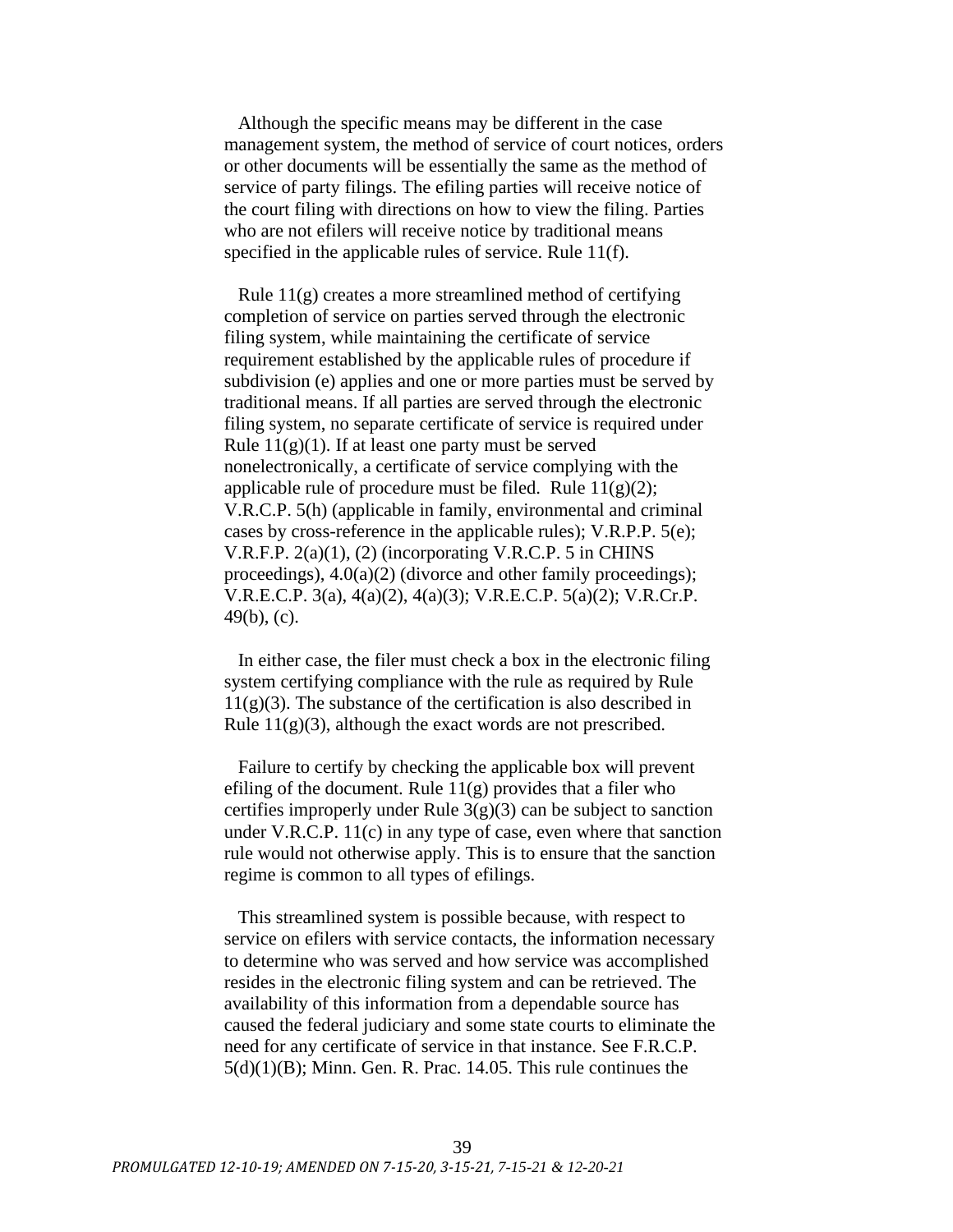certification requirement, albeit in a simplified manner, to make the filer aware of the service responsibility.

Self-represented litigants must comply with the service requirements of Rule 11 to the extent they have efiled in a particular case and triggered the obligations of an efiler.

## **Reporter's Notes—2021 Amendment**

Rule 11(d) is amended regarding how to serve parties who are efilers and how to employ any alternate method of service among efilers. Amended paragraph 11(d)(1) clarifies that service of electronic filings between efilers must be made using the electronic filing system by choosing the "File and Serve" function at the time of filing and selecting the party from the Public List, unless there is an efiled, written agreement among the parties for alternative methods of service, consistent with the requirements of amended paragraph  $11(d)(2)$ . Election of the "File and Serve" function specified in the rule, as necessary to enable the system to complete the service transmission. Selecting only "File" or using the "courtesy copy" field to enter opposing party's email address is not considered service; courtesy copies are not tracked, and receipt is not verifiable.

Amended paragraph  $11(d)(2)$  continues to allow agreements among efilers for alternative methods of service, and further prescribes the conditions of such agreements. Subparagraph (A) requires that the agreement must be in writing, signed by the parties, and clearly labeled as a separate agreement for an alternative method of service. Under subparagraph (B), the agreement must provide the email addresses for service of each party to the agreement where the alternate service method is by email. Under subparagraph (C), the agreement must be filed and served in the electronic filing system using the service contact of each of the parties to the agreement, prior to any service by the agreed alternative means. And, under subparagraph (D), each filing served pursuant to the agreement must be accompanied by a certificate of service that complies with Rule  $11(g)(2)$ .

The reference to agreements for a "supplemental" method of service in the former subparagraph (d)(2) is deleted. Parties are not precluded from separately providing copies of documents to be served by other means as a matter of courtesy, or to provide actual

40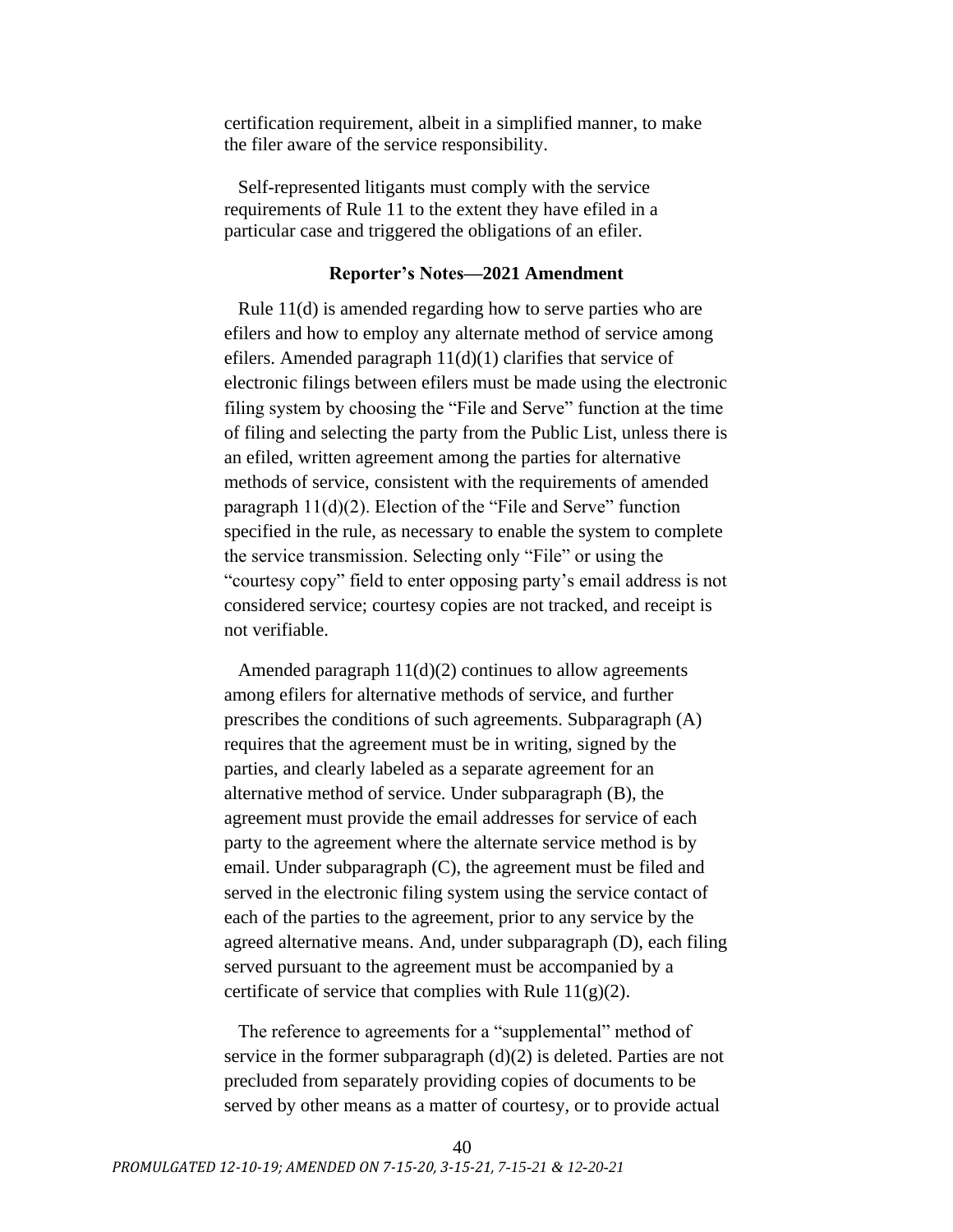notice of a filing; however, as indicated above, such supplemental transmission does not comply with required service obligations or trigger the reply date otherwise available to the responding party under any applicable rule.

Consistent with existing subdivision (c), service via the electronic filing system of discovery requests or responses (which are not required to be filed with the court per V.R.C.P. 5(d)) remains within the election of the serving party, who may choose to employ alternative means instead consistent with V.R.C.P. 5(b).

Subdivision (g) is amended to clarify certification of compliance with service requirements in efiling via a submission agreement, as well as to detail circumstances in which a separate certificate of service, complying with either V.R.C.P. 5(h) or V.R.P.P. 5(e), is required. Amended paragraph (g)(1) requires that all efilers must certify compliance with service requirements in a submission agreement, as set forth in paragraph  $(g)(3)$  and contained in the efiling process. Where all parties are efilers who are served via the system File and Serve function, the  $(g)(3)$  submission agreement contemplates the filer's certification that all parties are efilers with service contacts, and served through File and Serve, by checking the indicated submission agreement box. Where not all parties are efilers, the additional requirement of a certificate of service per subparagraph  $(g)(2)$  applies. A failure to make the certification will prevent the efiling from occurring, since the efiler will be precluded from advancing beyond this step.

Amended paragraph (g)(2) addresses the efiler's obligation to file an additional certificate of service, apart from the required submission agreement certification. An additional certificate of service, complying with V.R.C.P. 5(h) or V.R.P.P. 5(e) as applicable, is required when serving: (A) a party who is not required to efile and has not elected to efile; (B) a party who has failed to provide a service contact; or (C) a party with whom the efiler has an agreement for an alternative method of service under subparagraph (d)(2).

Where multiple documents are simultaneously filed and served and subparagraph  $(g)(2)$  is applicable, one certificate of service referencing them all may be filed as an attachment, in the same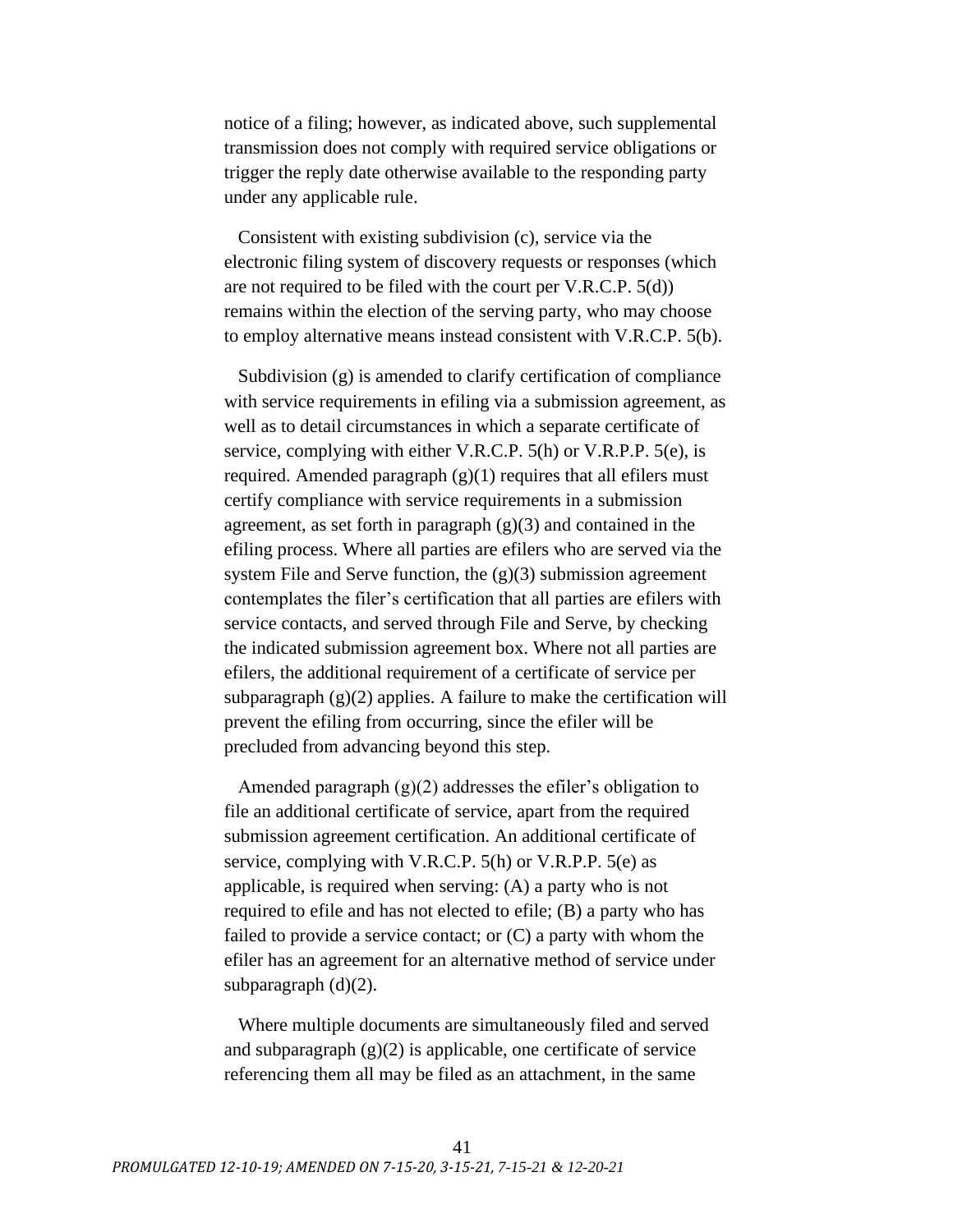efiling "envelope," in the manner authorized by V.R.C.P. 5(h) and V.R.P.P. 5(e).

Revised paragraph  $(g)(3)$  prescribes the content of the required submission agreement certification as to service. The certification details that, for any filing that must be served, the efiler has included a certificate of service complying with paragraph  $(g)(2)$ , and that any remaining parties have service contacts and have been served through the system File and Serve function. The certification of the submission agreement is subject to the obligations of V.R.C.P. 11 (as was the case with the service certification requirement of the former paragraph  $(g)(3)$ ).

The amended paragraph  $(g)(3)$  refers to "any filing that must be served," meaning that authorized ex parte filings are not subject to the service certification requirement (although post-filing service requirements may be governed by the specific requirements of an applicable procedural rule, then invoking the service and certification requirements of Rule 11).

## **RULE 12. OFFICIAL RECORD; CERTIFIED COPIES**

<span id="page-41-0"></span>(a) **Official Record**. If an electronic version of a document exists in the electronic case management system, it is the official record regardless of whether the document was electronically filed or nonelectronically filed and converted to electronic form.

(b) **Maintaining Nonelectronic Document**. Unless otherwise provided, the court is not required to maintain a nonelectronically filed paper document after it has been converted to electronic form.

(c) **Certified Copies**. Certified copies may be issued in the conventional manner or in any manner authorized by law.

### **Reporter's Notes—2020**

Under Rule 12(a), irrespective of whether a paper version of a document exists, the electronic version, whether efiled or scanned from a paper version, is the official record. This enables the court to destroy the paper version of records. While some documents are created and filed solely for purposes of the pending case, filers particularly those who are filing on paper—should not file the original version of an important document that is of extrinsic use or value apart from the case in which filed, for any reason,